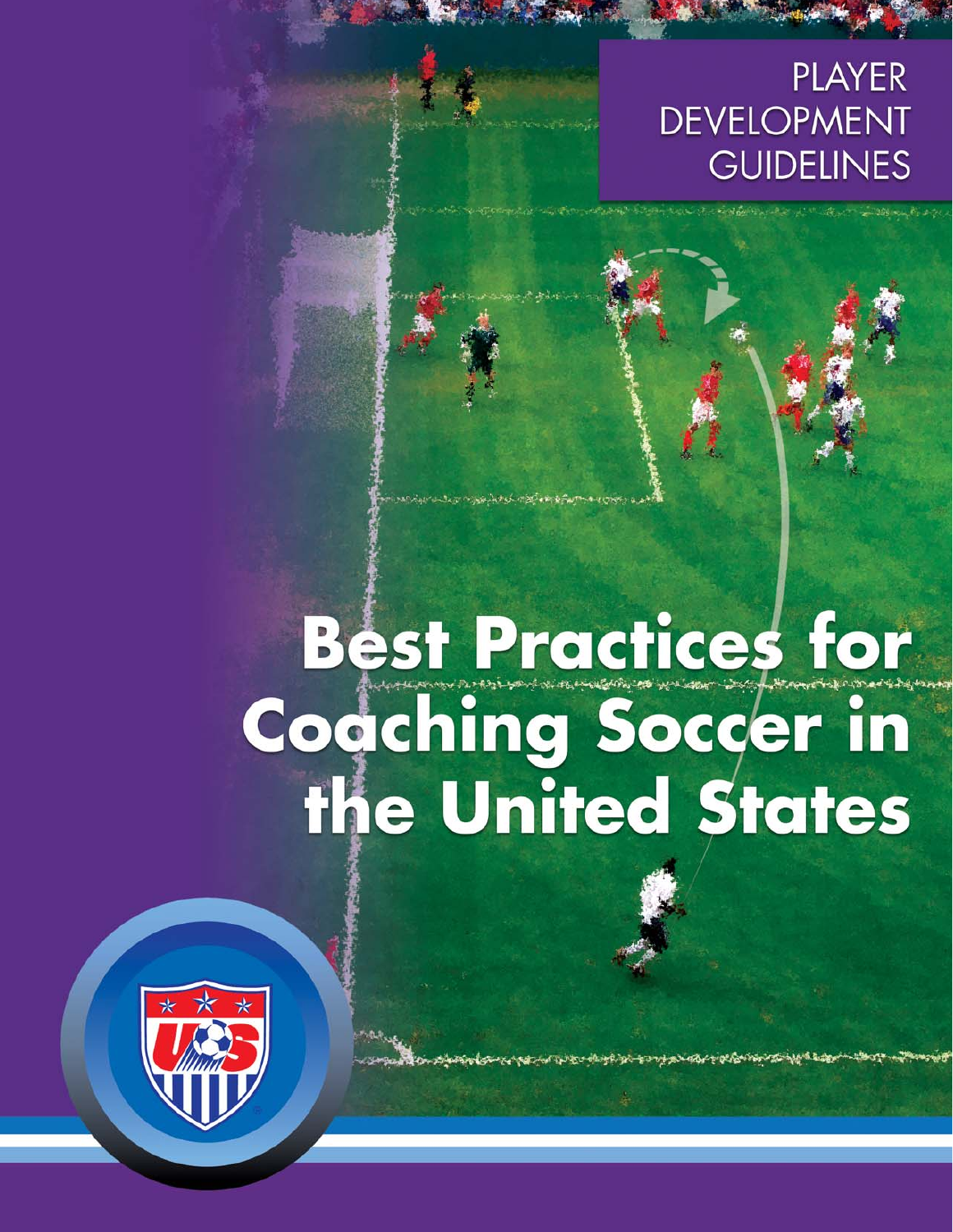

## **TABLE OF CONTENTS**

| I.    |                                                                                                                                                                           |
|-------|---------------------------------------------------------------------------------------------------------------------------------------------------------------------------|
| Π.    |                                                                                                                                                                           |
| III.  |                                                                                                                                                                           |
| IV.   |                                                                                                                                                                           |
| V.    | Pre Academy Level: U-6 through U-8<br>U-6: K and 1st graders<br>U-8: 1st and 2nd graders                                                                                  |
| VI.   | Ball Skill, Creativity & Gradual Insight Into the Game: 10-14 years oldp.19<br>Academy Level: U-10 through U-12<br>U-10: 3rd and 4th graders<br>U-12: 5th and 6th graders |
| VII.  | Junior Level: Teenage years<br>U-14: 7th and 8th graders<br>U-16: 9th and 19th graders                                                                                    |
| VIII. | Senior Level: U-18 years old and above<br>U-18: 11 & 12th graders                                                                                                         |
| IX.   |                                                                                                                                                                           |
| X.    | Appendix B - Player Development in the United States:                                                                                                                     |
| XI.   |                                                                                                                                                                           |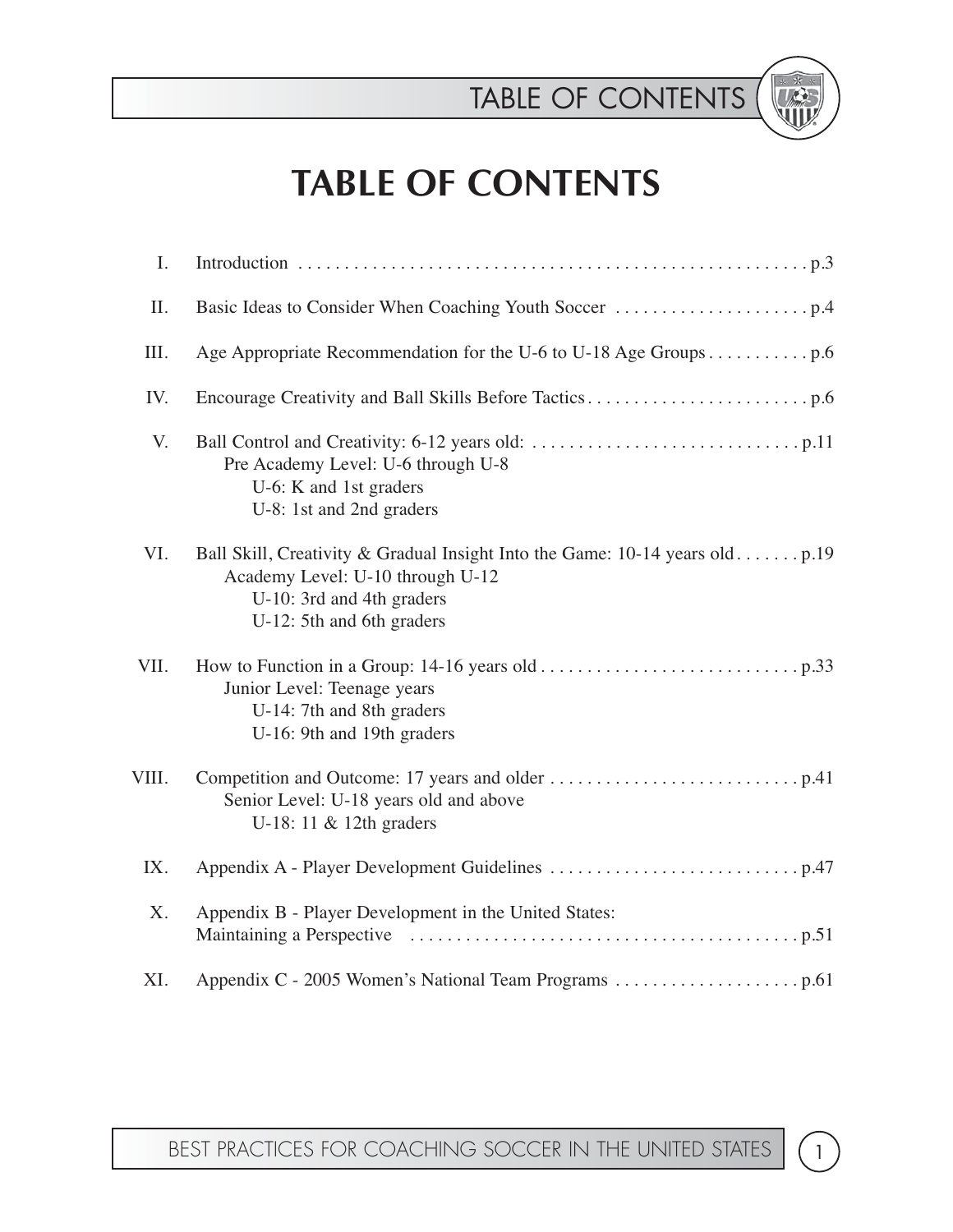

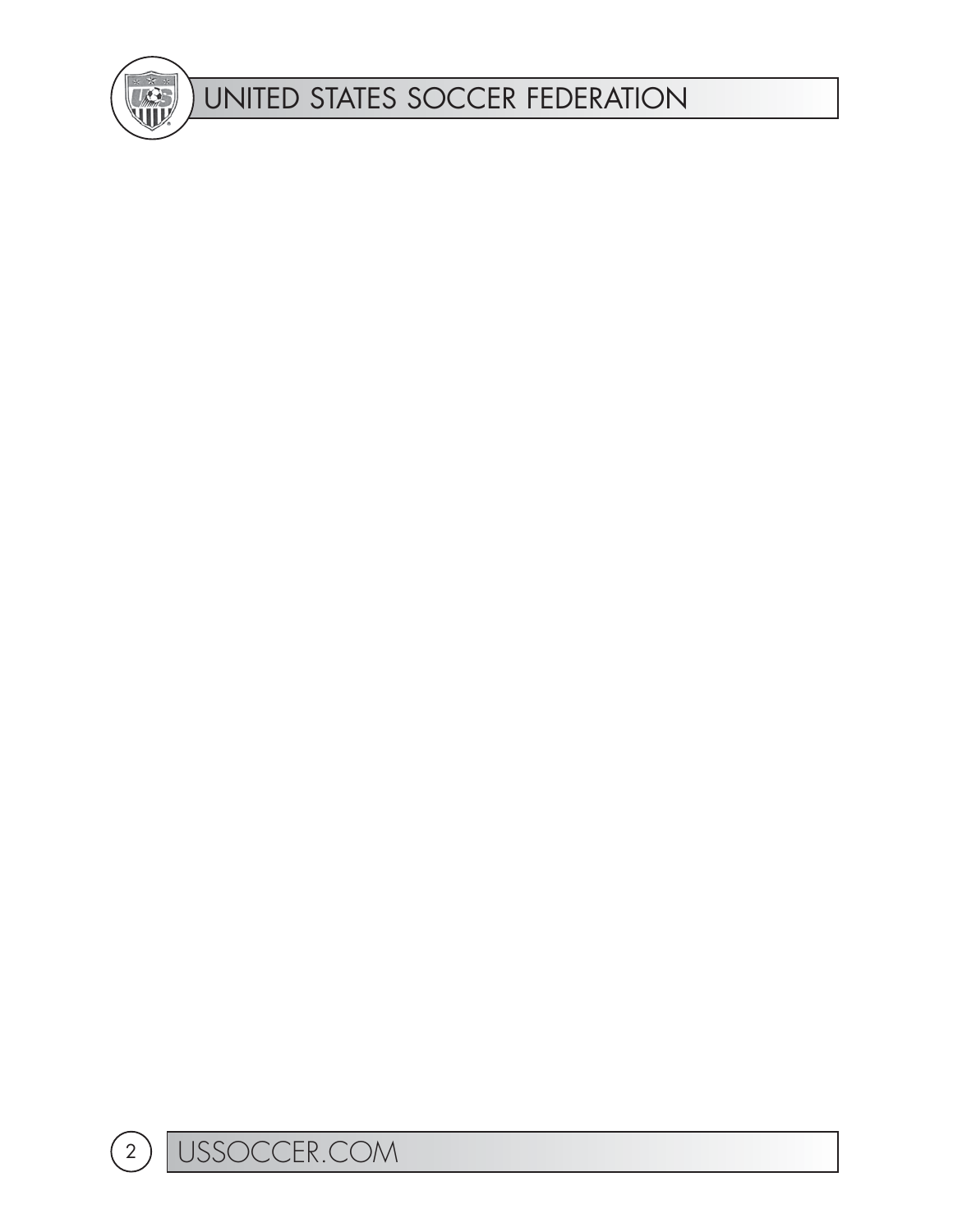

# **Best Practices for Coaching Soccer in the United States**

## **Introduction**

The scope of coaching education in the United States is as large as the country itself. As our society is woven with the threads of many cultures, so is our soccer the product of the styles and experiences of the many diverse communities across the country.While this presents us with a set of challenges that are unique to the United States, this diversity also helps to continually breathe life into our soccer community. It is against this backdrop that U.S. Soccer approaches its responsibility for helping to prepare coaches to bring the game of soccer to our young players.

There is not just "one way" to teach soccer to players, nor is there just one style of coaching. There is a broad spectrum of styles and methods for how each of us experiences the game. Some of this comes from our backgrounds, while some of this also is the product of our own personalities. At the youth and junior levels, however, there is a set of fundamental principles that must be considered by anyone involved with soccer. In general, *young soccer players require a certain amount of uninterrupted play. This allows them to experience soccer first hand. They should be allowed the opportunity to experiment, and with that, succeed and fail.*

The coach's long term goal is to prepare the player to successfully recognize and solve the challenges of the game on his or her own. It is vital that the coach approaches soccer with this in mind.

This document is designed to give youth and junior level coaches a basic set of ideas that can help open up the game of soccer to children in ways that celebrate the spontaneous qualities of soccer. It is not designed to give the coach the "secrets" of the game. There are no secrets. This is part of soccer's beauty.

This document represents a series of recommendations that have been compiled and reviewed by U.S. Soccer's Coaching Education staff and the Men's and Women's National Team staffs. It presents a compilation of what U.S. Soccer considers to be an appropriate, comprehensive and responsible approach to developing sound soccer players.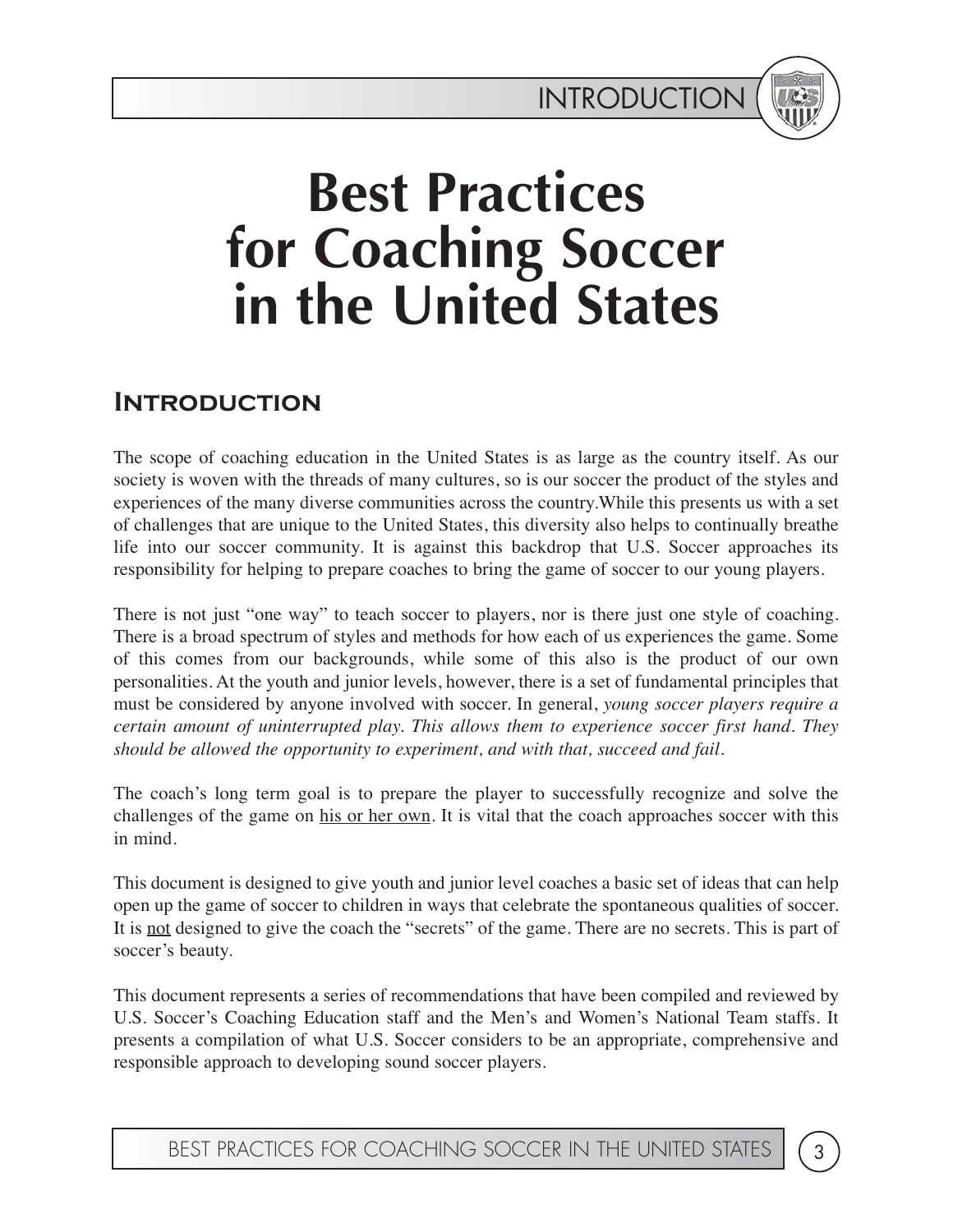## **Basic Ideas to Consider When Coaching Youth Soccer**

The most fundamental skill in soccer is individual mastery of the ball and the creativity that comes with it. This should be a priority in training and games, especially in the early years. As this skill is mastered, the rest of the game becomes easier - both to teach and to learn. Practices should be built around facilitating the development of the skills necessary to move and control the ball well. As these individual skills and the creativity to make them come alive in the game are developed to a level of competence, the finer points, first of passing skill and later of team organization can be taught.

The town and club coaches who work with our youth and junior players on a daily basis play a fundamental role in the development of soccer players in this country. Towns and clubs should strive to place experienced coaches who have a clear understanding of the value of teaching technique at the youth and early junior levels. Equally important is the coach's personality and character. Working with 6- to 14-year-old children requires patience, kindness and respect.

Coaching soccer can be confusing at times because the game changes dramatically as the players improve in both skill and physical ability. When coaching young, developing players, as well as the adolescent players, U.S. Soccer feels it is helpful to keep the following ideas at the forefront of your mind:

- 1) Set up situations where the players can learn by playing the game. The game is the best teacher for young players.
- 2) Coaches can often be more helpful to a young player's development by organizing less, saying less and allowing the players to do more. Set up a game and let the kids play. Keep most of your comments for before and after practice and during water breaks. Comments should be kept short and simple. Be comfortable organizing a session that looks like pickup soccer.
- 3) Teaching and learning the game of soccer is a process: make your goals seasonal, as well as daily and weekly. Often, at the younger ages, the developmental efforts of one season are not noticeable in children until sometime in the next season.
- 4) Set age-appropriate goals i.e., know what the child is able to do at that age.
- 5) From a developmental standpoint, the young ages are the best ones for learning skills. Spend the time now encouraging this growth. By the age of 17 the capacity to pick up new motor skills begins to wane, while the ability to conceptualize team organization, tactics and strategy increases. As a coach, work with these strengths, not against them.



USSOCCER.COM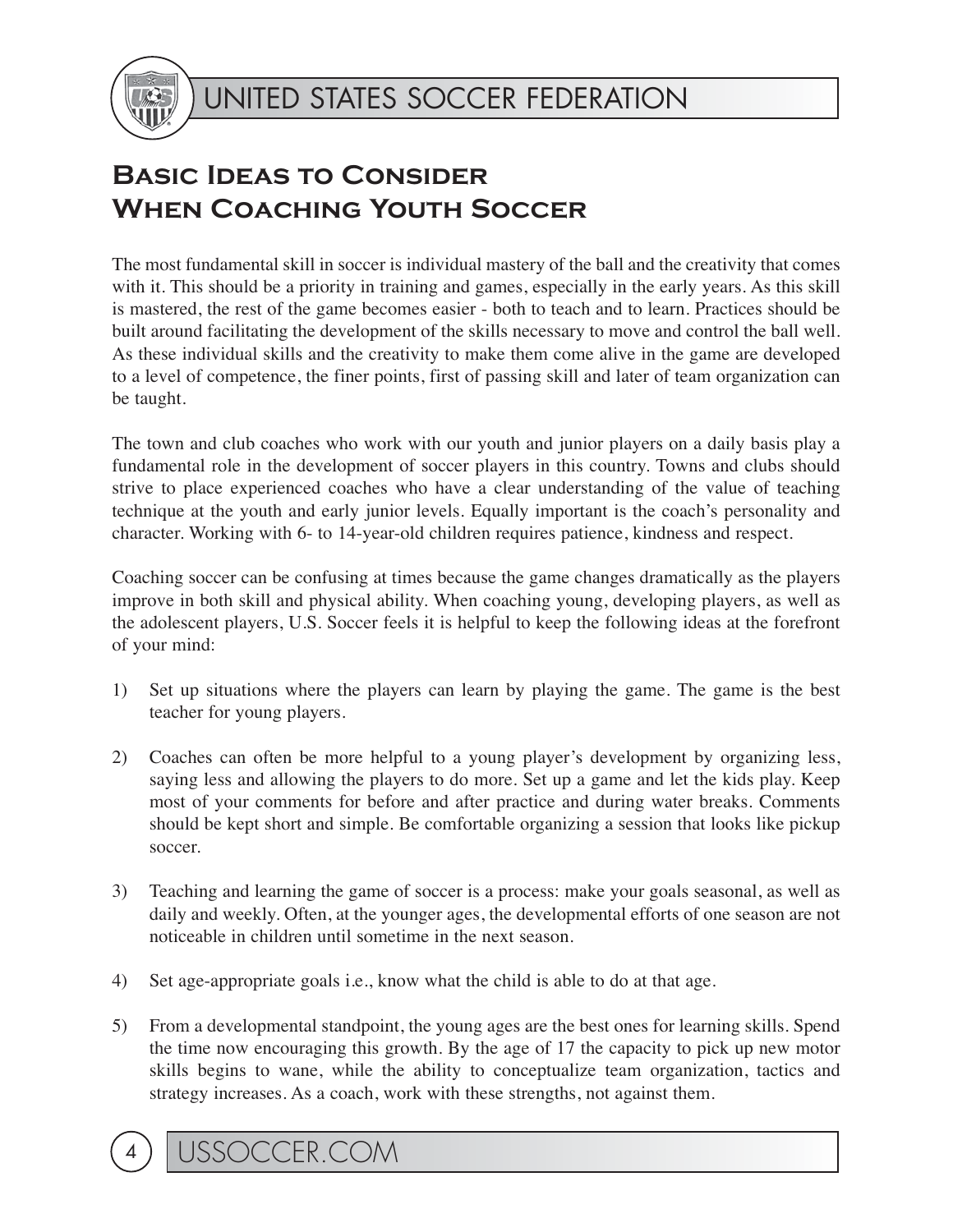

- 6) Do not expect games and practices to look like professional soccer. If you want to use high level soccer as a teaching tool, focus on the individual skill level of professional players, not their organization. Give your players opportunities to see what older, more skilled players, i.e., a high school, college player or an older brother or sister, can do with the ball. On occasion, invite some of these players to participate in your practice. Use them to model good soccer qualities. Let your players learn by experiencing the game alongside or against these better players. Older players can also be used as "neutral players." In this case, the neutral player helps whichever team has the ball i.e., he or she never defends. Maybe that neutral player has limited touches and/or can't score, but he or she gives the team with the ball a better chance of keeping the ball. By helping to maintain possession, the neutral player(s) helps the game maintain some rhythm, and gives the kids a clearer picture of the game's possibilities.
- 7) Recognize and understand how the skills learned at each age are connected to preparing the player to move into the next phase of his or her development. Know what the next level of play is, and the general tools that your players should carry with them as they move on. Help them to be prepared.
- 8) Allow your players to develop these requisite skills in an environment where the main goal is to have fun with the ball.
- 9) The value of matches is that they provide youngsters with an opportunity to showcase their newly acquired skill and creativity. It is always nice to win, however that should not be your focus at the younger age groups (through 14 years).
- 10) Have a clear idea of what it is you want to accomplish at practice. Create exercises/games that replicate and repeat the movements and situations that are found in soccer and that allow the player to grow comfortable and confident with the ball at his or her feet. Encourage players to move with the ball at his or her feet and deal with boundaries, opponents, teammates and goals. Keep in mind that soccer is a pretty simple game. If you are involved in soccer for long enough, you begin to realize that all the many little games that work are really just variations on the same basic concepts. As long as the parameters that you have established in your exercises/small-sided games are true to soccer (goals for scoring and defending), creates the problems that you want the kids to solve (protecting the ball while dribbling, etc.), and allows your players to be challenged and find some success, you're on the right track.
- 11) Don't be afraid to experiment to find what works best.
- 12) Remember that the game is the best teacher for the players. Coaches and parents should think of themselves more as facilitators, monitors, guides or even participants, to provide a rich environment for the kids to learn from and enjoy.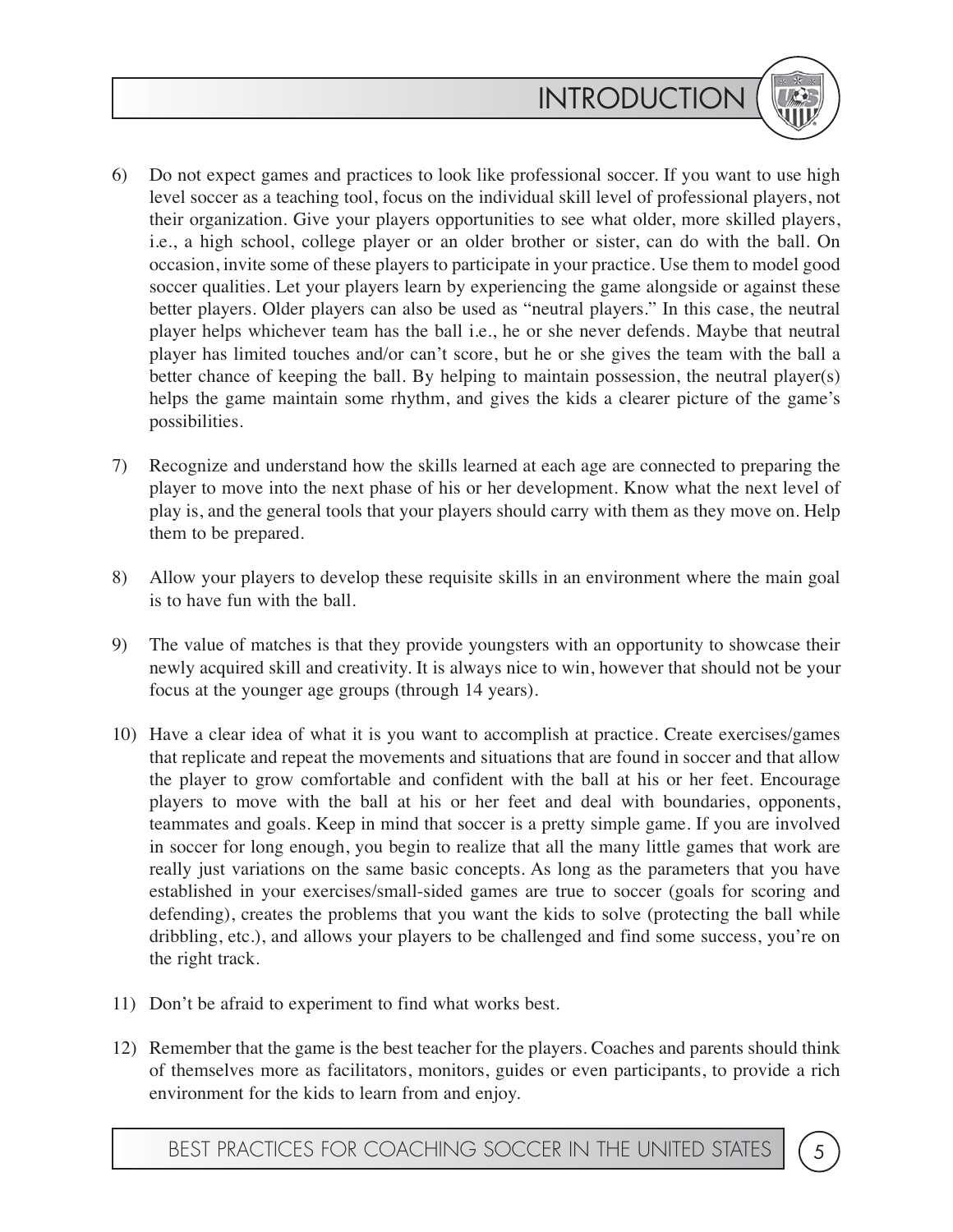

## **Age Appropriate Recommendations for the U-6 to U-18 Age Groups**

The following pages represent U.S. Soccer's recommendations on best practices in soccer according to the player's chronological age, from Under-6 through Under-18. It is just as important, however, to consider the players' "soccer age" (i.e., his or her level of soccer competence), when determining themes to address in practice and matches. Remember that these recommendations are based on the assumption that the players have the ball skill necessary to move onto the next level of challenges. It is the responsibility of the coaches to continually evaluate and assess the needs of their players so that they can play soccer at the appropriate level. Parents and coaches alike should also take care to give their players a variety of playing experiences so that they are able to find some games where they are more challenged and some games where it is a little bit easier. In this case, it is the responsibility of the adults to evaluate this on a team and individual basis.

## **Encourage Creativity and Ball Skills Before Tactics!**

The youth coach has an important role in encouraging the development of these fundamental tools. One of the goals of this coaching guide is to introduce parents/youth coaches to an approach to coaching youth players that 1) embraces the lessons that are found in the game itself, and 2) is player-centered rather than coach-centered.

What does this mean? Consider the following comments by Hans Bongers on the growth of soccer around the world in the last 30 years, and how adults/coaches have approached playerdevelopment:

*Organized soccer "boomed" in the seventies. Not only did the number of people around the world who play in leagues drastically increase, also the age at which the youngest kids could start to play official games went down to 5 years and even younger. Parallel to this, many well organized coaching clinics and soccer schools, based on different educational theories were created, all hoping that a new Pele or (Johan) Cruyff would emerge from them and the brilliant collective play of the Brazilian team in the sixties and the Dutch ("total soccer") team of the early seventies could be reproduced. In the last decade many soccer associations from different countries have asked themselves how (even if!) soccer can be taught. (Hans Bongers: Somagic Street Soccer/ www.streetsoccer.hypermart.net).*

By default, the well-intentioned and seemingly reasonable approach of many youth coaches is to look to adult soccer as their guide to teaching the game. What most youth coaches find helpful in

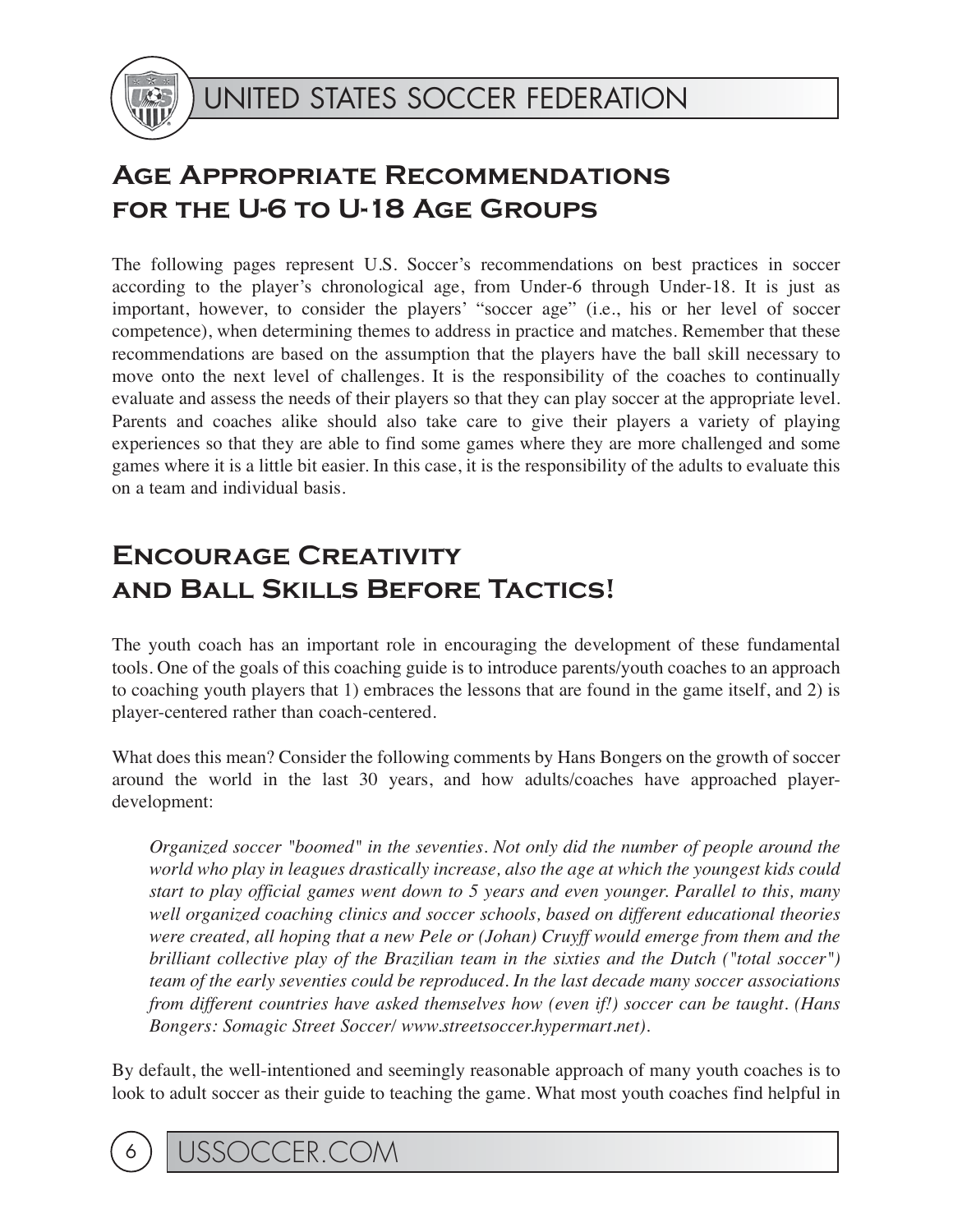## **INTRODUCTION**

**IAS** 

the adult game is the organization and positional responsibilities (tactics) that the adult players exhibit so well. They are concepts that adults can understand well and so, as coaches, many tend to bring an organizational or tactical approach to coaching youth. Coaches often focus on keeping the players under control and teaching what appears to be the basics of the game: organization, positions, tactics, how to prepare to win games. We choose order over apparent chaos. It is tempting to strive to have the youth games look like adult games, with kids holding their own in set positions, organized and disciplined. The magic of the Dutch players of the early seventies, or Brazil's great players of the sixties, however, was not created from an organized practice routine. It began when they were children, in pickup games where the player and the game were the dominant factors. There were neither adults nor a set schedule of mandatory practices and games. That said, we live in a different world today. Adult supervision is often necessary to ensure proper safety. The presence of adults, however, does not have to inhibit the opportunity for children to be creative and experimental in their approach to learning soccer.

Manfred Schellscheidt, Boys U-14 National Team Head Coach, describes the scene that many of our beginner level players face in the following quote:

*Let us take a look at what typically happens to our youngsters as they are introduced to the sport of soccer. Day one for most of our players is probably the day mom and dad registers them with the local or the town recreation league. Based on the number of applicants, teams are formed, coaches assigned, and playing fields coordinated. The available fields serve all ages and are quite often adult dimensions. And so the games begin. Children that may have never previously kicked a ball are faced with the ultimate challenge - playing eleven v eleven on a field too big for them. Are we really surprised that they cannot do this? But do not worry; this is where the coach comes in. He or she is the one who is called on to fix and remedy the situation. With the help of positioning, the players are spread all over the field and told, 'This is how the big guys do it. The ones who just won the World Cup.' Since this proved to be the winning formula, we must all learn from them and imitate them. (Manfred Schellscheidt: Experimenting With The Game).*

In reality, what is needed from the youth coach is quite different. Again, we need to keep in mind that most of the great soccer players today played their early soccer in unsupervised games.

*"International conferences about this topic often conclude that well-intended coaches and parents should try to withdraw from influencing young players too much, if not completely. It is suggested that if you do want to train young players the emphasis should be on 'play and fun'and various smaller versions of the 11-against-11 game have seen the light. One concept that pops up more and more in all these discussions is 'Street Soccer.' 'The streets' (alleys, parks, beaches ... ) being the mysterious setting where brilliant players like Pele and Cruyff – and their fellow magicians in other sports – developed in a natural way." (Hans Bongers: Somagic Street Soccer).*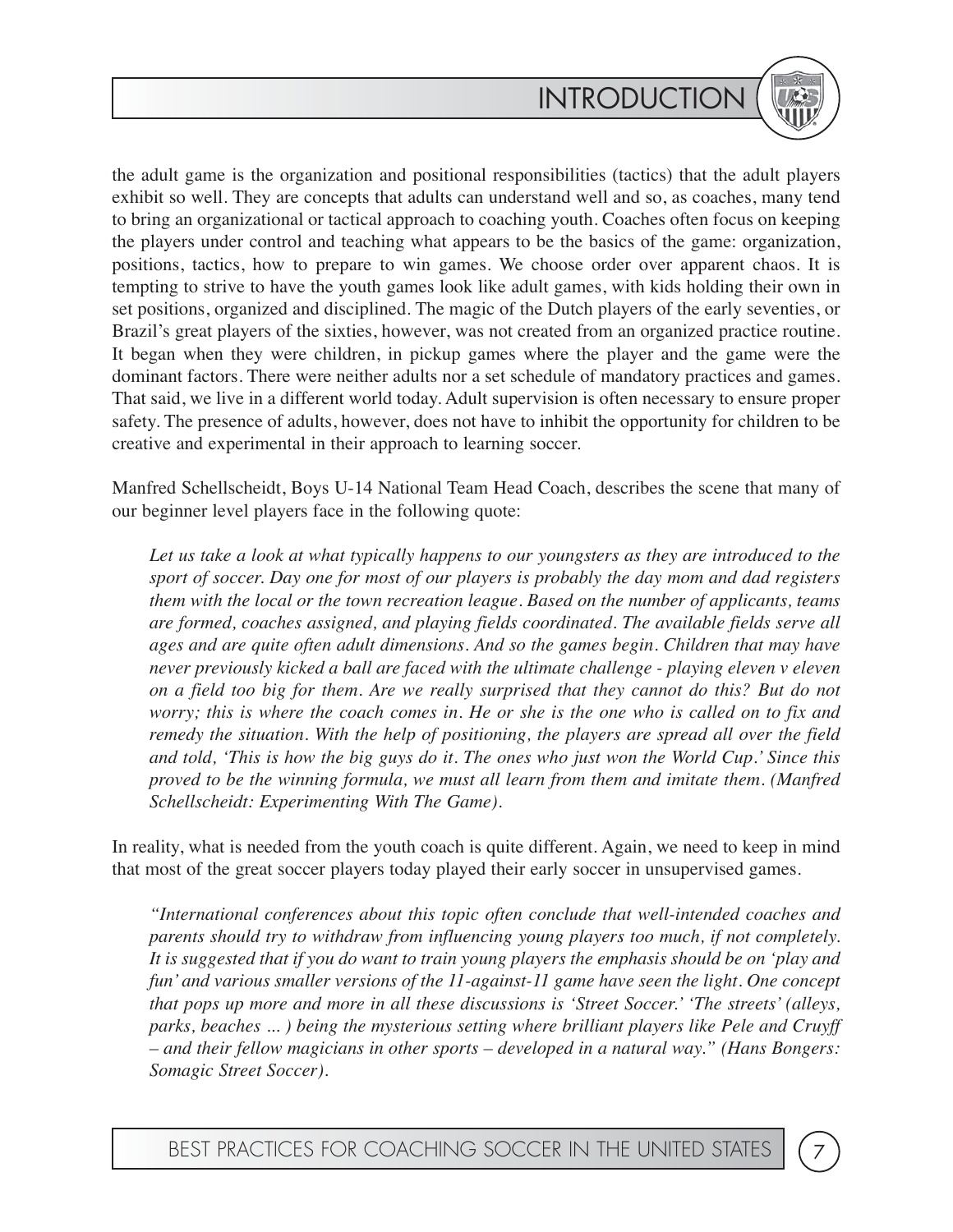A primary focus for the coach at the youth level, through the U-12 age group, is to provide an environment that comes close to simulating the "pickup" games of our youth. In this setting much of the creativity and personality of kids developed naturally, without the involvement of adults. Kids need to be allowed to play freely, develop their skills and use them in a creative manner. Coaches should organize only so far as it helps to create this environment. Again, Manfred Schellscheidt comments on this idea of "street soccer" and how the coach can help to create this environment.

*Beside the games, what do our training sessions look like? Are they mobile or static? Are the players free to experiment and learn from the game or are they constantly instructed? Is there room for trial and error, or are they simply told what to do and where to go? (Breathing life into soccer) ... is more about converting our training sessions into some form of street soccer in which players, with the help of the coach, experiment with the basic elements of the game in a competitive way... Learning (in this case, soccer) is about experimenting with new things and relating to them. Mastery means coming to grips with things we have experimented with, often with repetition. It is all about developing an understanding and feel for the game. The lessons for all of us will come from the game and so will the answers. In the beginning the person and the game are separate, maybe even far apart. When things get good, the game and the person become one. (Manfred Schellscheidt: Experimenting With The Game)*

With this in mind, try to encourage comfort with the ball and the confidence to use this skill creatively. Encourage the dribbler at the younger ages; your team of 8 to 10 year olds should be full of them. Dribbling, at the younger ages, is the child's attempt to gain control over the ball. Controlling the ball is the primary skill that every other skill in soccer depends upon. Although controlling the ball may seem to be a simple task, it actually takes an enormous amount of the child's energy. Do not expect him or her to look to pass or to pass with any level of competence or awareness, until he or she has first mastered this skill. Consider these two points. Children from about age 6 to 12 have an almost limitless capacity to learn body movement and coordination (i.e., motor skills). At the same time, their intellectual capacity to understand spatial concepts like positions and group play is limited. Work to their strengths.

**CONSIDER THIS:** At the younger ages (6 to about 10), soccer is not a team sport. On the contrary, it is a time for children to develop their individual relationship with the ball. The fact that younger children are placed into team environments is not their fault. Do not demand that the more confident players share the ball. Encourage them to be creative and go to goal. Do the same with the rest of your players. Work to bring all your players up to that level of confidence and comfort with the ball. Coaches should avoid the impulse to "coach" their players from "play to play" in order to help them win the match. Coaches should not be telling their young players to "pass rather than dribble," to "hold their positions" or to "never" do something (like pass or dribble in front of the goal).

Many kids who have been involved in organized soccer will often look to pass the ball or kick the

USSOCCER.COM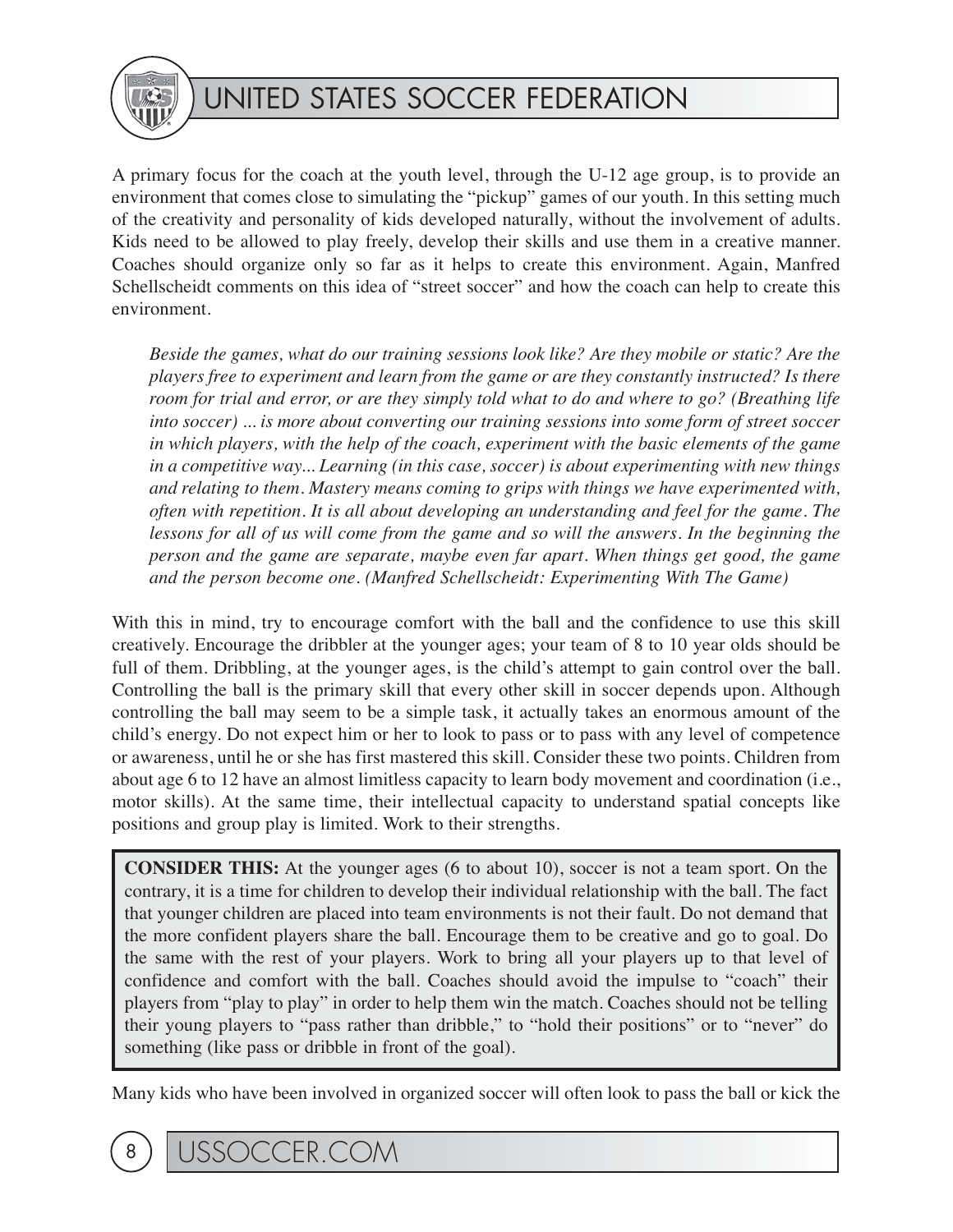

ball down field as their first option. They have been taught to "share" the ball or they have learned that the best way to keep from making a "mistake" with the ball at their feet is to kick it away as fast as possible. For this reason, it helps if the coach continually encourages the players to make dribbling their first option. It may also help to make the players take at least two touches on the ball before they can look to pass. Remember that making mistakes at these early ages is a very important part of the player's learning and development. Encourage risktaking and applaud effort.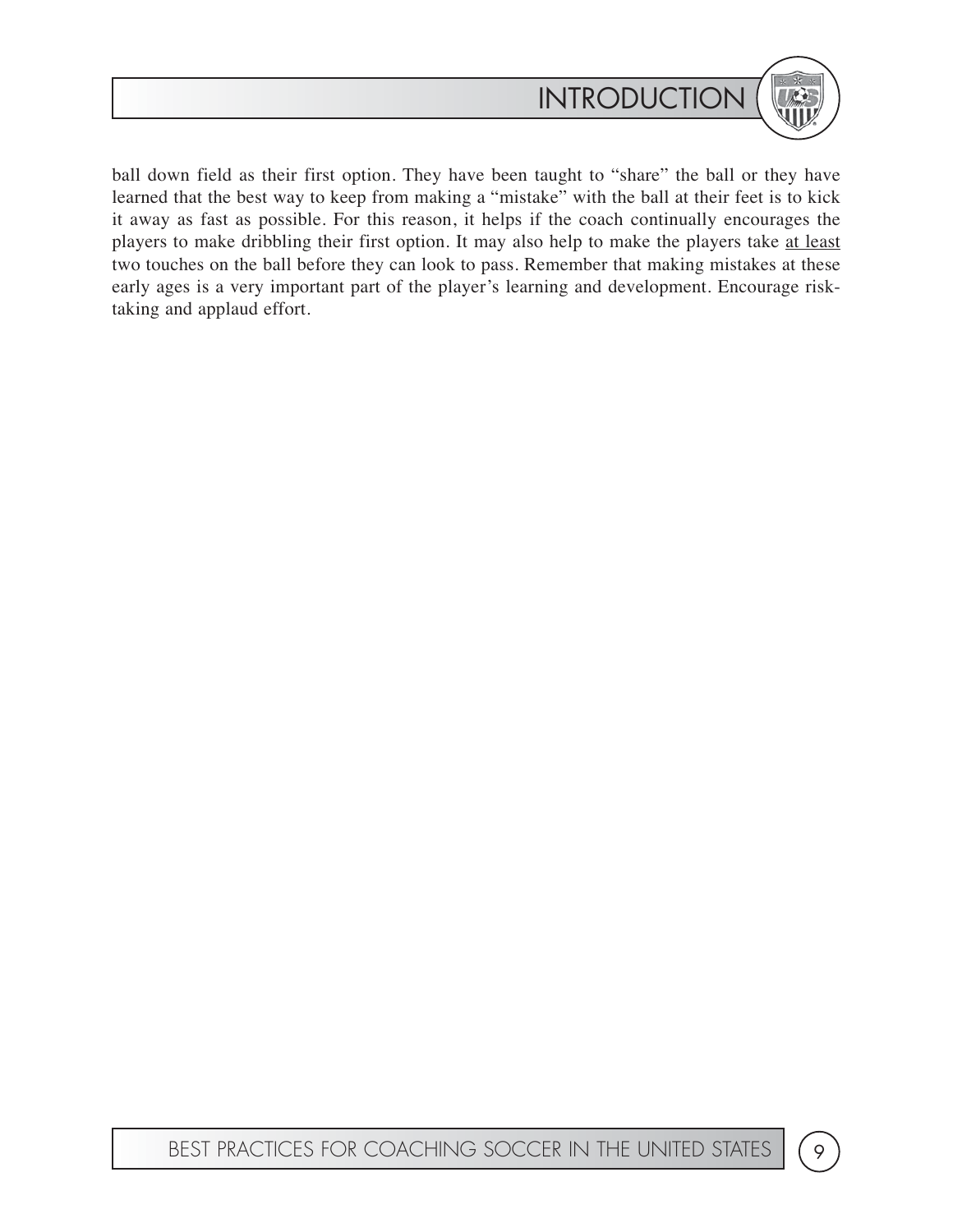

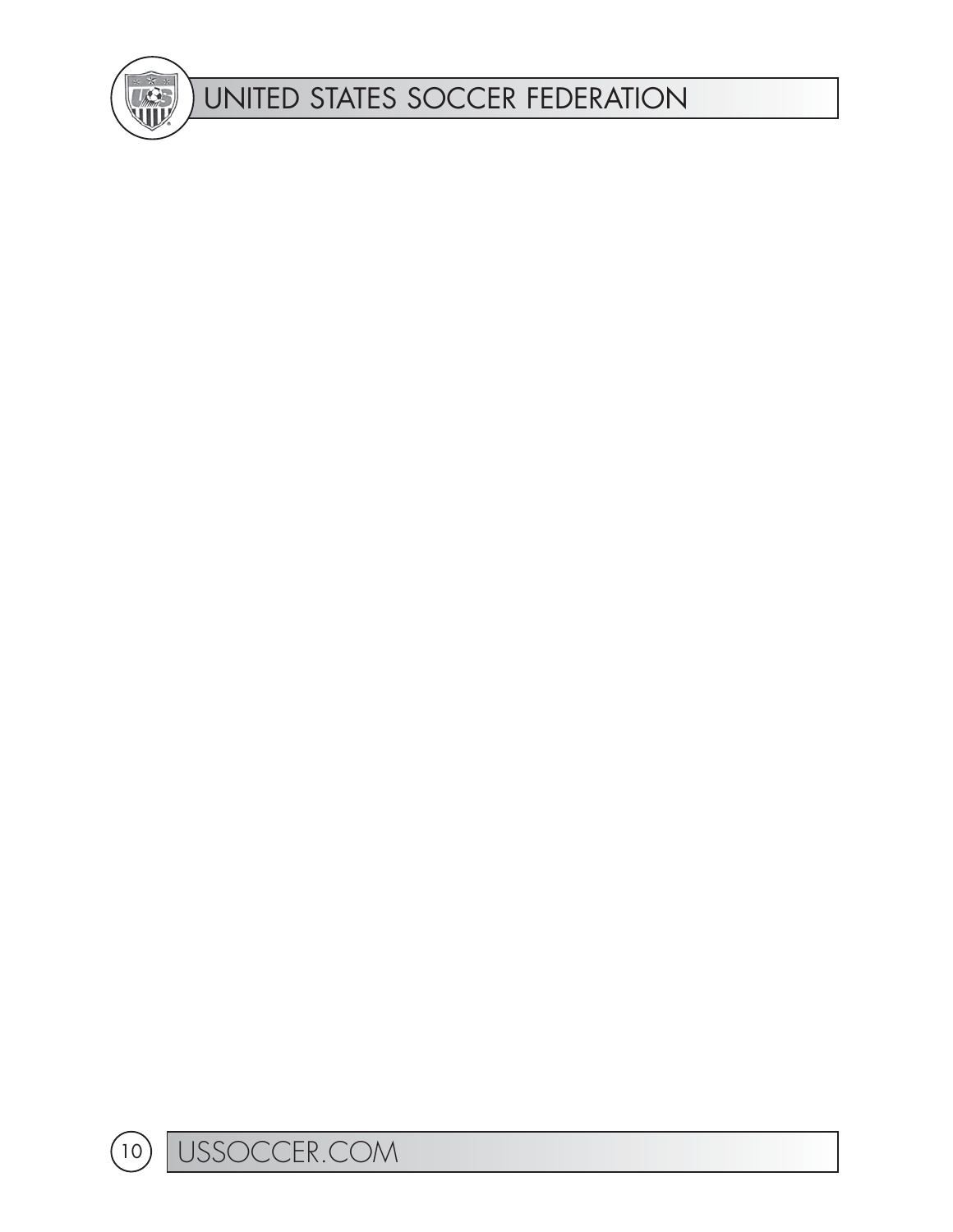# **Ball Control and Creativity: 6 - 12 years old**

## **PRE ACADEMY LEVEL: U-6 through U-12 Age Groups**

## **U-6: K and 1st graders**

Soccer at these ages should be discouraged in any form other than as a fun activity for kids, that happens to includes a soccer ball. There should be groups of players rather than teams. Fees should be nominal. Attendance should be optional. Creating a joyful environment is mandatory.

## **GAME APPLICATION**

**Game Form:** 3 v 3 is best option for these ages **GK Status:** Goalkeepers should not be used **Field Size:** 4 v 4 (40 yards x 25 yards) — 3 v 3 (30 yards x 20 yards) **Ball Size:** 3 When ball goes out of bounds, the game is restarted with a kick-in or dribble-in. No throw-ins.

## SOME GENERAL THOUGHTS ABOUT THIS AGE:

Five- and six-year olds are too young to be involved in any structured, organized soccer program. At most, they should be involved in fun activities that encourage the children to explore their physical abilities, while also including a ball with which to play. Make sure these are activitybased games that emphasize exploration and experimentation with the rolling, spinning, and bouncing qualities of the ball. The soccer ball should be considered a toy. There should be no activities where players wait in lines to perform a pre-determined movement or required action.

Five- and six- year olds, although still young, are beginning to gain more control over their bodies. At the same time, it is still new to them and they will require a lot of time and energy figuring out what their bodies can do, and how to use this developing coordination. Children at this age also love to use their imagination when they play. Keep this in mind when designing games. They



**INGER**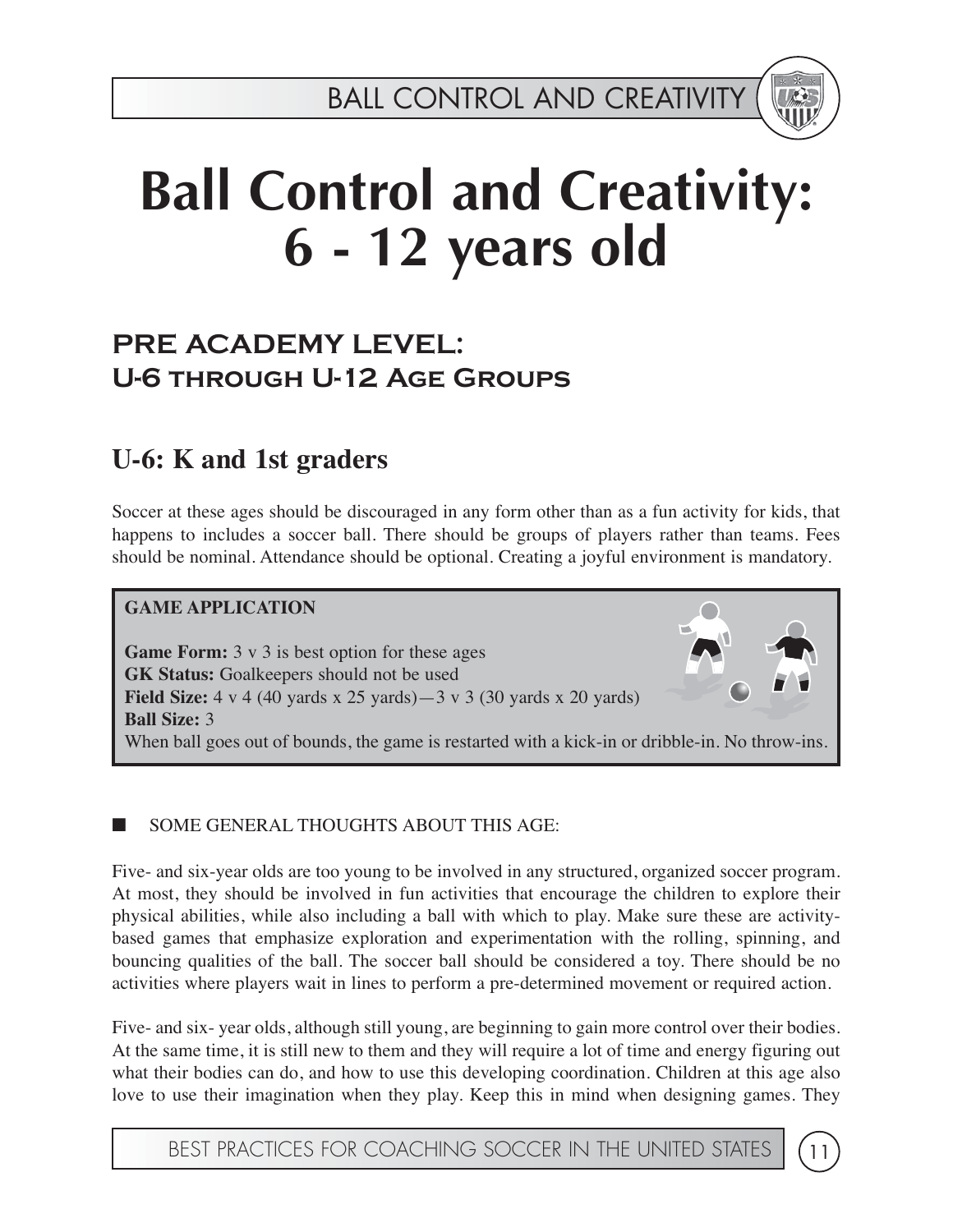

enjoy playing on their terms, and as a by-product of their play, they will gain some limited comfort with the ball. Although they love to play, their ability to stay focused on any one thing is very limited. Keep your activities short and simple. Finally, even as they are steadily developing physical and mental abilities, they are still very young. Always treat children with care, patience and give plenty of encouragement. It can be helpful to include parents in the practice/play time so they can take ideas home with them to their backyards or parks. If children must be involved in these organized practice times, they should be having so much fun that when they go home, the soccer ball becomes one of their favorite toys.

#### ■ DURATION OF PRACTICE; RATIO OF BALL TO CHILD AT PRACTICE

30 to 45 minutes is the best option for these ages. Most of the practice should be spent in ratios of one ball per child or one ball per two children.

#### GENERAL DESCRIPTION OF WHAT SHOULD BE HAPPENING DURING PRACTICE

The children should be having fun with the ball. There should be periods of active playing where everyone is involved, and there should be ample opportunities for short breaks for water and for catching their breath. If there is more than one adult/coach, the children should be divided into smaller groups, with at least one adult per group. At these young ages, children work hard and tire quickly. Allow them to have "active rests," where they are not running but are trying to do something specific with the ball, often sitting or standing. Everyone should be occupied with something, even when resting. Keep the numbers from 1 v 1 to 3 v 3 and keep as many children actively involved with a ball as possible. Let them go to small goals with no goalkeepers. When possible, a size 3 soccer ball should be used.

## GENERAL DESCRIPTION OF WHAT SHOULD BE HAPPENING IN MATCHES

U.S. Soccer recommends that there be no organized matches at this age. Consistently set up mini games at practice for your kids to compete with and against each other, according to their age.

**CONSIDER THIS:** At these young ages, the primary goal is to make the player's experience with soccer so enjoyable that when he or she has a choice of activities, he or she choose to play soccer on his or her own.

## ■ GENERAL DESCRIPTION OF INFORMATION THAT IS COMMUNICATED TO THE PLAYERS BY THE COACH

At these ages, the coach/parent should be positive and encouraging of each child. Specific soccerrelated information should be limited to basic ideas of how to best keep the ball from running out of bounds too often. There should not be any discussions about positions or any other team concepts.



<sup>12</sup> USSOCCER.COM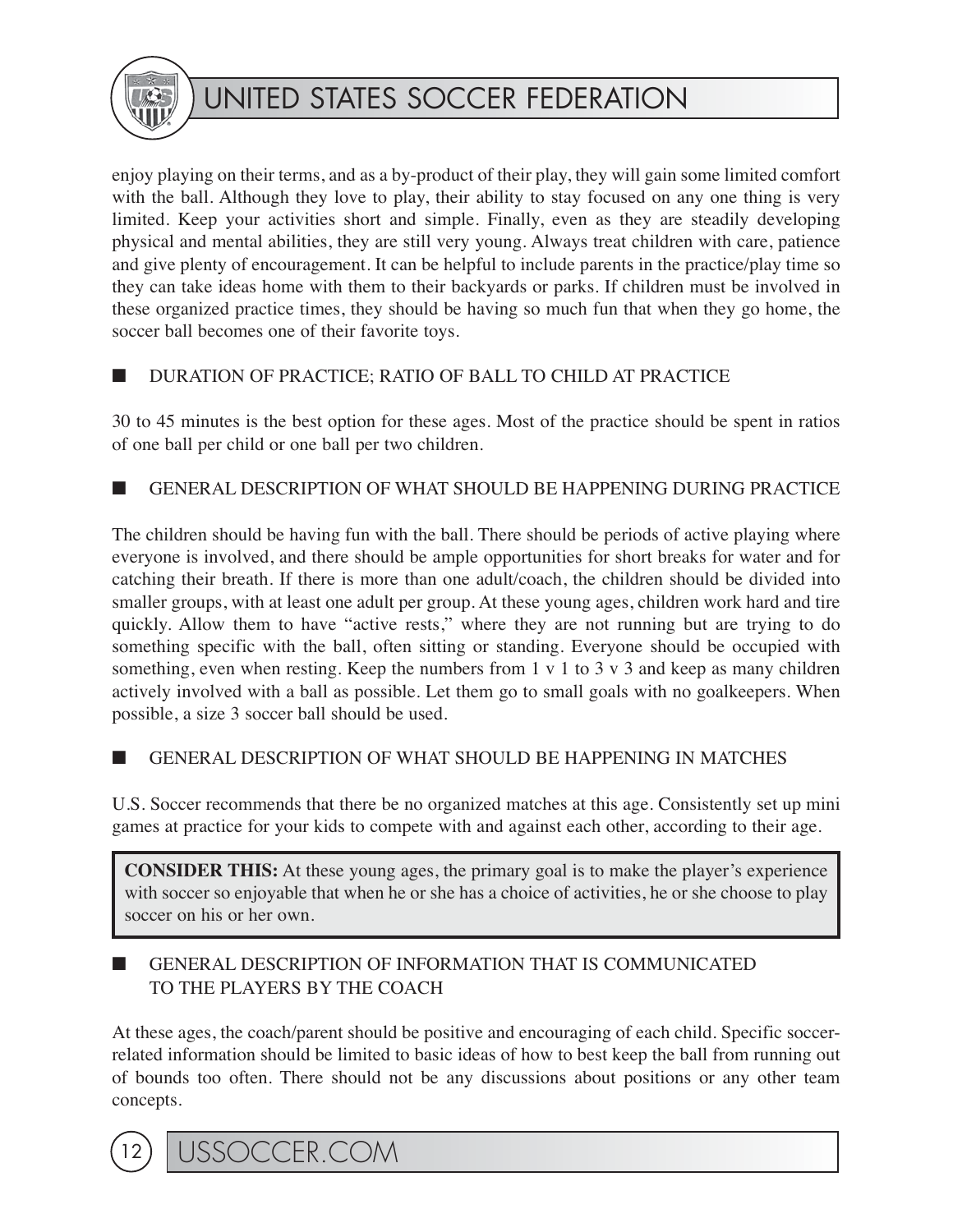## BALL CONTROL AND CREATIVITY

| BEST QUALITIES OF A COACH FOR THIS AGE PLAYER                                                                                                                                                       |  |  |  |
|-----------------------------------------------------------------------------------------------------------------------------------------------------------------------------------------------------|--|--|--|
| Patience, good humor, and a willingness to see the world through a child's eyes. Also, the<br>ability to speak their language and accept that the children's play will not look at all like soccer. |  |  |  |
| NUMBER OF MATCHES PER CALENDAR YEAR                                                                                                                                                                 |  |  |  |
| Children at these ages should not be playing any organized games. Playing with and against<br>their teammates during practice times is sufficient and is to be encouraged.                          |  |  |  |
| BREAKS FROM ORGANIZED/MANDATORY SOCCER                                                                                                                                                              |  |  |  |
| Children at this age should be able to play when they want to play, and walk away when they<br>are through.                                                                                         |  |  |  |
| <b>TRAVEL</b>                                                                                                                                                                                       |  |  |  |
| None.                                                                                                                                                                                               |  |  |  |
| STATE, REGIONAL AND NATIONAL CHAMPIONSHIPS                                                                                                                                                          |  |  |  |
| None.                                                                                                                                                                                               |  |  |  |
| TOURNAMENTS, FESTIVALS, ETC.                                                                                                                                                                        |  |  |  |
| None.                                                                                                                                                                                               |  |  |  |

US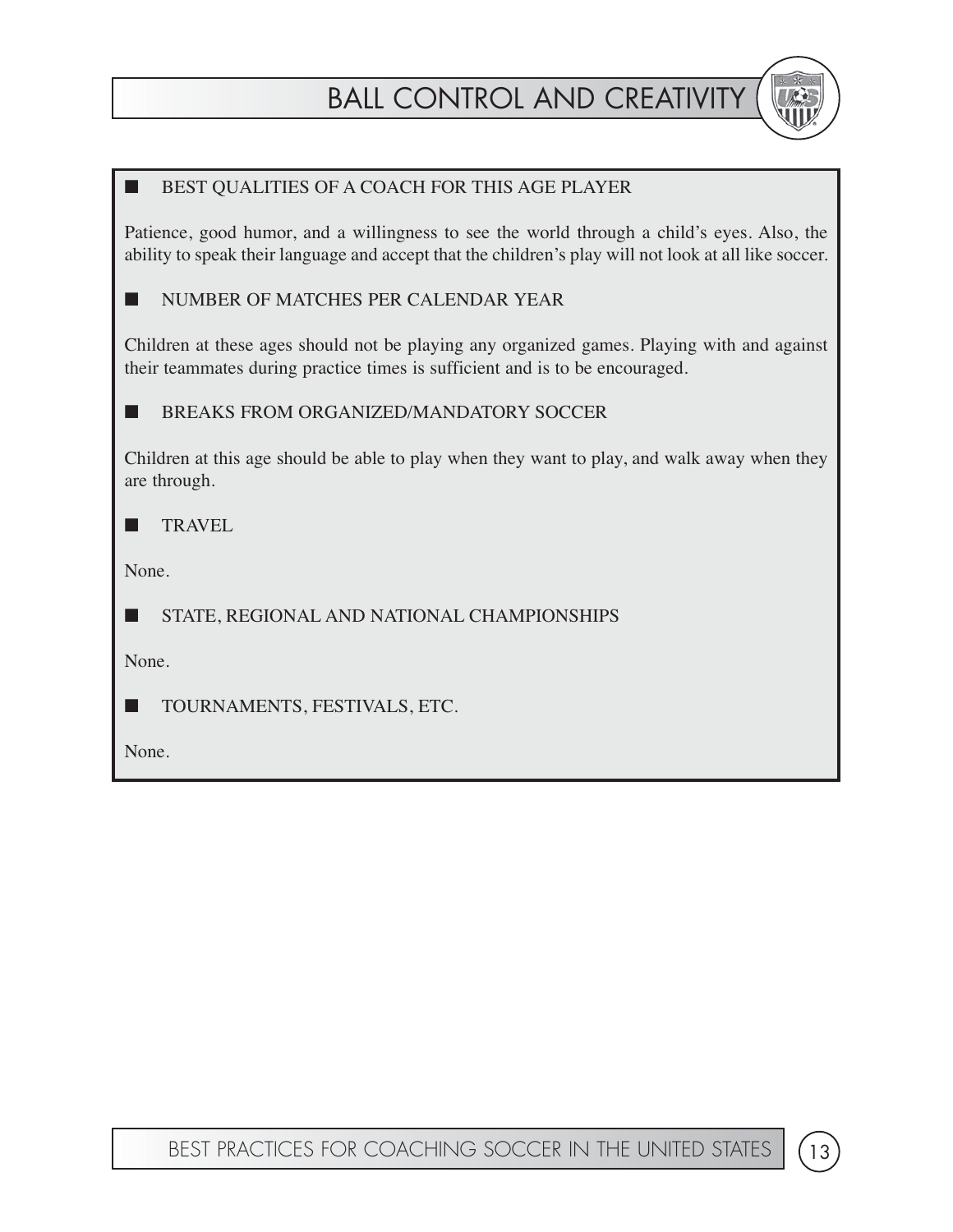

## **U-8: 1st and 2nd Graders**

Soccer is still all about having fun with the ball and encouraging the children to want to have the ball at their feet. The numbers should still be one and two players to a ball.

#### **GAME APPLICATION**

**Game Form:** 3 v 3 is best option for these ages **GK Status:** Optional. Players should not be limited to playing one "position" **Field Size:** 4 v 4 (40 yards x 25 yards) — 3 v 3 (30 yards x 20 yards) **Ball Size:** 3 When ball goes out of bounds, the game is restarted with a kick-in or dribble-in. No throw-ins.

#### SOME THOUGHTS ABOUT THIS AGE

These children are still young. By the end of this phase, (around eight- years-old) children are beginning to be able to apply past experience to the present situation. For example, at a simple level, they can remember what they were shown or what they tried with the ball from last practice. At the same time, this ability is not present on a consistent basis. They are still not able to imagine consequences (i.e., if you do this, what will happen?). Let them learn through experience.

Do not attempt to replicate organizational schemes that you have seen older teams doing. Seven and eight year olds are not capable of playing anything that resembles organized soccer. For example, team concepts such as combination play or positions should not be introduced at this age.

Do use older players as mentors and role models. Often the younger players will learn simply by watching how the older players move or by what they can do with the ball.

## **GOALS FOR PRACTICE, GAMES AND SEASON**

## PRACTICE:

There should be a lot of playing with the ball in small numbers for relatively short periods of time. A key focus for this age is to encourage players not to fear the ball. Give each player plenty of opportunities to experience the ball at his or her own pace. For example, organizing games where there are multiple goals and balls for the players to work with. Also, games where they are changing direction and changing how fast they run, and dealing with balls on the ground and with bouncing balls.

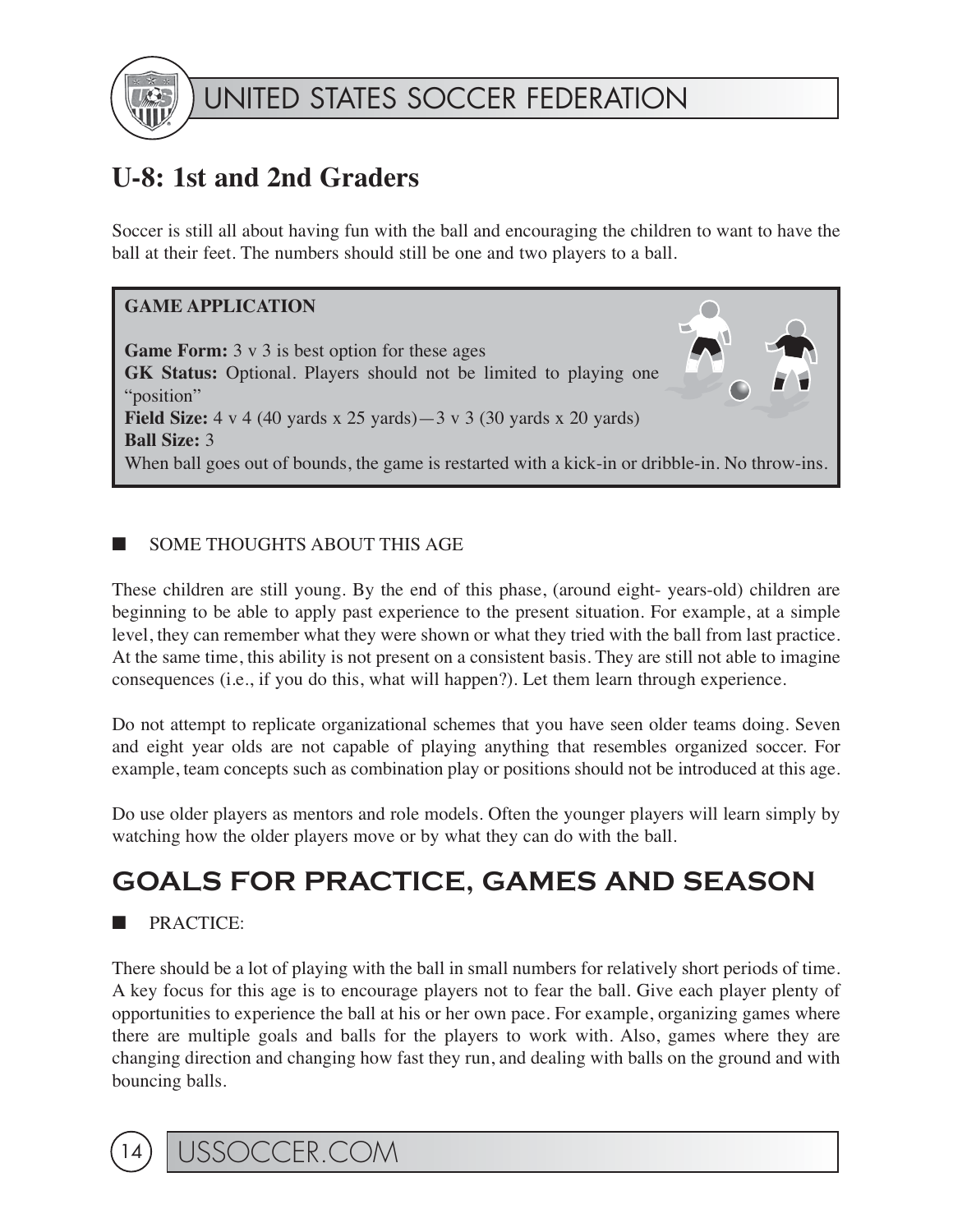## BALL CONTROL AND CREATIVITY

## *"I don't believe skill was, or ever will be, the result of coaches. It is a result of a love affair between the child and the ball" – Manfred Schellscheidt*

#### DURATION, RATIO OF BALL: CHILD

Practices should last 45 to 60 minutes. For most of the practice, each player should be actively involved with a ball. Games of 1 v 1 or games up to 3 v 3 with multiple balls involved (2:1 ratio of player to ball) and games to goals are also enjoyable and effective for this age.

#### GENERAL DESCRIPTION OF WHAT SHOULD BE HAPPENING DURING PRACTICE

No Lines. No laps. No Lectures. Attendance is still optional. Provided there is adequate supervision, children at this age should be allowed to come in and out of practice as they please. At this point, if you have not already done so, you may want to introduce some boundaries. However, don't allow the boundaries of the environment to hinder the training time by producing frequent stoppages of play because the ball goes 'out of bounds.' Try to keep the flow of the game going. Encourage informal play without pressure to "perform." Encourage the basic skills and give the players a lot of time with the ball. This will ultimately build their confidence. Make sure to always include games to goals.

#### GENERAL DESCRIPTION OF INFORMATION THAT IS COMMUNICATED TO THE PLAYERS BY THE COACH

Similar to the U-6 age group, the coach/parent should be positive and encouraging of each child. Specific soccer-related information should be limited to basic ideas of how to best keep the ball from running out of bounds too often, as well as some simple ideas for maneuvering in tight spaces and past opponents. Coaches should exclude discussions about positions or other team concepts. When addressing technique, consider that kids learn much by watching and copying. A good picture of proper technique can be a very powerful learning tool. Coaches should say things such as, "See if you can make it look like this." Limit time spent breaking down the mechanics. Instead, try to do most of your teaching of technique by offering a picture and then set up fun games where the objective of the game is for players to practice certain ways to control the ball. This approach allows the player a certain amount of freedom to develop their ball control and accept that there is more than one way of doing it. This is applicable at least through U-12.

#### GENERAL DESCRIPTION OF WHAT SHOULD BE HAPPENING IN MATCHES

U.S. Soccer recommends that there be no organized matches at this age. Consistently set up mini games at practice for your kids to compete with and against each other, according to their age. There will be no need to keep score or even be very involved, except to enjoy the players and their effort and joy. Every player should look forward to opportunities to have the ball at his or her feet

**IRSE**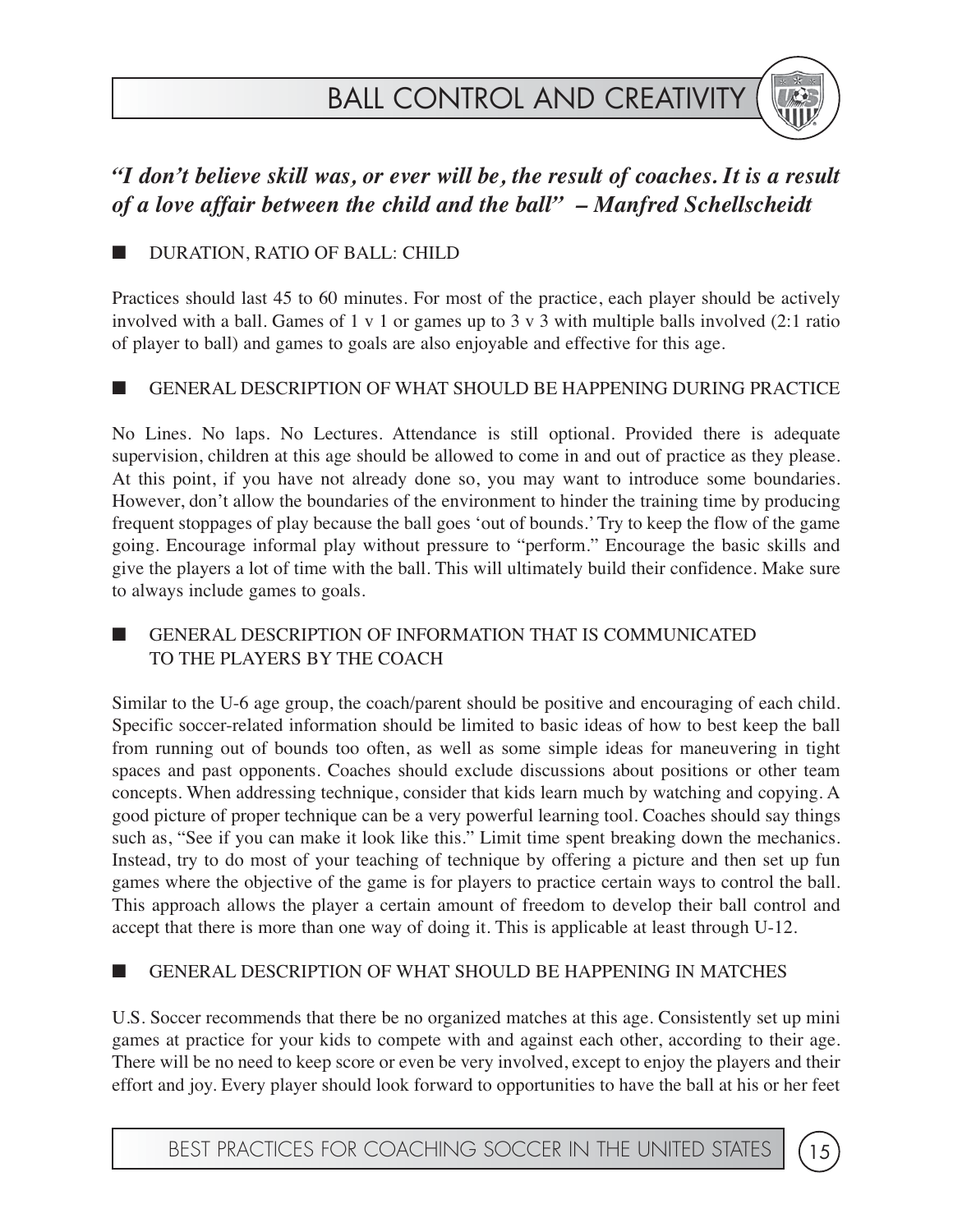

and to score. It is the coach's responsibility to encourage this fear-free culture. For the 7- and 8 year-old groups, these games should only be seen as another fun activity that happens to include a soccer ball. They are not ready for specific soccer type information and there should be no emphasis on team concepts or positions. They will have plenty of opportunities to play in "real soccer games," as they get older. Most of the information from coaches during these times will pertain to each player's individual relationship with the soccer ball — to want it, how to find it, deal with it, feel more comfortable with it, keep it close, etc.

#### BEST QUALITIES OF A COACH FOR THIS AGE PLAYER

This coach must clearly understand the capabilities and limitations of this age and appreciate the power of learning by watching. He or she must have the ability to demonstrate or to use older players to demonstrate.

NUMBER OF MATCHES PER CALENDAR YEAR

No organized matches where the score is recorded.

BREAKS FROM ORGANIZED/MANDATORY SOCCER

Children at this age should not be participating in a mandatory soccer program and should be free to participate at their own pace. There should not be a penalty or consequence for missing practice and no discussion about "commitment." An effort should be made to include any child that wishes to play soccer. It is healthy and appropriate to group players according to ability level, but movement between groups should be open and fluid in order to reflect changes in ability and individual development from year to year or every six months.

TRAVEL.

None.

TOURNAMENTS, FESTIVALS, ETC

None.

STATE, REGIONAL AND NATIONAL CHAMPIONSHIPS

None.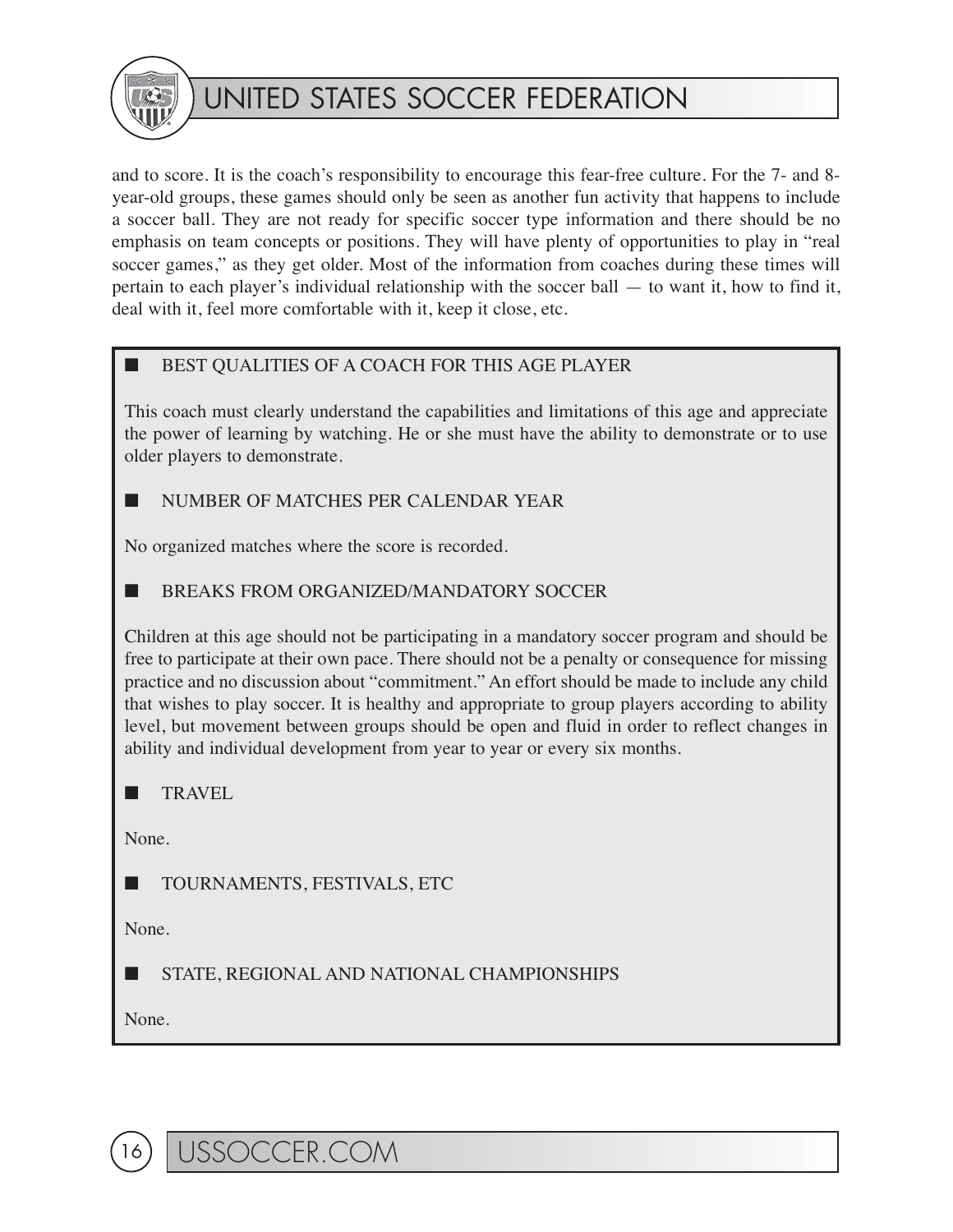## BALL CONTROL AND CREATIVITY

**CONSIDER THIS:** How can the coach help all his or her players to develop to their potential? First, help your weaker players to develop their confidence with the ball. At the same time, continue to challenge your stronger players to expand their creativity and confidence. Confidence is the key. The more time they spend during practice and games with the ball at their feet, the more comfortable they will become, the more confident they will become, the more they will look to get involved, and the more fun they will have with soccer.

Remember that the level of skill and competence that a 9-year-old exhibits is no indication of the skill and competence that he or she will exhibit at 16 or 18 years of age. You cannot predict which 9-year-old will develop into a real player. Therefore, work to encourage all your players to be competent and comfortable with the ball. This will give all your players the same opportunity to reach their potential.

Work during practice to move all your players forward at their own pace. Do not be concerned with match results. Be concerned that all your players want the ball at their feet and they want to score. If you can accomplish this, you have successfully allowed your group to grow as soccer players. Unlike practice, you cannot add more balls/goals during games to give kids more chances with the ball. But you can emphasize certain themes for the players to focus on, such as getting involved, attacking the goal, taking chances, and then spend the length of the game reinforcing these points. This approach will give your players the green light to experiment and be creative - qualities that, unfortunately at the younger ages, are often discouraged on game day, in the name of being safe and winning.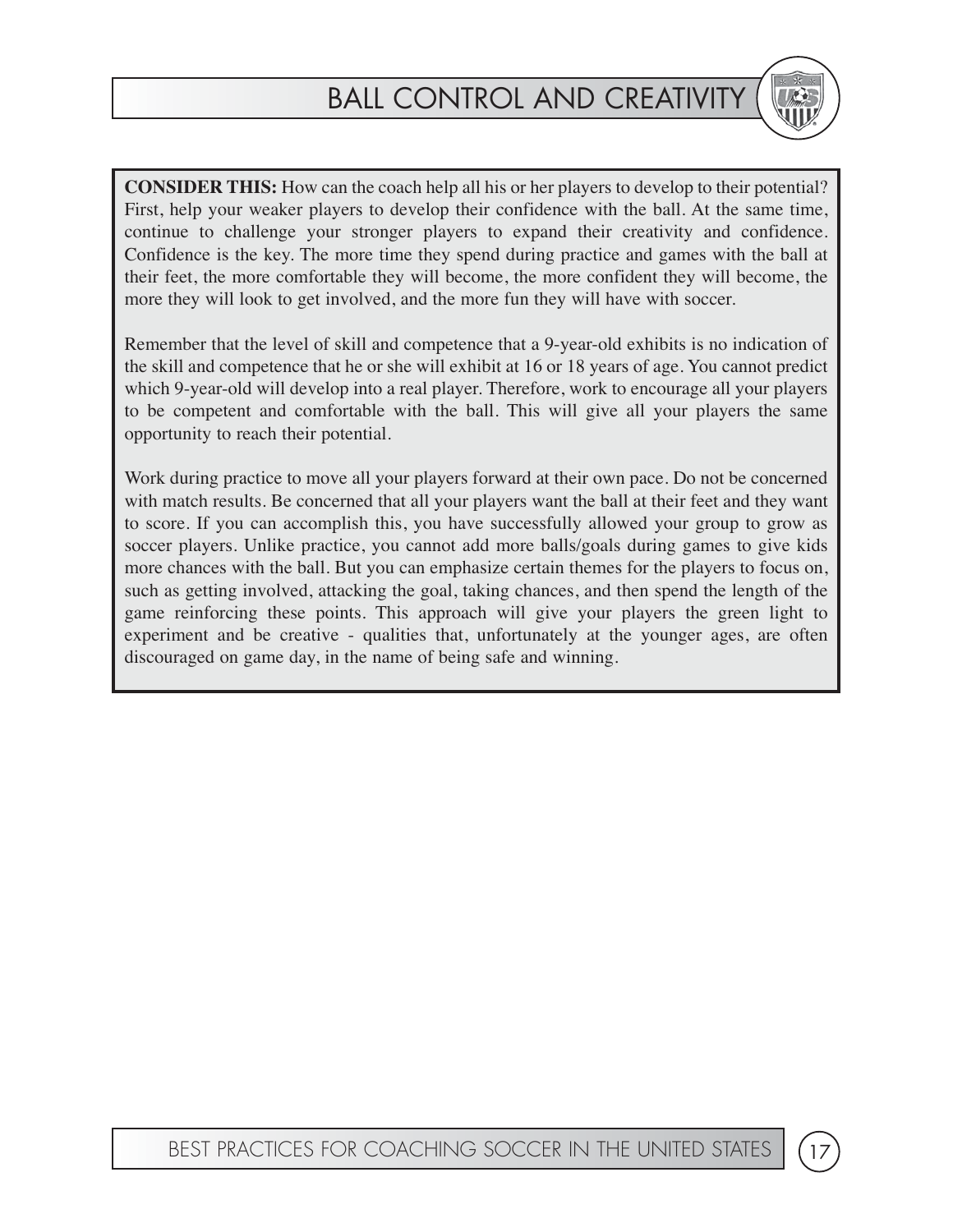

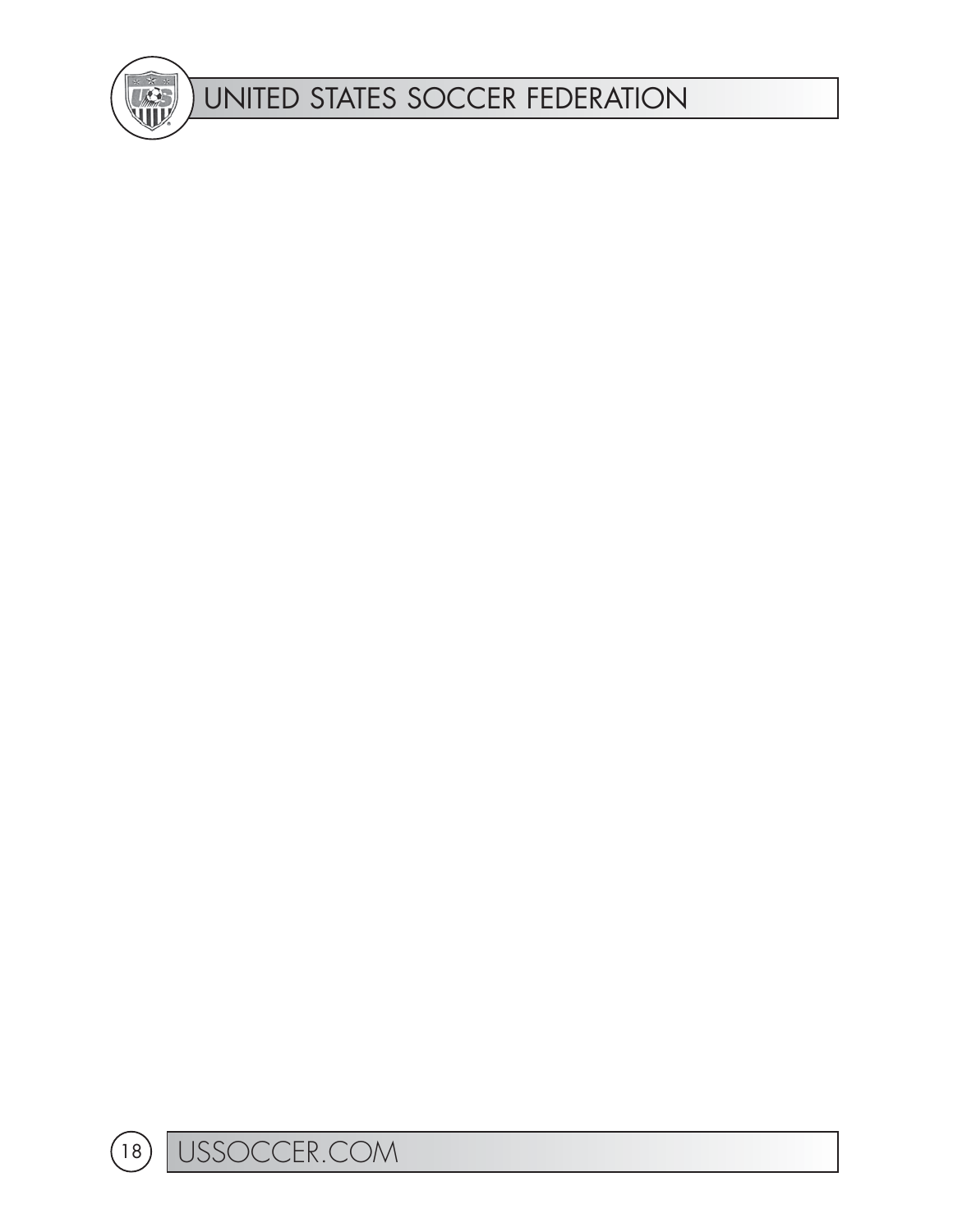# **Ball Skill, Creativity and a Gradual Insight into the Game: 10 - 14 years old**

## **ACADEMY LEVEL: U-10 through U-12 Age Groups**

**CONSIDER THIS:** At the youth level, games are a forum for players to test their ball skills and game awareness, and should be considered an additional means of development, rather than the objective. Results are important as it gives the players a competitive focus in the match. Coaches are encouraged to promote soccer that:

- is free flowing,
- is coach-guided, not coach-directed,
- demands that all players on the field, regardless of their specified position, participate in defending and attacking.

## **U-10: 3rd and 4th graders**

Soccer for this age is a fun activity for the kids that encourages a lot of games to goals and encourages experimentation with the ball. The ratio of balls to players should be small enough that all your players are involved all the time. The focus is on developing a relationship with the ball in a joyful environment. There should be no standings and no awards.

## **GAME APPLICATION**

**Game Form:** A maximum of 6 v 6 including a goalkeeper **Game Duration:** 2 X 25 minutes **Substitution:** Free **GK Status:** Players rotate as goalkeeper in game. All players should experience playing all the different spots on the field during the season. **Field Size:** 60 yards x 40 yards **Ball Size:** 4

**LIGO**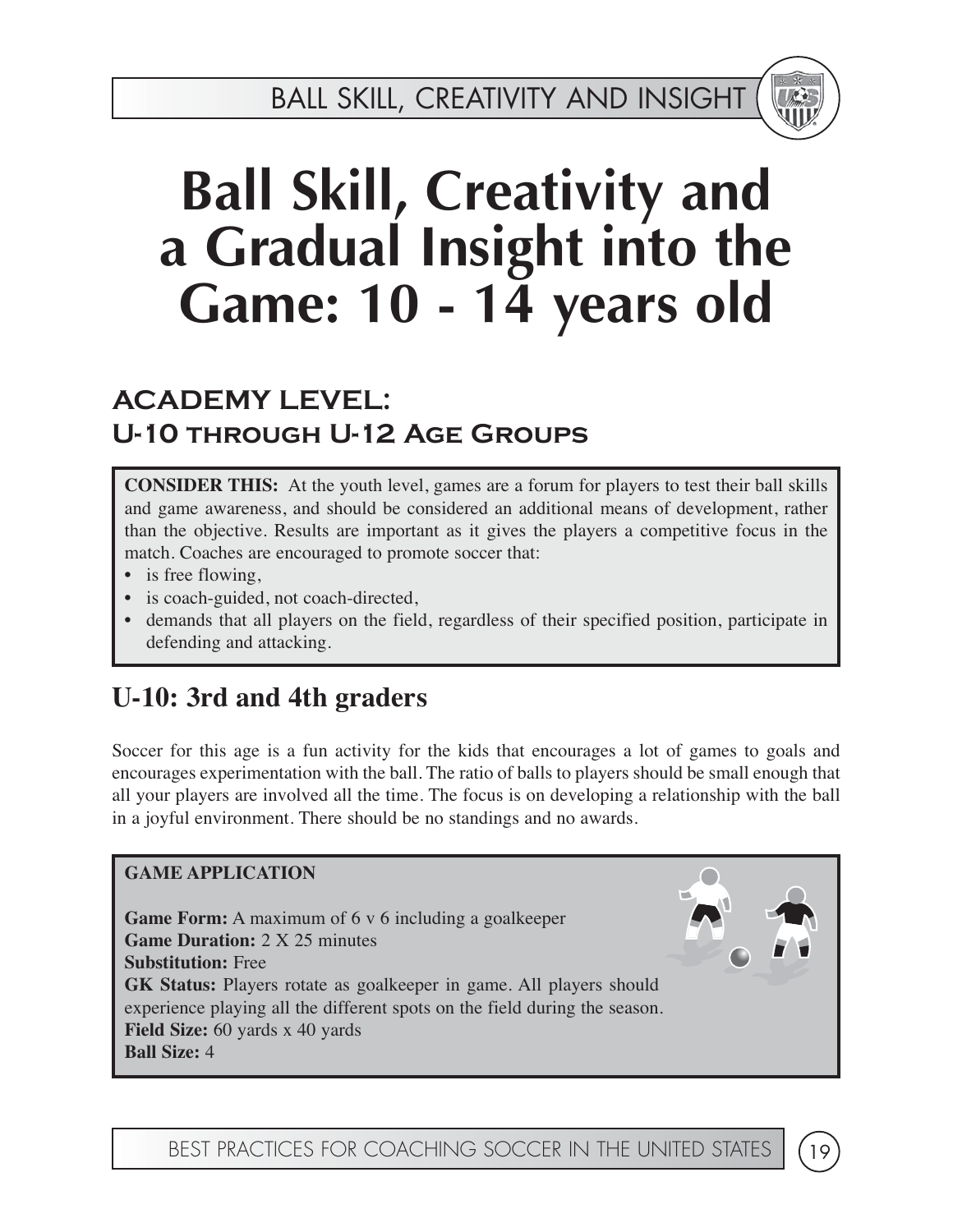

#### SOME THOUGHTS ABOUT THIS AGE

At this age, there are some children that are becoming more physically mature. Among your group, there are now some bigger and faster players whose eye-hand and eye-foot coordination is a little ahead of the majority of your players. Some of your players may also demonstrate a greater capacity to stay focused for longer periods of time. At the same time, they are still people of action rather than thought. Explanations must still be brief, concise and purposeful. What seemed to make sense to them last practice may have to be almost relearned at the next practice. Care should be taken with players, regardless of athletic ability, to address ball skill, especially in tight spaces. The faster, stronger players should not be encouraged to use their athleticism to solve all their problems. Building comfort with the ball at ages nine and ten will provide them with a variety of crucial tools they will need as they get older, and the level of ball skill and athleticism rises. Begin to introduce the players to the idea of thinking about their decisions and movement as being related to themselves and one or at most two of their teammates and one or two of their opponents.

## **A Discussion on Winning and Losing at these Younger Ages**

Competition is a central element in a player's development. At the youth level (ages 6-12), however, a competitive environment should not be a result-oriented environment. The differences must be clear. A competitive environment at the youth level encourages decisions from player and coach alike that focus on performance rather than outcome (favoring ball skill and inventiveness as the means to find success within the rules and spirit of the game). The result is just one indicator of performance and at this age, not the most important one.

Competition among kids playing games will always exist, whether adults are present or not. Making soccer "fun" at the younger ages does not mean that competition is removed. Competition can be positive and healthy. Scoring goals and winning the game are fundamental parts of soccer. Allow the children to enjoy this aspect without making it the focus. Set up other skill based objectives as the focal point. At the same time, recognize that children will find competition in anything you set up. Let them compete. In youth and junior level soccer, the emphasis and manner of the coach will often determine if the competitive environment is healthy or not.

At the youth level, matches are important as a means to player development (enjoyment, ball skill, insight, and fitness), not as the aim. These competitive situations are a series of tests for kids. In this respect, the usefulness of the game can occur in many different forms. Focus on the process and performance rather than the outcome, but be prepared for the possibility that your team may lose some games in the short term with this approach. Keep in mind that it is actually easier to win games at this age group with teams that are "organized" but lack skill. Placing the more physically mature players down the middle of the field and just asking players to 'kick it down the middle'



<sup>20</sup> USSOCCER.COM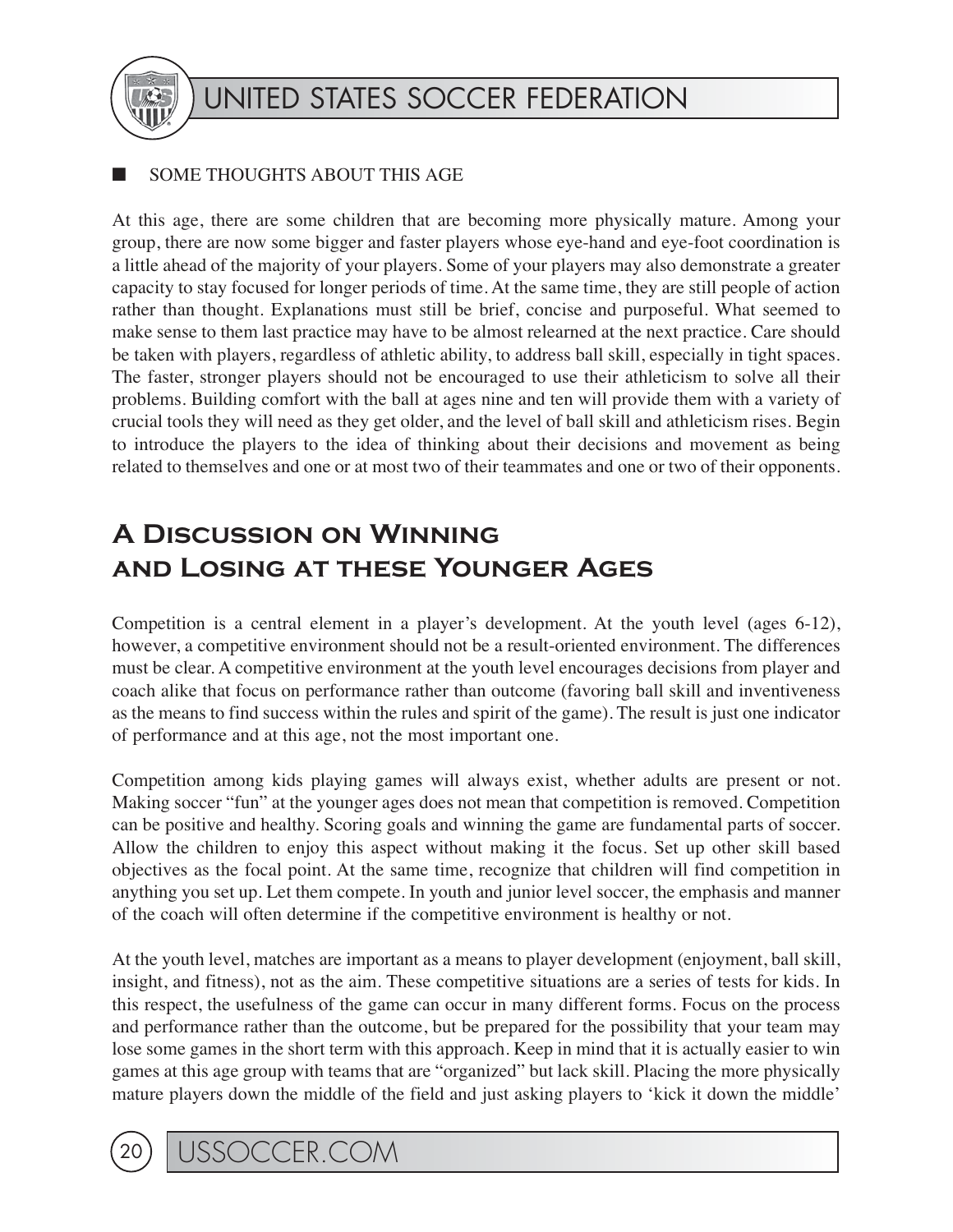## BALL SKILL, CREATIVITY AND INSIGHT

or only allowing players to specialize at one position may lead to more victories. This approach, however, does not effectively teach the players the game and prepare them to continue on in the sport. Instead, a skillful approach to playing soccer should be emphasized, even though this may result in conceding goals or losing games in the short term. During the learning process, ball control and passing can lead to more costly mistakes. At the same time, the coach can manipulate the level and variety of the competition to ensure that players and teams are being given the opportunity to win and to lose games. Valuable lessons can be learned in both scenarios. In the end, it is still the responsibility of the coach and the parents, to manage how competition is addressed and managed among his or her players.

**CONSIDER THIS:** U.S. Soccer recommends that teams play in double age group brackets. This allows players to play with other players of similar ability. Instead of one team of 10 year olds and one team of 11 year olds, there are two teams of mixed ages, with each player participating according to his ability. Additionally, up through the U-14 age group, teams should play in their own age bracket. After the U-14 age bracket, teams should be allowed to choose their age bracket based upon the level of competition.

#### GOALS FOR PRACTICE, GAMES AND SEASON

Building the player's skill base continues to be the most important goal of the season. At this age, this can be done through the introduction of a few more players in the games the coach sets up. Depending on the skill level of the group, anywhere from 3 v 3 to 5 v 5 plus goalkeepers should be the range during practice. Keep in mind that even the more competent players will not be working effectively as a group once the numbers get beyond 5 v 5. In the smaller numbers, emphasis must still be on creating 1 v 1 or 2 v 1 duels on the field. These are key situations that will continue to confront players throughout their career. Gaining competence and mastery over these numbers is the key to preparing players for the future.

> *What I hear I forget, What I hear and see I remember a little; What I hear, see and ask questions about or discuss with someone else, I begin to understand; What I hear, see, discuss and do, I acquire knowledge and skill; What I teach to another, I master.*

*(Adapted from the Chinese Philosopher Confucius)*

**INST**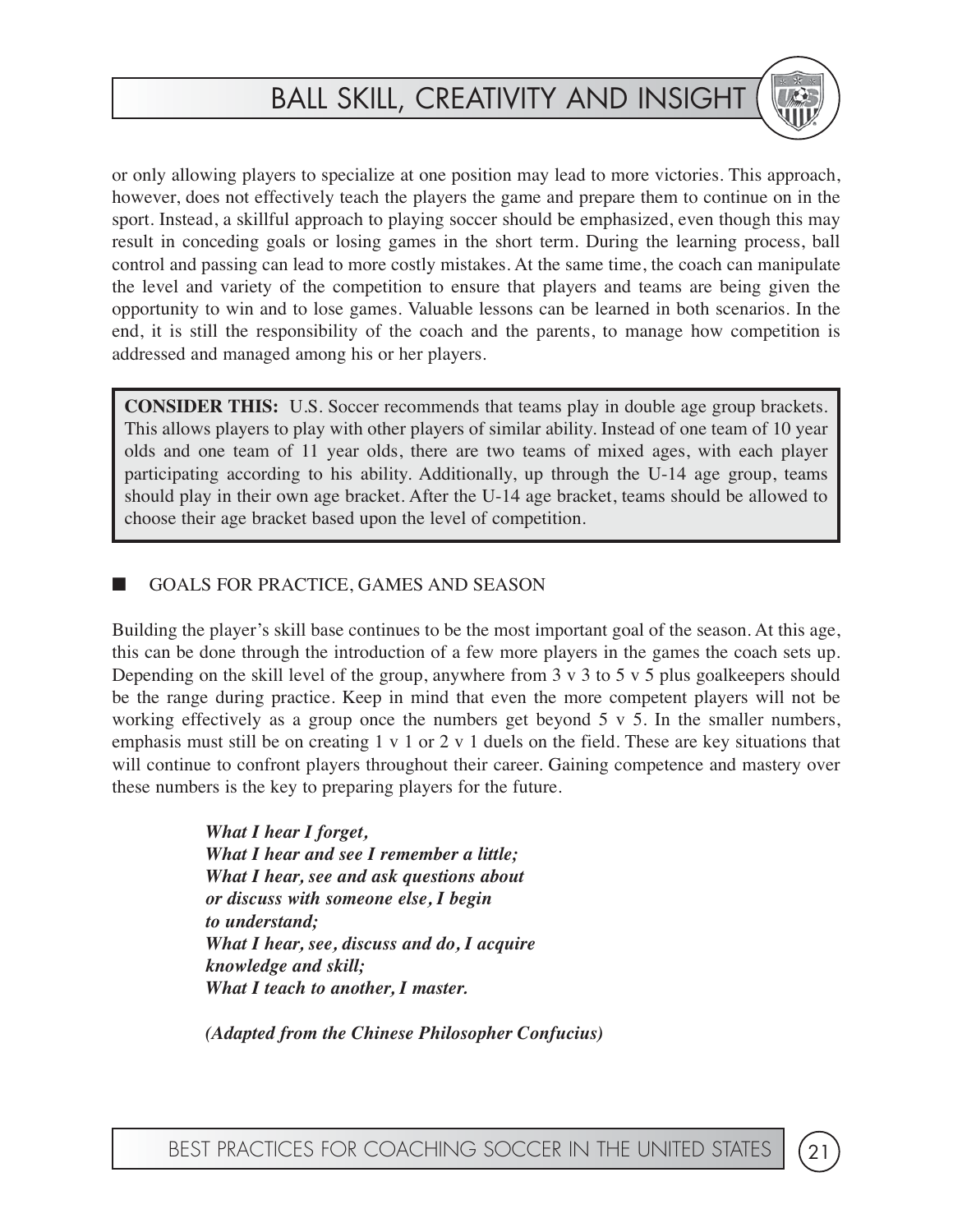## **PRACTICE**

Keep the sessions simple and player centered. Give the players simple problem solving opportunities and plenty of opportunities to score goals. It is also important to be positive and to continue to create repeated opportunities for the players to express themselves through their ability with the ball, regardless of the outcome of their effort. Play, as both fun and as competition, is paramount. The more opportunities for each player to have experience with the ball, in fun games that allow them to go to goal, the better it will be for that player.

**CONSIDER THIS FOR AGES 8 TO 14:** How do you set up a practice that allows players to "do"? How can a coach pull together the various games into an organized practice?

First, keep things simple. Include no more than three or four exercises. For example, begin with a warm up that incorporates players moving with the ball. Then move to a game, but introduce a particular challenge or set of challenges for the players to solve (4 v 4 game with four goals; 4 v 4 game with no goalkeepers, where the players must hit the net on the fly to score a goal; 4 v 4 dribbling game; 4 v 4 with neutral players; etc.). Each of these games differs slightly in the challenges that are highlighted. However, the games still retain the essential qualities of soccer: attacking, defending, dribbling, passing, dealing with teammates and opponents, and scoring goals. Finally, let them play a game, 3 v 3, 4 v 4, 5 v 5, or 6 v 6 etc., (depending on their age and ability to deal with these numbers), where there are no particular twists to the game, but where you can verbally emphasize and encourage players to experiment and take risks confronting some of these challenges your practice has been addressing. To help ensure that your practice will add to your players' development, consider the following principles, questions and examples.

- *Do your players have repeated opportunities to have the ball at their feet?*
- *Do they have repeated chances to score goals?*
- *Are they asked to dribble and score in soccer situations?* A soccer situation is one that includes the ball, opponents, teammates, space, pressure, rules, time and goals (KNVB: The Dutch Vision On Youth Football).
- *Are your players having fun?* Generally speaking, if players have a lot of opportunities to play with the ball at their feet, and to score goals in games that replicate soccer, they will have fun.
- *How many players are involved?* 4 v 4 is the smallest way of playing soccer without losing any of the ingredients that make up soccer. There are always opportunities to play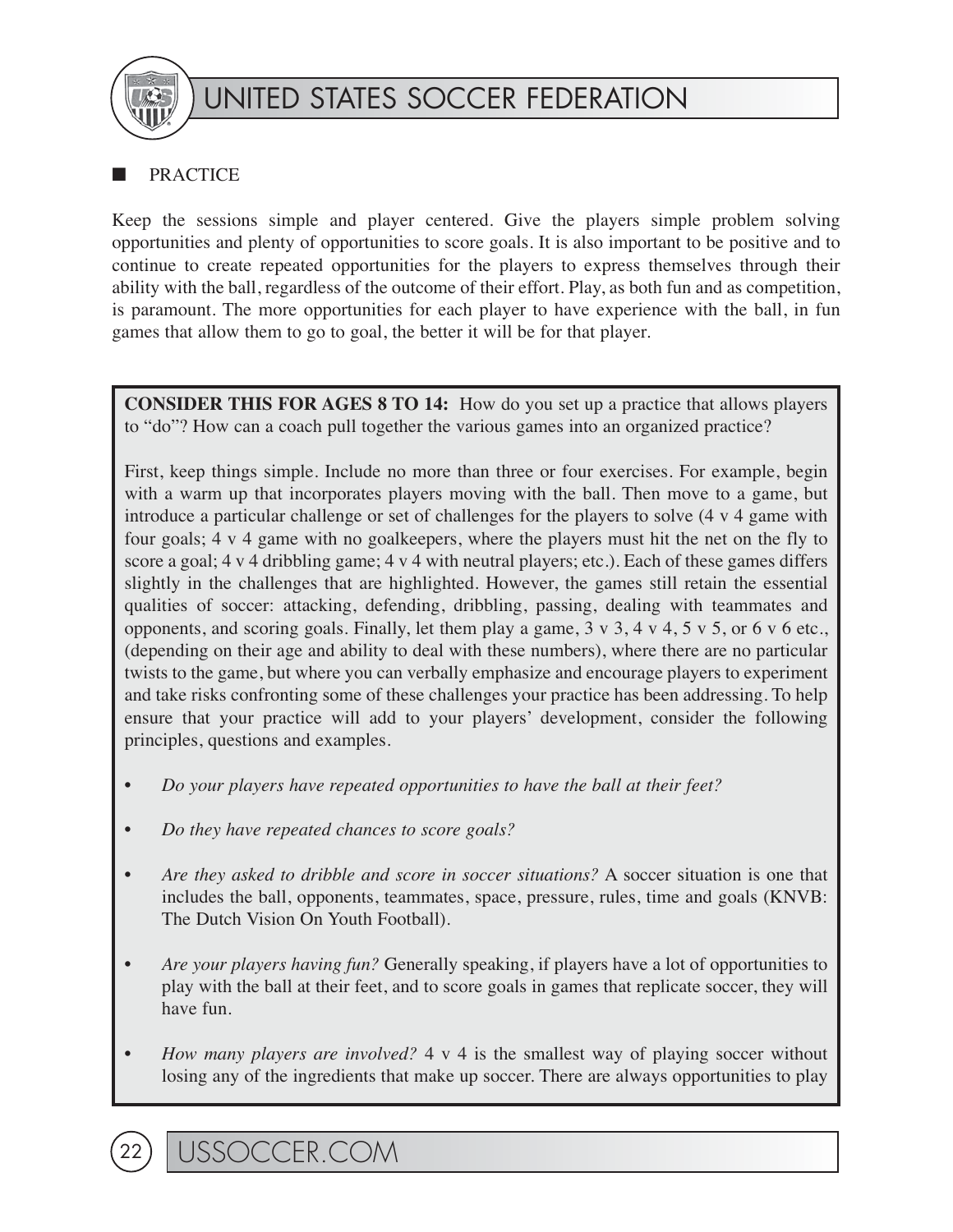## BALL SKILL, CREATIVITY AND INSIGHT

deep, wide or backwards because of the numbers. Players are always confronted with match situations. Also, due to the limited numbers, it is easier for children (and coaches) to recognize the different moments in soccer that are constantly repeated (KNVB: The Dutch Vision On Youth Football). Some of the variations of the 4 v 4 game have already been introduced. The basic 4 v 4 game is set up on a field that is small enough to keep everyone involved, and big enough to give players room to be successful with the ball. There is one ball and two small goals, one on each end line. The elements of soccer the coach chooses to encourage will color the game somewhat. The power of 4 v 4, however, is that even with little or no involvement by the coach, these small games offer the players countless valuable soccer lessons. Adding players and increasing the field space accordingly will both increase options for the players as well as present new challenges.

- *How big is the field?* Are the players able to stay connected in your game/exercise? Does the size of the field lend itself to what you are working on? Again, the field should be small enough to keep everyone involved yet big enough to give players room to be successful with the ball. You may find that your first try at setting up the field dimensions does not work. It may be either too small and the kids can't get anything going, or it may be so big that the game seems to be played in pockets of two or three players while everyone else watches from a distance. Go ahead and experiment with the field size until you are comfortable. With coaches, as it is with players, learning occurs through trial and error.
- *Are there enough balls/goals so that many players are able to get touches on the ball and chances at goal?* Go ahead and experiment: add/remove ball/goals, increase/decrease the field size to help replicate the soccer environment you want. For example, an exercise designed to give your players lots of opportunities to run with the ball at their feet may result in the same few players dominating ball touches because of uneven talent levels. Instead of telling them they should pass to a less talented teammate, add some more balls and maybe some more goals to your game. This allows more players to experience the soccer situation you want replicated. Do not worry that it may look somewhat chaotic, or that it is difficult to keep score. Just focus on whether or not your players are getting repeated chances to run with the ball, deal with opponents and score goals. If this is happening, then you have successfully added to your players' soccer experience.
- *How long is your exercise?* Can the players maintain their focus and discipline throughout? If not, make adjustments. Something that can help the coach anytime an exercise is not working is to give the kids a quick water break. It will give you an opportunity to make the needed adjustments, or to move on to the next exercise. Perhaps the exercise is not the problem. Maybe it is a short attention span day for your team of 10-year-olds. Don't fight it. Use your breaks wisely. Keep things moving and stay alert for waning concentration.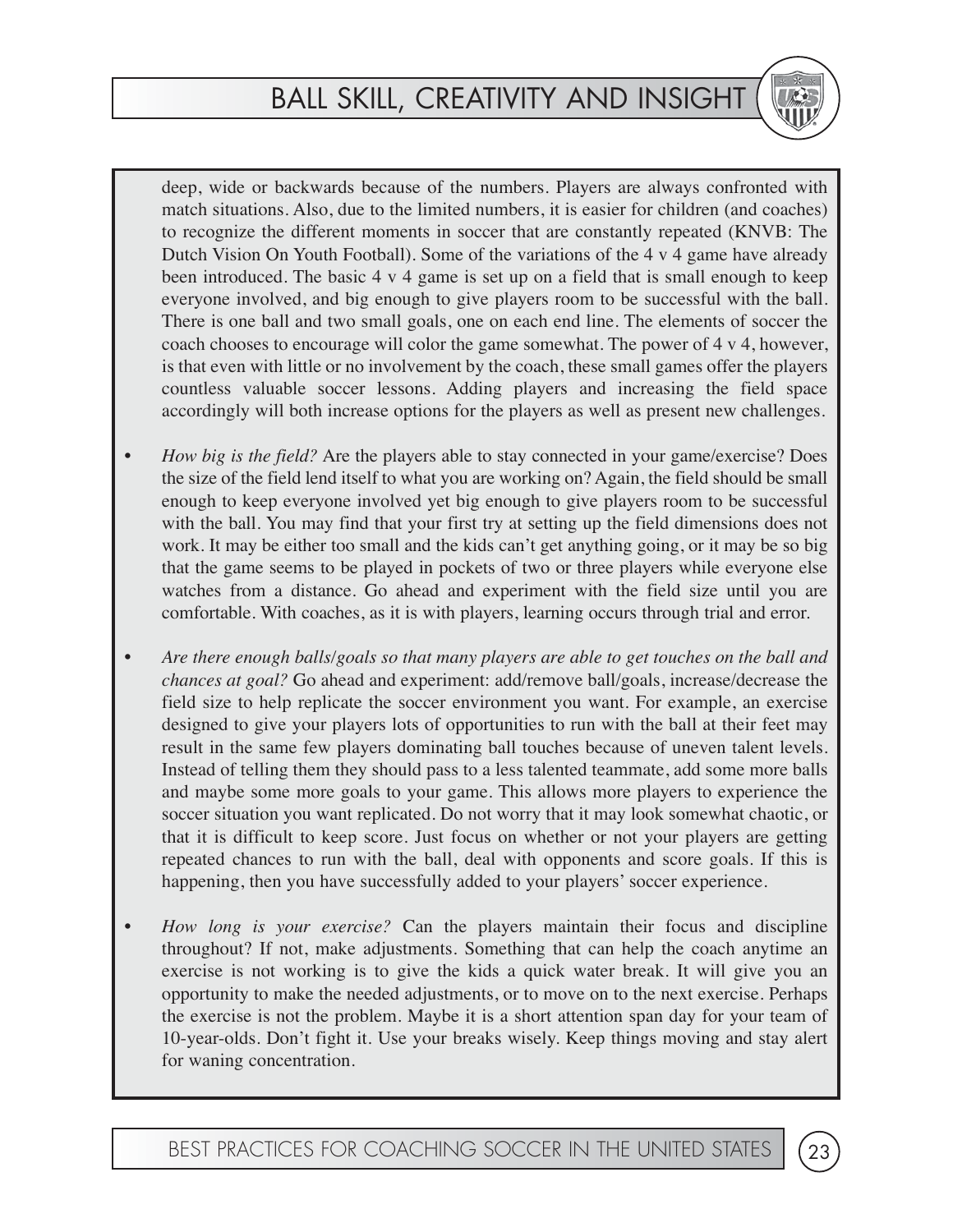

• *How long is your practice?* Do your players finish practice wishing to play longer, or does your practice seem to unravel in the last 20 minutes or so? Make the practice as fun as possible. This means a lot of playing soccer, some water breaks when necessary, and little or no talking. Many times players are less than interested in a lecture about the finer points of the game. Keep in mind that young players have shorter attention spans than adults; do not treat them like adults. Forty-five minutes is a good length of time for six and seven year olds to be playing soccer in an organized practice. One hour to seventyfive minutes is best for players up to twelve years old. Anything longer and you are setting yourself up for aggravation that neither you nor your players deserve.

#### DURATION, RATIO OF BALL: CHILD

Practices should consist of no more than 60 minutes of structured, adult-directed soccer with an additional 30 minutes allotted for free play/self expression and self-improvement.

GENERAL DESCRIPTION OF WHAT SHOULD BE HAPPENING DURING PRACTICE

As much as possible let players experience soccer through 3 v 3 to 5 v 5 games that last for no more than 10 or 15 minutes at a time. The small numbers allow the players to gain critical practice at 1 v 1 and 2 v 1 situations, while still allowing for the fun and feel of a soccer game. The time limit gives the players a predetermined amount of uninterrupted play, while also allowing an opportunity after 10 minutes for the players to refocus. At this age, players are typically ready for games or activities that help them learn when to play the ball sideways and backward. They also can begin to appreciate and enjoy playing the game skillfully.

#### GENERAL DESCRIPTION OF WHAT SHOULD BE HAPPENING IN MATCHES

Players at this age should be limited to a few organized matches per season, and they should require little or no travel. Remember, these are young children who have several more years to go before they will have all the tools needed to attempt soccer in the adult form. The best path to truly preparing them for the adult game is not have them practice at playing the adult game; rather it is by giving them repeated opportunities to experience soccer in a more manageable form for their age.

A team of 9 year olds who hold their positions and maintain a steady group of defenders who rarely, if ever venture into the attack, looks like a well disciplined and well organized team. However, U.S. Soccer does not recommend this as a proper approach to developing players at this age. It does not develop good soccer players. This approach hinders the player's ability to experience and enjoy the natural spontaneity of the game. It does not allow the players to have an equal opportunity to go and "find" the game based on what they see from the game or to handle



USSOCCER.COM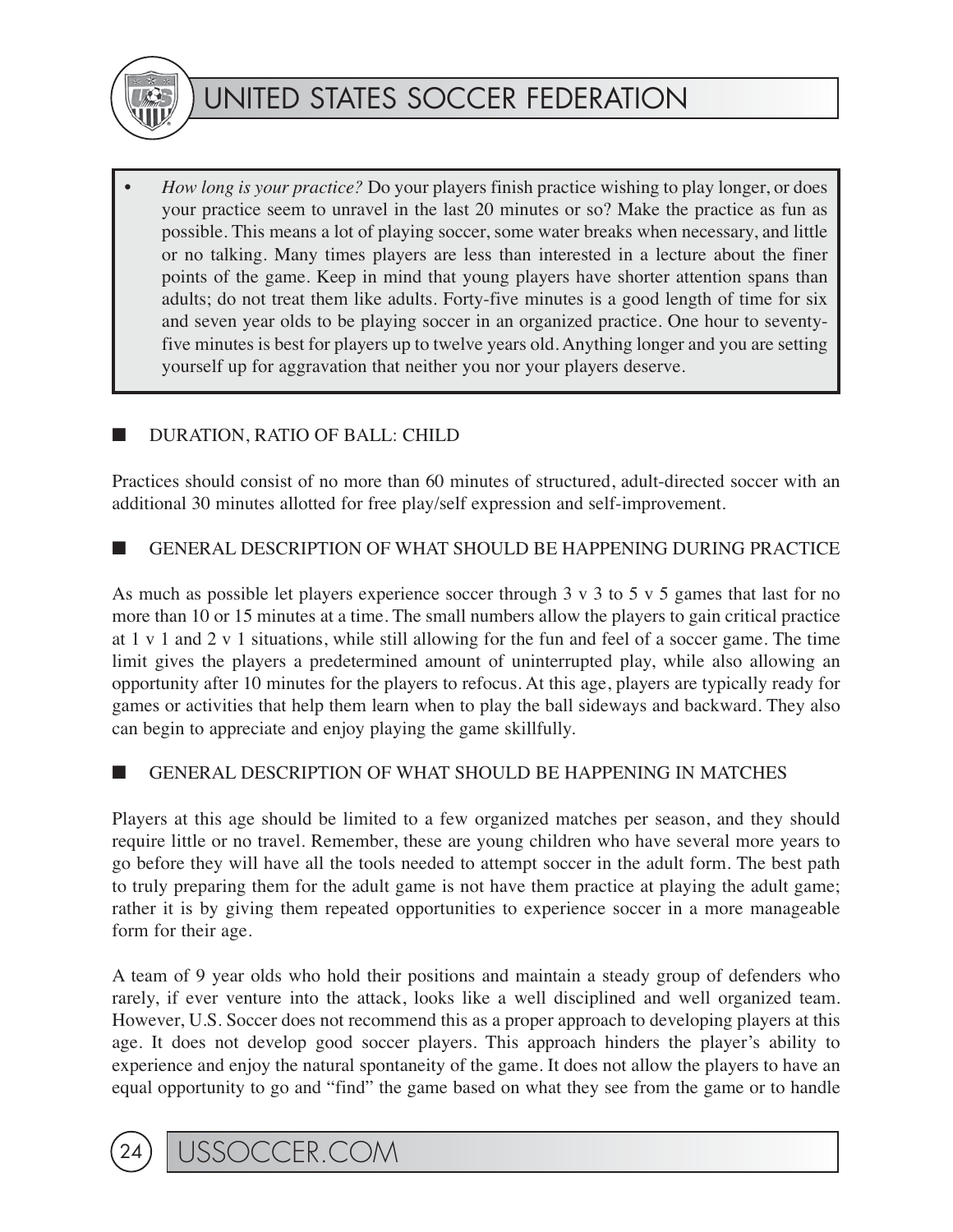## BALL SKILL, CREATIVITY AND INSIGHT

the ball and develop instincts for the game. These are skills that they will need at the older ages and that are often lacking in the older players. This approach, while "successful" in the short term fails the players in the long run because the environment does not allow the players to develop the tools they will need to be truly "competitive" i.e., prepared to deal with the game, at the older ages

## **A Discussion on Substitution Patterns at this Age:**

Players should be given the opportunity to play soccer for extended, uninterrupted periods of time. This allows them to get a better feel for the flow of a soccer game. For example, it is more beneficial for a player to play for 12 straight minutes, than for him or her to play in two 6 minute periods. Substitution should be used to address injury, fatigue and lack of effort. It should not be used to punish a player for a soccer-related decision. At a minimum, players at this age should be playing 50% of the game. Ideally, the rosters are small enough to allow for close to 100% playing time for everyone.

**CONSIDER THIS:** Do You Notice an Uneven Skill Level within Your Team?

Often times on younger teams (8-10 years) you will notice a small number of relatively competent players per team who always seem to be around the ball. They have some quality(s), speed, strength, tenaciousness, and ball skill, that separate them from their teammates. The rest of the kids are more like on-field spectators, never actively seeking to participate. If the ball does land at their feet, they look to get it as far away from themselves as possible, as quickly as possible. A consistent problem for the youth coach and players is that the ability level on a team is very uneven. This is a normal situation for most younger teams across the country, especially, but not limited to the recreation level. There are several reasons for this imbalance: 1) Children start playing at different ages. There could be first-timers playing alongside kids who have been playing for several seasons. 2) Children in this age bracket develop at different rates, both physically and emotionally. 3) For many kids who lack the basic soccer tools, a full-out match can be intimidating. To address this challenge, try playing games with 3 balls going at one time. Another option is to be creative when choosing your groups for 'mini-games,' putting the more confident players together playing against each other and the more developing players playing in a different area. Occasionally using these methods will allow for all of the players to be challenged at a level that is appropriate to their own developmental level.

## ■ GENERAL DESCRIPTION OF INFORMATION THAT IS COMMUNICATED TO THE PLAYERS BY THE COACH

The coach should make comments that help players to stay involved and keep track of things without giving them all of the answers: "Join the game," "Find the ball," "Go get the ball," "Don't hide." The coach for this age group does not focus on positions, yet encourages everyone to take



**IRSE**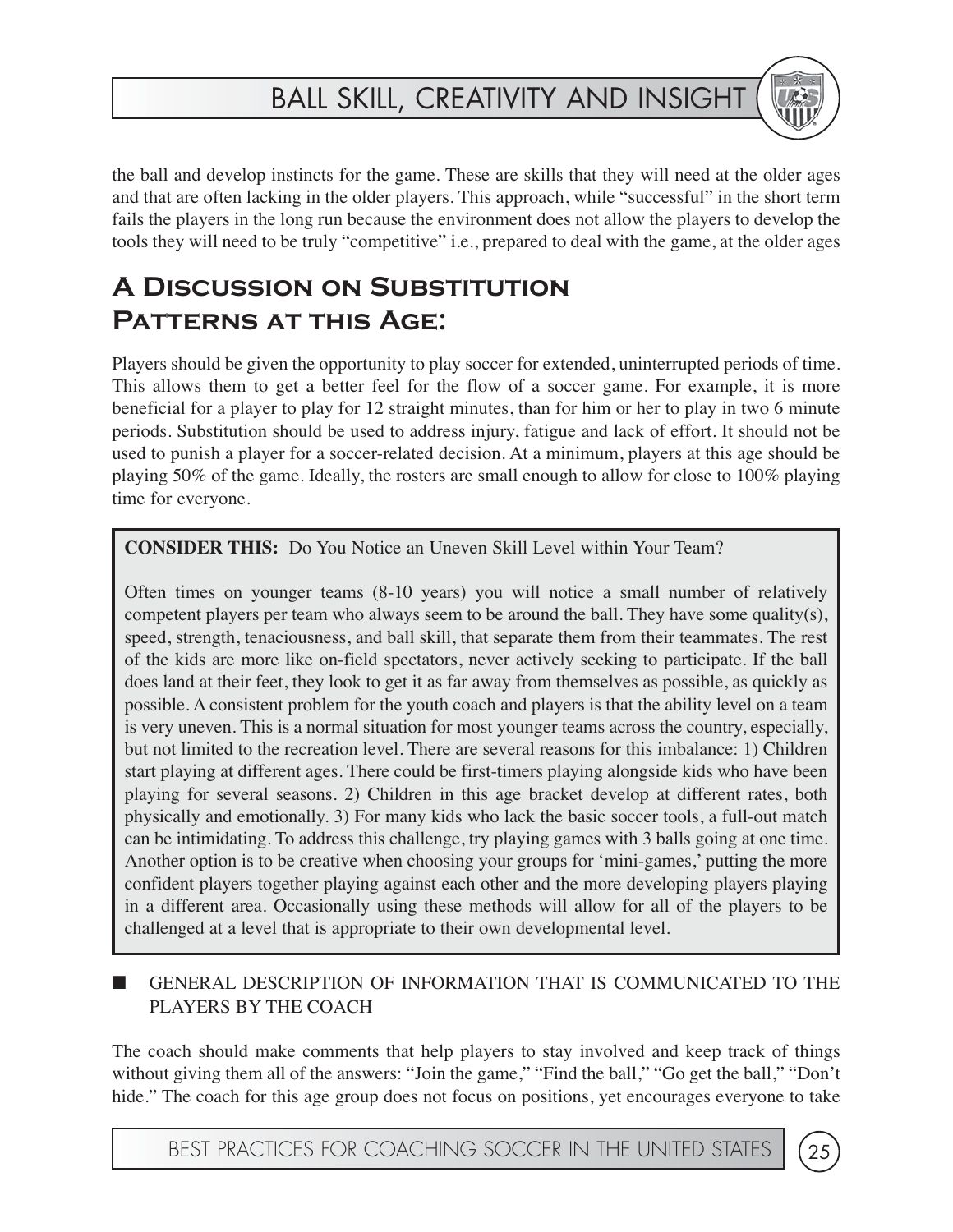

part in attacking and defending. Try to manage the amount of information or feedback your players are receiving immediately after practices or matches. In today's youth soccer landscape, kids at these ages are being overloaded with adult feedback and evaluation. Too much or inaccurate information can be counterproductive to your goals.

#### BEST QUALITIES OF A COACH FOR THIS AGE PLAYER

Energetic. Plays while facilitating practice. Stimulates ideas.

#### NUMBER OF MATCHES PER CALENDAR YEAR

It is recommended that players play up to 20 matches per calendar year for their clubs. There should be a ratio of 2 or 3 practices per one match. Players should be given two days rest per week. In league play, there should be no more than the equivalent of 1 game per weekend. There should be no standings or post season playoffs and a limited number of small-sided round robins. Tournament play should not be encouraged.

#### BREAKS FROM ORGANIZED/MANDATORY SOCCER

At these ages, it is recommended that parents discourage their children from specializing in or playing only soccer and encourage participation in a number of different sports and activities.

TRAVEL

In state travel only with a 1 hour maximum travel time.

TOURNAMENTS, FESTIVALS, ETC.

May attend a few jamborees or festivals per year where no results are compiled.

STATE, REGIONAL AND NATIONAL CHAMPIONSHIPS

None.

**CONSIDER THIS:** At the latter stages of the youth level (U-10 through U-12), the goal is to provide training and game environments that promote the continued growth of ball skill, an increased game awareness, and an appreciation for taking calculated risks in the attack through the 3 v 3 to 9 v 9 (U-12) game model, all in an environment that the players enjoy.

The small-sided game model is an effective method for developing ball skill and game awareness because it increases opportunities for players to have contact with the ball and to both attack and defend without the tactical regimentation that can occur in 11 v 11 soccer.

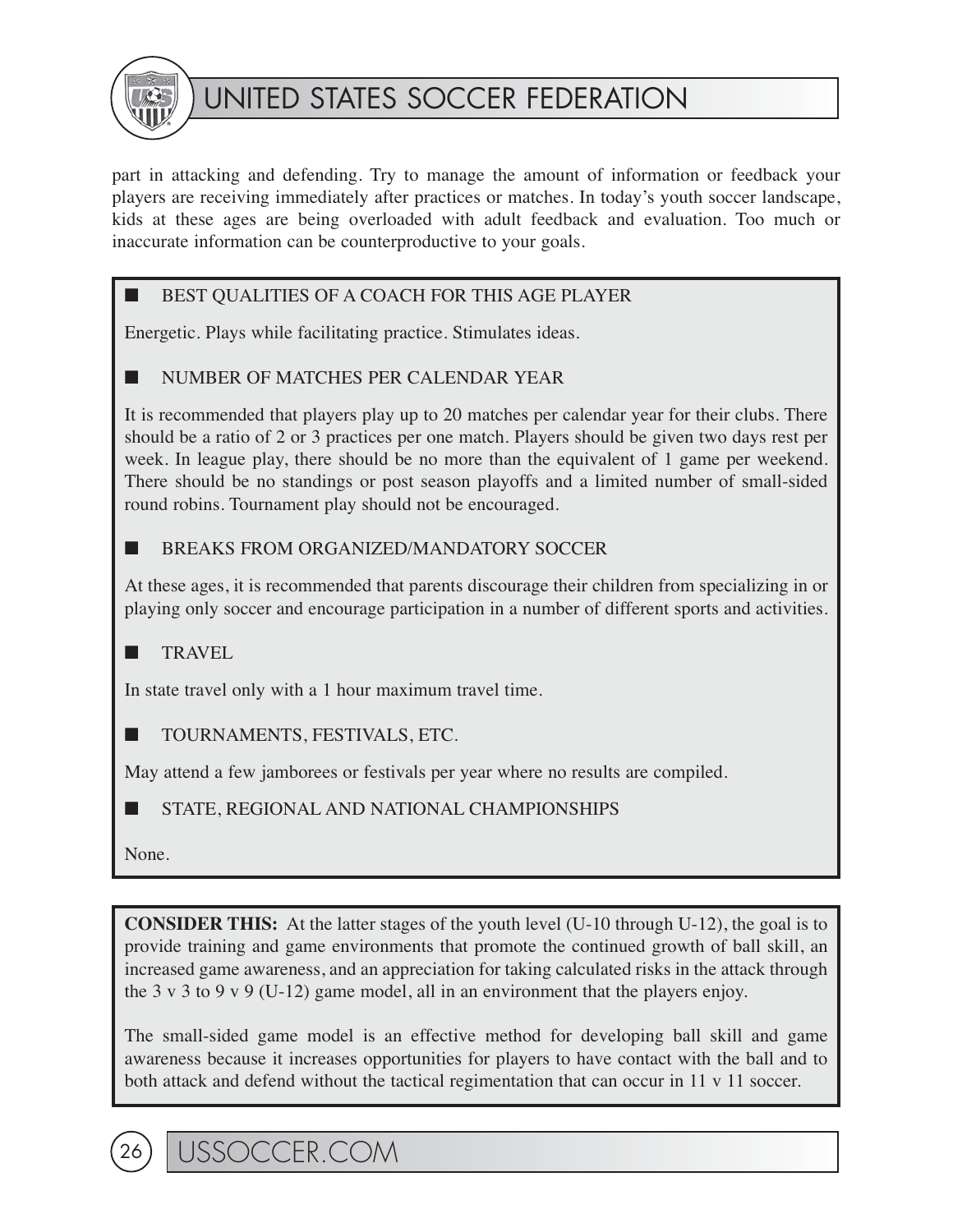## **U-12: 5th - 6th graders**

## **Some Thoughts about This Age**

The U-12 age group seems to be the moment in youth soccer that causes the most discussion concerning player development. Are these players young adults or are they still children? As soccer players, they are still young. Although there are some areas of the game where the players are beginning to make progress, this is an age where ball skill and soccer instincts must be encouraged above the results.

Physically, eleven and twelve year olds' bodies are beginning to change. Often, this results in awkward growth spurts. Rapid bone growth often results in painful joint conditions such as Osgood-Schlotters syndrome in the knees. Players that, in the past, showed precise control over their bodies and the ball will sometimes now temporarily lose this coordination. As their bodies grow, especially the 11-year-olds, they will also need more rest. The coach may also find the 11 year-old to be somewhat contrary and oppositional. Typically by 12 years old, children are regaining some of the coordination and compliance that was temporary lost at 11. Generally at this age, there is more enthusiasm and ability to focus their energy toward both individual and team challenges. Coaches can use this enthusiasm and focus to their advantage by giving the players specific problems to solve within the games they play.

#### **GAME APPLICATION**

**Game Form:** 9 v 9 **Game Duration:** 2 X 30 **Substitution:** Free **GK Status:** GK share time in order of priority **Field Size:** 50-55x70 yards for 8v8 (U-11) and 55-60x80-85 yards for 9v9 (U-12) **Ball Size:** 4



**IKG**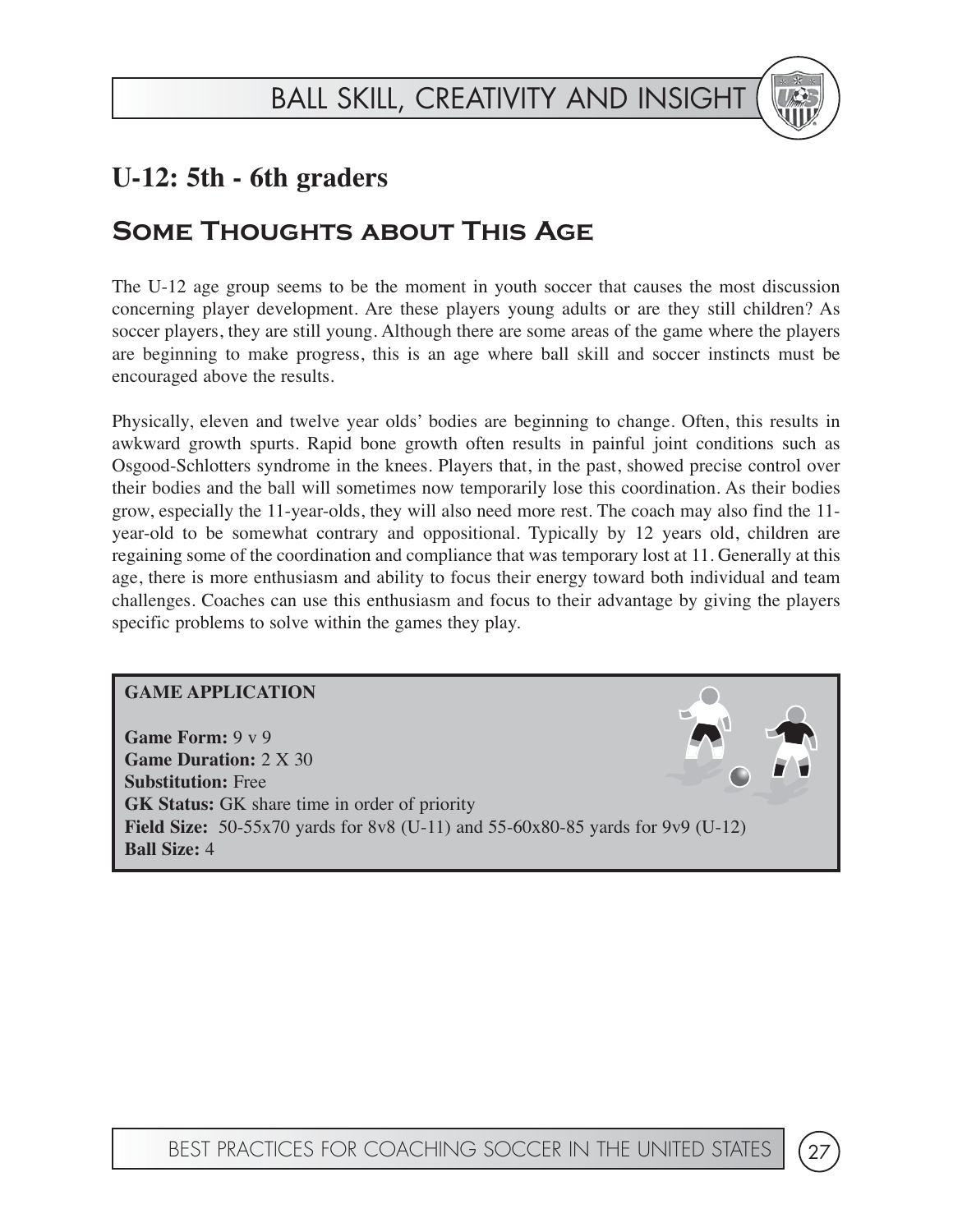

#### **CONSIDER THIS:**

The Football Association (FA), the governing body of English football, has made the following recommendations regarding the Football Academy program, which targets the top young players in England and is run as a mandatory developmental arm of the top professional league in England (the English Premier League –EPL):

\* Players aged 12 to 18 should play a maximum of 30 games per year with their club. \* No 11-a-side soccer until age 12.

\* The level of competition should be compatible with the player's colleagues and opposition. (e.g., Not so difficult that success is not an option, and not so easy that the players become unmotivated.)

\* Clubs and coaches should take care that players: Play alongside, and against, boys of a comparable standard, enabling them to put into practice skills learned during the week in an environment where they will be stretched.

\* Play in a competitive environment where quality of performance is more important than results.

\* The facilities (field size, ball, etc.) and match officials should also be compatible with the player's ability.

\* The atmosphere surrounding this program should emphasize the role of matches as part of a development program in which the result is not of primary importance. The coaching staff should use the match program to reinforce the key aspects of the player's individual technical development.

\* The number of games per season must be limited to a maximum of 30 and as the number of games will be limited to 30, it is important that none of them are wasted.

(www.theFA.com)

## **The Onset of Puberty**

Between the ages of 12 to 14, children often experience a physical growth spurt that affects their balance and coordination. Oftentimes, they gain physical strength and power, but temporarily lose agility and suppleness. As soccer players, this means potentially losing some control over the ball. If the technical foundation is not strong, soccer is no longer fluid and fun for the players. It is at

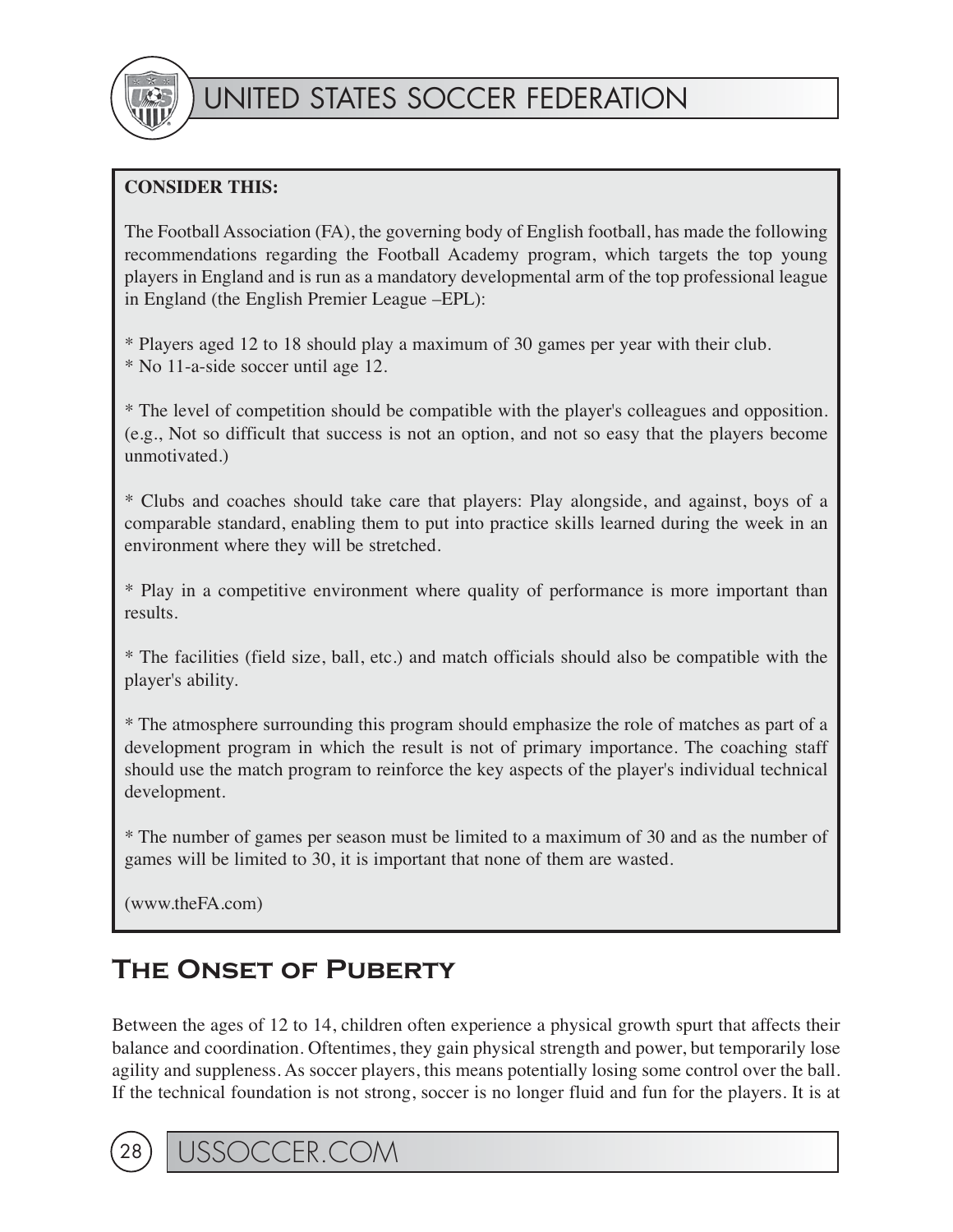## BALL SKILL, CREATIVITY AND INSIGHT

this point that these players may move toward sports where it is easier for them to achieve some level of success – more traditionally American sports that demand "hand-eye" coordination such as baseball, basketball and lacrosse. It is critical, therefore, that we ensure that the players are getting the necessary technical foundation at the younger ages. This may prevent the loss of players during their middle school years who are capable and athletic, yet lack the foundation to pull them through their temporary physical awkwardness.

#### GOALS FOR PRACTICE, GAMES AND SEASON

Practices should consist of up to 75 minutes of structured, adult-guided soccer with an additional 15 to 30 minutes allotted for free play/self expression and self-improvement.

**CONSIDER THIS:** Great skill begins with the desire to master the ball and the key elements of the game.

#### GENERAL DESCRIPTION OF WHAT SHOULD BE HAPPENING DURING PRACTICE

The themes addressed in practice should be developed and expanded on from those that they dealt with at the U-10 level. Each practice should address individual ball skill as well as individual and small group decisions, in the attack and when defending. As they mature and are capable of keeping track of more things that are occurring on the field, we can increase the number of players that compete against each other.

The most dramatic change from the U-10 age group is the players increased ability to stay focused and to begin taking responsibility for their decisions on the field. At the same time, this is still an eleven- or twelve- year old. While his or her concentration is better than a ten-year-old, it is still in no way that of an adult. Make sure that the game problems that are created for him or her to solve are still relatively simple (up to 6 v 6 or 7 v 7). Continue to encourage risk taking and experimenting with the ball, but begin to get them thinking about themes such as working together with his or her teammates to solve problems, as well as getting him or her used to keeping track of the other players on the field.

As far as positions are concerned, players should learn the game based on principles of the game rather than positions on the field. Players' decisions on the field should be based on what makes sense to them in the game. Let the players experience different positions and the different challenges that these positions create. If children are placed into the straightjacket of positional play too early it will only destroy their instincts to be involved in the game.

As they move to the full-sided game at the U-14 age and beyond, the eventual and ideal goal, at the senior level, is for all the players to be able to keep track of all the other players on the field and then to deal effectively with the situations that evolve out of these relationships. The coach can create or eliminate the conditions of time and space based on how effectively players are able to cope with the conditions of the game.

**IRSE**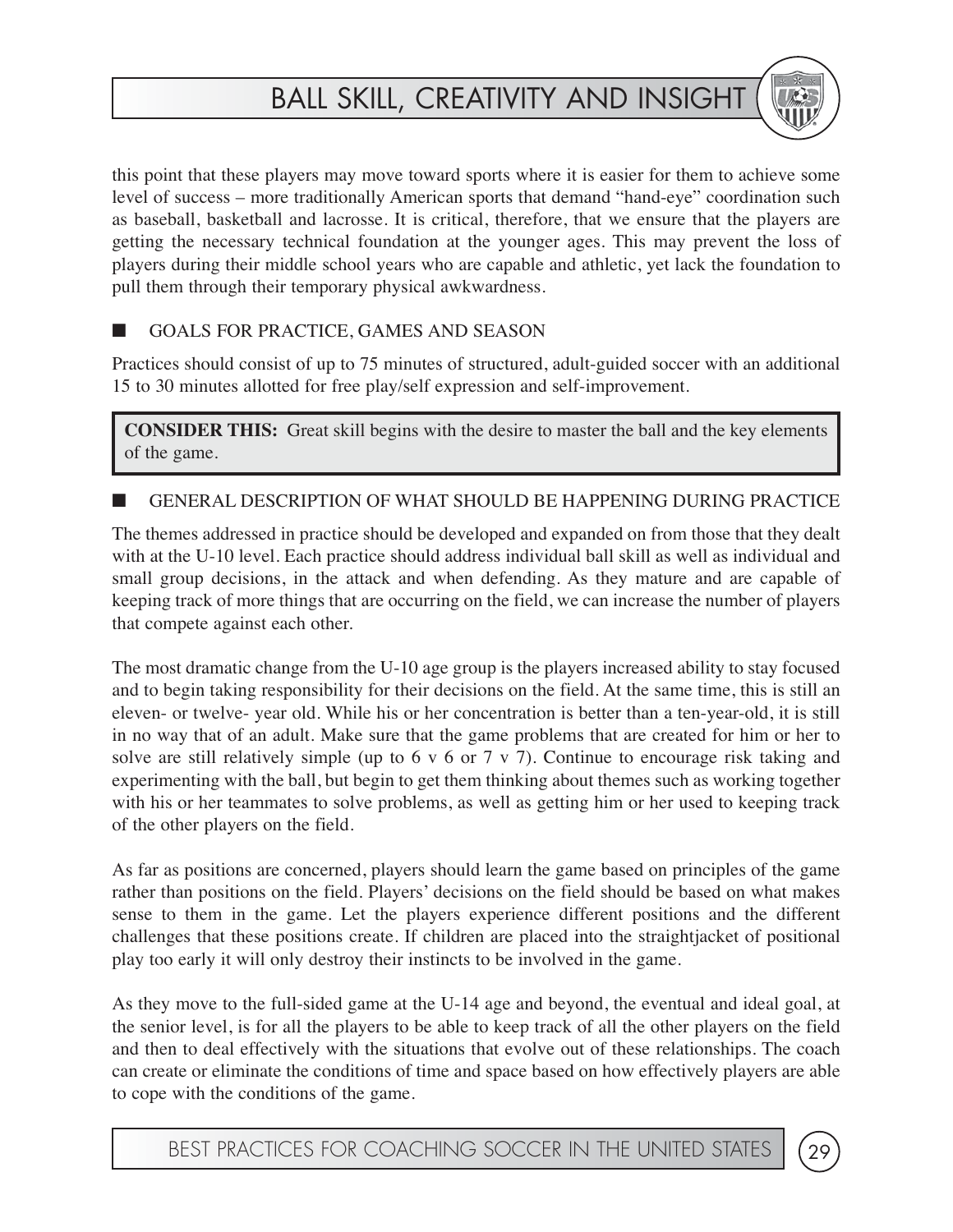

#### GENERAL DESCRIPTION OF WHAT SHOULD BE HAPPENING IN MATCHES

The game continues to be about individual ball control. At the same time, players should begin thinking of their decisions and movement as being related to their teammates and opponents in numbers up to 8 v 8 (not including GK). Matches should be played in numbers no larger than 9 v 9 (including GK).

Matches are a forum for players to test their ball skills and game awareness and should be considered an additional means of development, rather than the objective. Results play a role in development as it gives the players a competitive focus in the match. In this environment, there needs to be room for trial and error.

Coaches are encouraged to promote soccer that is free flowing, is coach-guided but not coachdirected, and demands that all players on the field, regardless of their specified position, participate in defending and attacking.

*"As coaches, we need to constantly reassess the technical demands that the game places on our players and continue to teach them as the level of the game increases. Often times the essence of coaching is in identifying those technical areas that a player needs to improve, regardless of the age or level the player is playing at."*

> *John Hackworth U-17 Youth National Team Head Coach*

#### ■ GENERAL DESCRIPTION OF INFORMATION THAT IS COMMUNICATED TO THE PLAYERS BY THE COACH

The coach of 11 and 12 year olds is responsible for encouraging and directing the enthusiasm of these ages towards attacking, technical and thoughtful soccer. All players should be encouraged to see their own role in the attack and the defense. Specifically, getting players to understand and recognize numbers up, even numbers and numbers down situations and the appropriate decisions based on each scenario. Keep in mind, where one player will view a 1 v 1 attacking situation as no advantage or a disadvantage, another may see this same scenario as a big advantage. Encourage each player based on his or her abilities, while at the same time, encourage all your players to work toward seeing 1 v 1, as both attacker and defender, as an advantage.

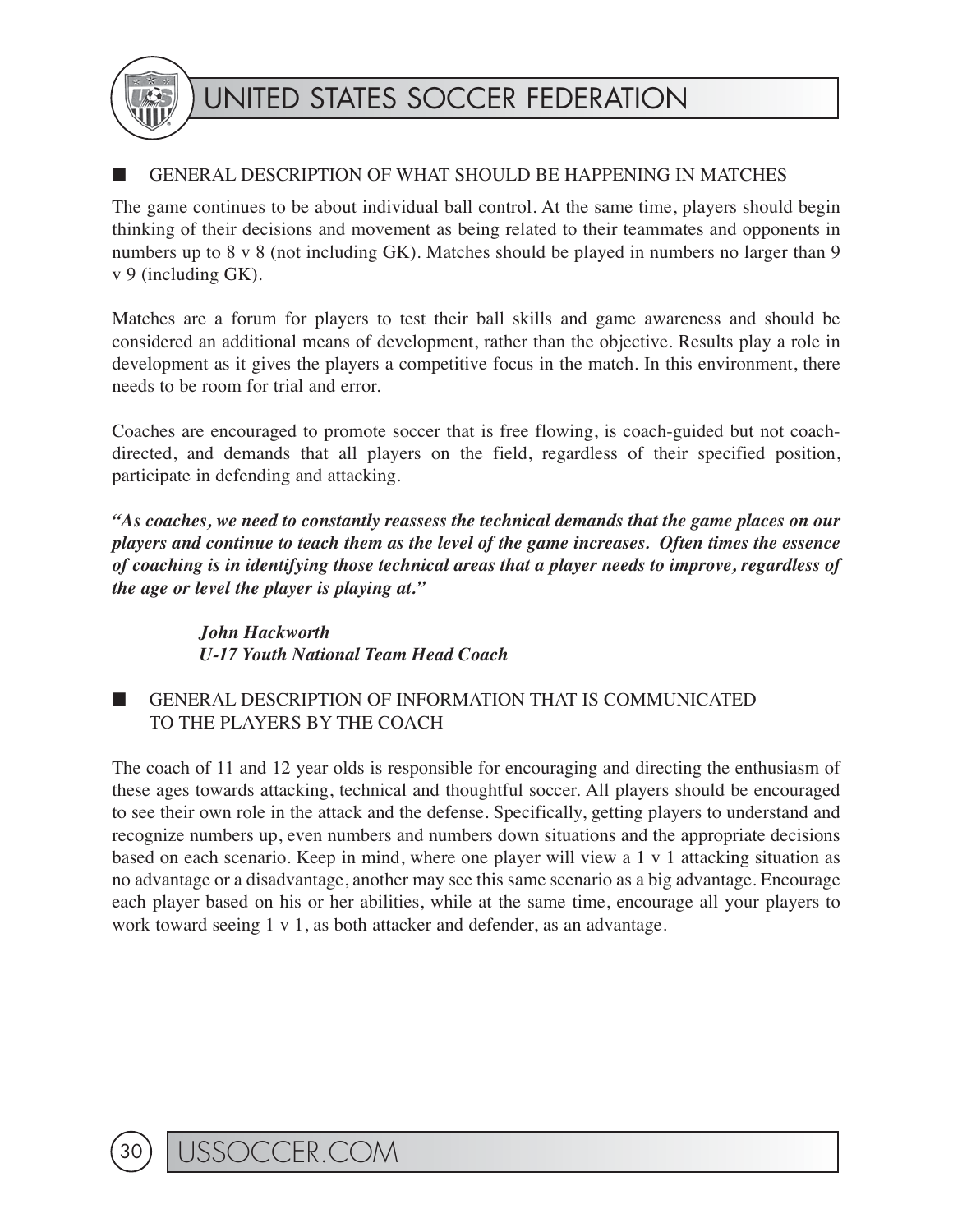## BALL SKILL, CREATIVITY AND INSIGHT

**CONSIDER THIS:** *"If your team is winning most or all of its games at this age, you as a coach are probably doing something wrong." – Gerry McKeown, Technical Director of Player Development Academy (PDA) New Jersey*

Care must be taken at the younger levels to select players based on their soccer abilities and not on their ability to achieve an immediate result. At the U-12 level, it is easy to win games by just using physically big players who have matured earlier than their peers. As a result, the smaller, skillful players are at times not chosen, as they are not able to "win" the game. Special care and attention must be given to these "smaller" players. At the same time, special care must also be given to the physically more mature players in developing their technical skill, and their ability to maneuver with the ball in tight spaces. As coaches, we always need to keep an idea on the long-term development of all the players.

*"What is good for a football manager is when a child who grows up in Japan likes to kick a ball as much as a child who grows up in France. And to find that pleasure as you travel all over the world is something that is still, for me, magical, that , how could it be that all over the world – you can go to China, you can go to Japan or France and give a kid the ball, and he is happy? And that explains the success of our game… (you must try in your) training sessions to give that joy to the people who practice, and you know you don't necessarily need to speak the language. You give the players the possibility to express themselves – like when they were kids, and they become happy and they play."*

> *Arsene Wenger Arsenal FC Manager*

#### ■ BEST QUALITIES OF A COACH FOR THIS AGE PLAYER:

Sensitive teacher, enthusiastic, possess soccer awareness, ability to demonstrate or utilize someone whom can paint a good picture (older player, assistant coach). Possess knowledge of the key factors of basic skills. Give encouragement. Have an appreciation for the relationship or connection between individual skill and small group insight, and the players' eventual success at the older ages and the larger game model of 11 v 11.

**IRSE**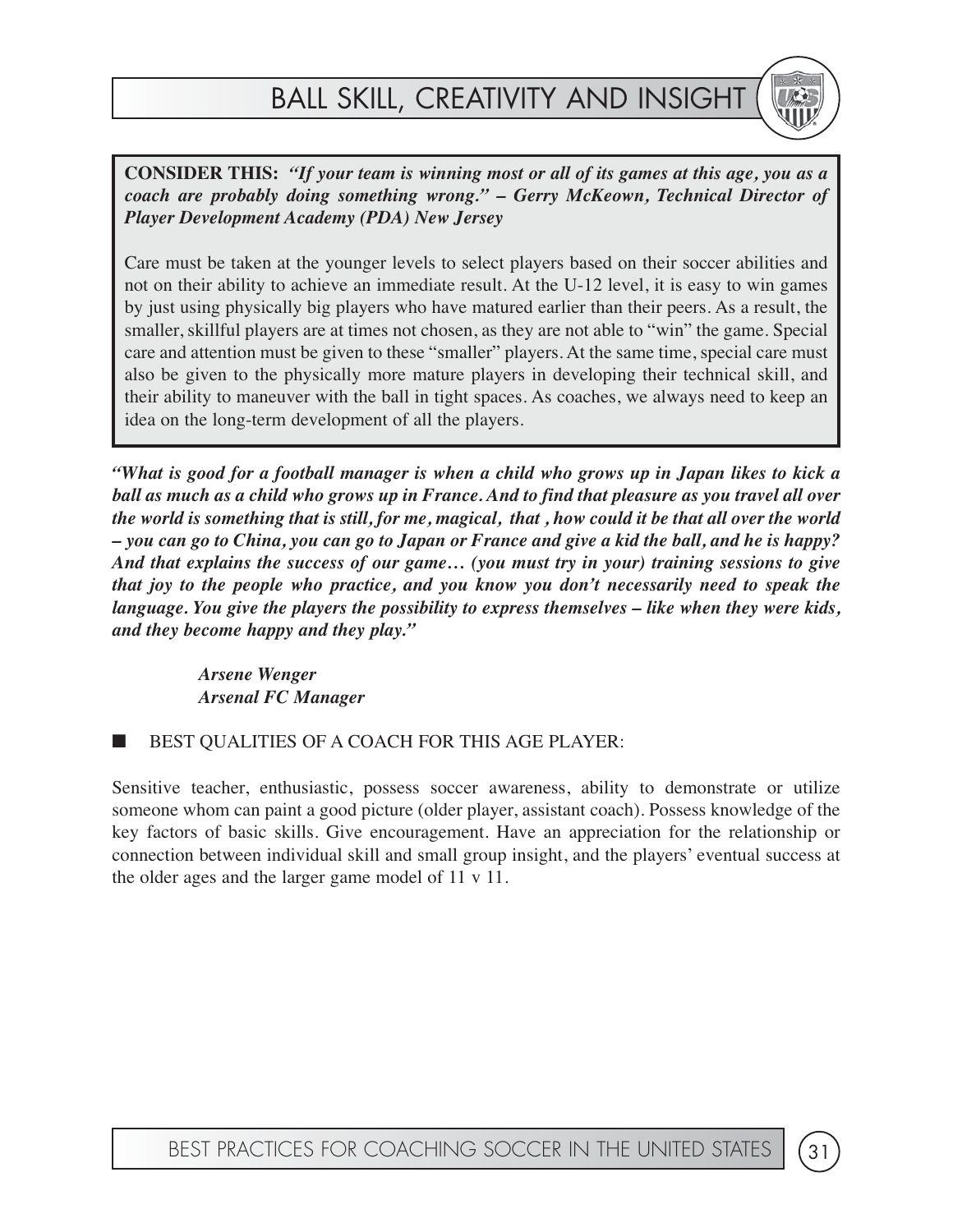

#### NUMBER OF MATCHES PER CALENDAR YEAR

It is recommended that players play up to 30 matches per calendar year for their clubs. There should be a ratio of 2 or 3 practices per one match and players should be given two days rest per week.

#### ■ BREAKS FROM ORGANIZED/MANDATORY SOCCER

Players should be given time off from organized soccer each year.

#### ■ TRAVEL

Travel should be limited to day trips with two overnight events per calendar year. No standings or awards.

TOURNAMENTS, FESTIVALS, ETC

Tournament–like events should be limited to competitions that are organized into a round robin format.

■ STATE, REGIONAL AND NATIONAL CHAMPIONSHIPS

A statewide 9 v 9 competition where each team plays a predetermined number of matches should be encouraged. Matches should be played on appropriately sized fields and with a size 4 ball.

No regional or national competitions.

**CONSIDER THIS:** Manchester United's Academy U-18 team, along with the rest of the English Premier League Academy teams, play a 27-30 game league schedule that begins in mid August and finishes in mid April. That's 27-30 games over the course of 9 months or 36 weeks, or less than one game per week, with 3 months of no matches.

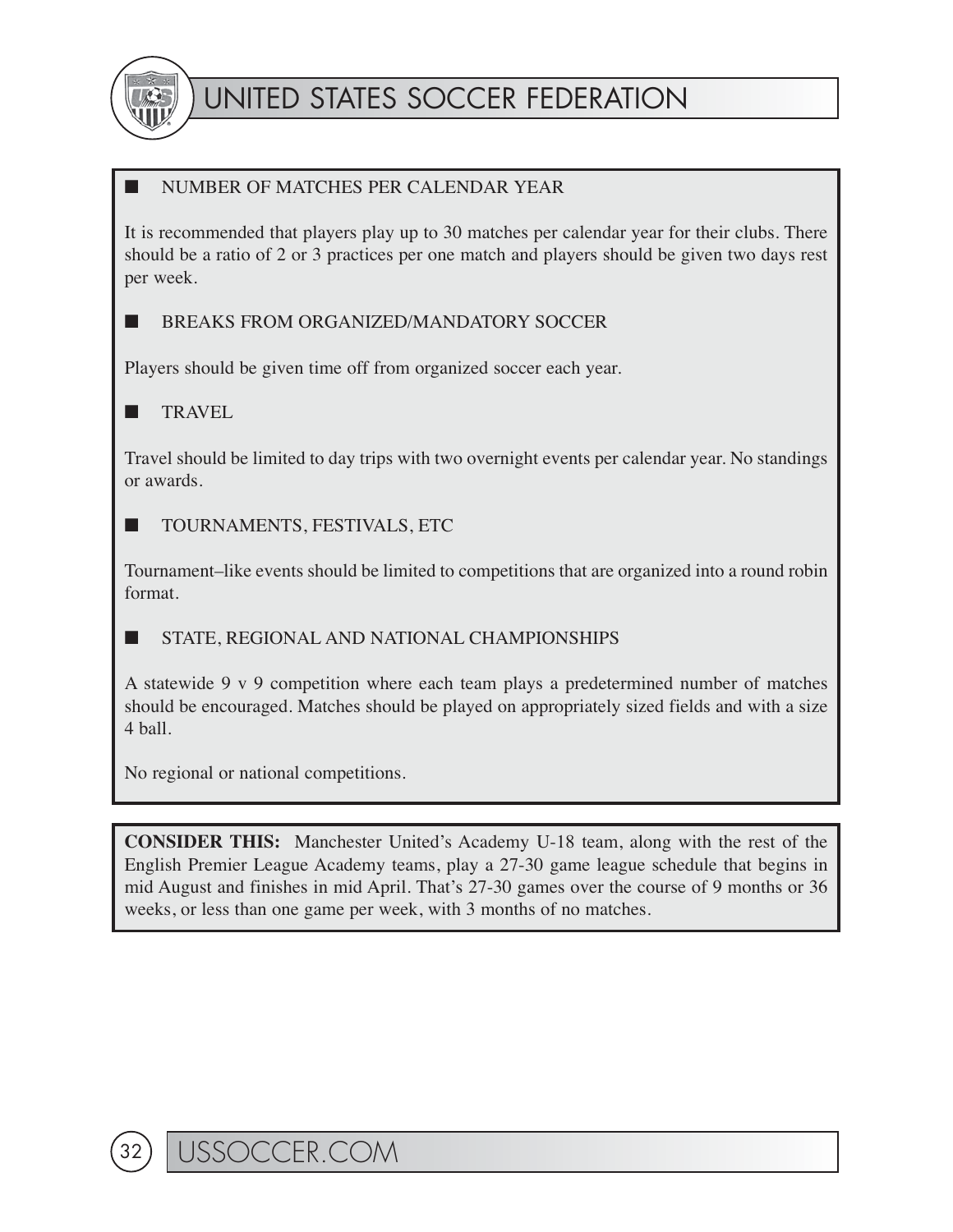# **How to Function in a Group: 14 - 16 years old**

## **JUNIOR LEVEL: Teenage Years**

**U-14: 7th and 8th graders**

**GAME APPLICATION**

**Game Form:** 11 v 11 **Game Duration:** 2 X 35 **Substitution:** No re-entry in half **GK Status:** GK chosen based on ability **Field Size:** 100 yards x 60 yards **Ball Size:** 5



**LASS** 

*"Skill is executing great ideas. The rest is just technique."*

## **Some Thoughts About This Age**

This becomes the transitional age into the adult game. The match form should be 11 v 11 and there begins to be a greater focus on how ball skill and decisions influence success on the field.

At this point, there is a clear difference between the emotional and physical maturity of a 13-yearold and an 18-year-old. While there is not a big difference between the way a 13-year-old or an 18-year-old processes information (thinking and problem solving), keep in mind that the 13-year old is just beginning to think at this level. In contrast, an 18-year old will have more experience and confidence in his or her ability to think and problem solve in this manner.

13-year-old children are now less certain about themselves, less communicative, and somewhat more vulnerable. They are now more focused on their friends and begin to view themselves as being somewhat separate from their parents. They are also stronger physically and are more aware of what their bodies can do (speed, strength, appearance).

The 14-year-old is typically becoming more outgoing and confident and loves competition. He or she is also increasingly more able to plan, think ahead, and to imagine options. Coaches can have more discussion about the "what if…"

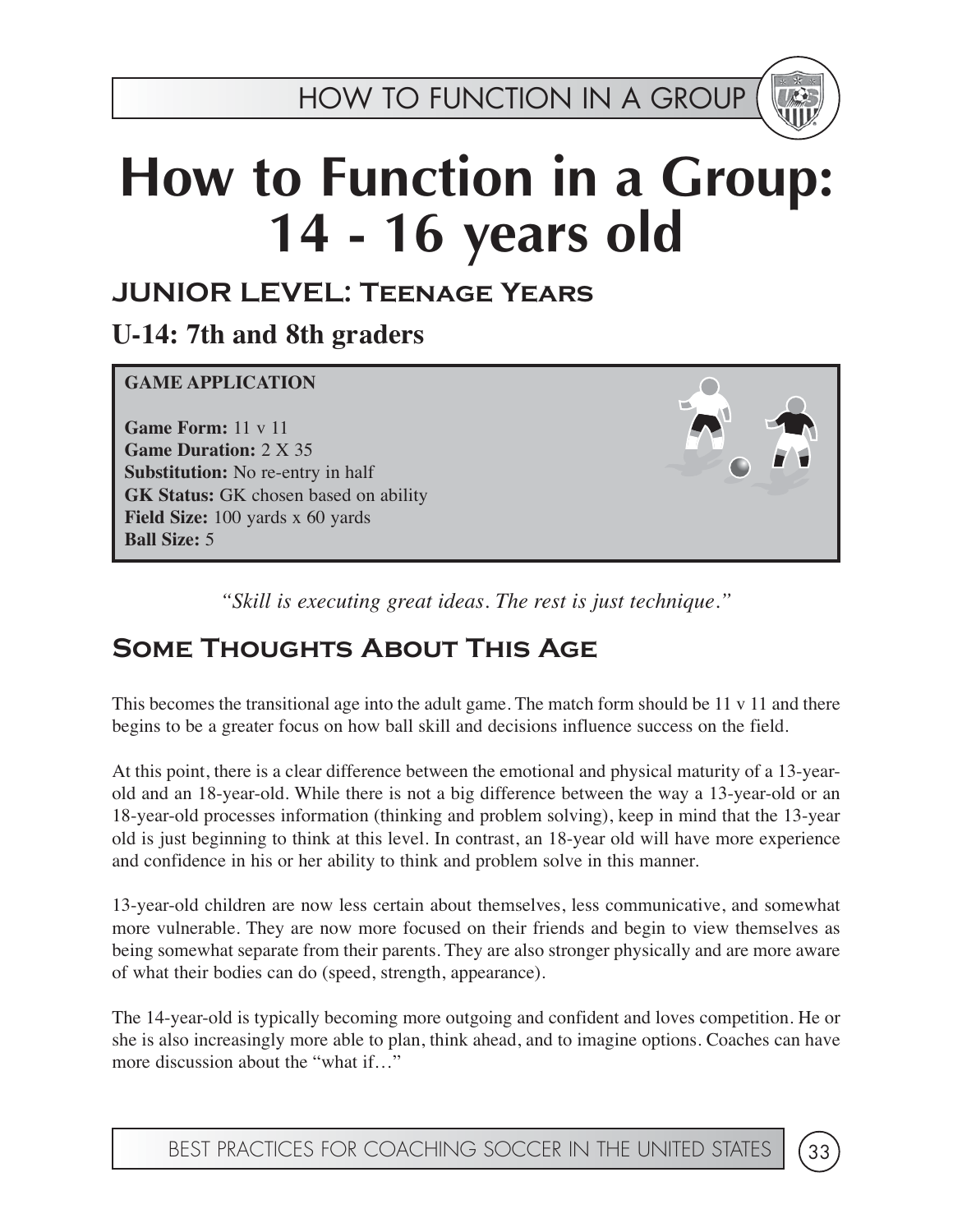

From now on the matches are full-sided 11 v 11 games. It is at the U-14 age group that coaches should begin to focus somewhat on team issues, such as how the backs work together in different parts of the field, or the relationship between the different lines of the team (defenders and midfielders, mid-fielders and forwards, etc.). As the players graduate to the junior level, they should possess a comfort with the ball and an insight into the game that will allow them to deal with the increased pace of the game, both in athletic speed and speed of decisions. The goal at this point in a player's development is to begin expanding his or her understanding of the game as their technical and game maturity allows. Again, this is accomplished through the small-sided game model for practice (up through 9 v 9 games) and the full-sided game for matches. The graduation to the full-sided game model should be a logical and subtle step. The ideas and principles that apply to the smaller game models continue to apply to the bigger game. The outcome of the game at this age is still largely determined by ball skill and game insight.

**CONSIDER THIS:** Too many matches and too much soccer desensitize players to the special quality of the match and the concept of "match day."

## GOALS FOR PRACTICE, GAMES AND SEASON

At these ages, ball skills, enjoyment and insight into the game, with a gradual introduction to fitness, mental toughness, and results are the keys. Success in winning matches should begin to be the product of a consistent and systematic approach to the game that focuses more on player development than on team building. The players should be developing an understanding and familiarity with each other on the field, but the desire to get a result on Saturday should not hamper their instincts for the game, or their desire to experiment and explore the game. These players are a long way from being "complete." Encourage them to play in different positions. Don't pigeonhole players based only on what is best for getting the result. Balance your players match experiences so that some games will allow you to experiment without necessarily sacrificing the result.

## DURATION, RATIO OF BALL: CHILD

Practice should be 75 to 90 minutes long

## ■ GENERAL DESCRIPTION OF WHAT SHOULD BE HAPPENING DURING PRACTICE

At this point, most of the exercises and games that the players play in practice should be competitive, with a winning and losing team(s). Their focus should be on how their decisions and their ball skill help or hinder their team's ability to win at whatever game or exercise that they play.

Two critical and interrelated themes in every practice should be recognizing when and how to get the ball out of pressure with the goal of getting forward and recognizing when and how to win the ball back, both as an individual and as a group. Games and exercises should be set up that encourage players to make decisions based on the cues and clues that exist in the game. Players should experience a variety of games, from 4 v 4 to 8 v 8: some with and some without

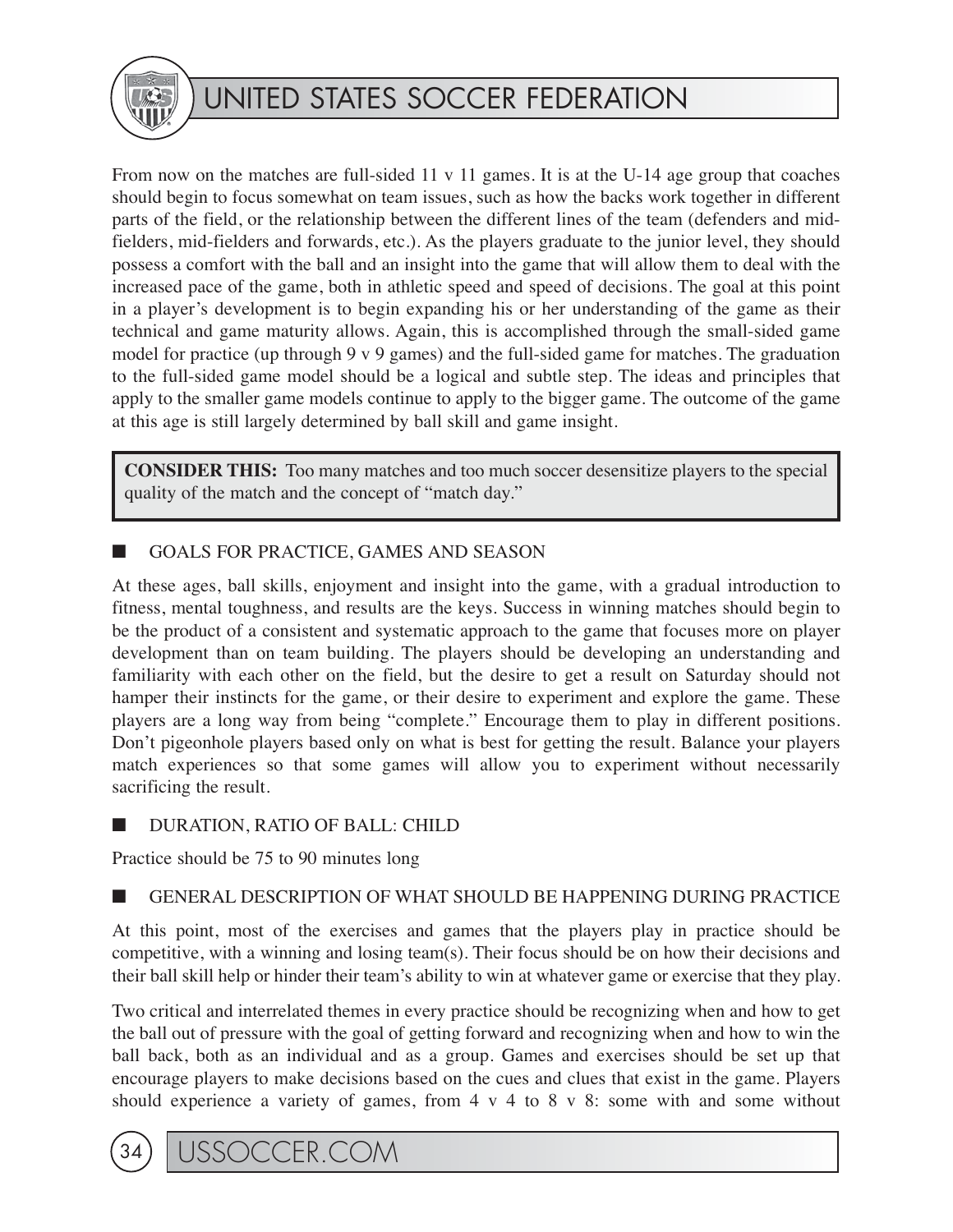## HOW TO FUNCTION IN A GROUP

goalkeepers, some to small goals, some to large goals, some with 2 goals and some with 4 to 6 small goals. Each set up will encourage different challenges for the players to address – all within the basic framework of keeping the ball and winning the ball back – and going to goal, and winning the game.

The coach needs to consider the players' technical development because without sound technique, good ideas on the field are useless. Putting players in small-sided games where they have to solve a problem by application of their technique is a critical part of training this age. At times, success or failure in these games and this environment are the direct result of the players' ability with the ball.

An important theme for this age, therefore, is to address the player's accountability for his or her decisions and ball skill as he or she and their team look to find ways to win their game. Figuring out how and when to keep the ball or when to go forward, as well as how and when to win the ball back are basic themes where this accountability can be addressed. Within each game that the coach sets up for the players, this can be accomplished by focusing on speed of play and the ability to solve problems in competitive situations. In general, most players this age who are playing at a competitive club level are technically good and can solve problems well in slower games or isolated situations. When the demands of the game and the speed of play increase, many have a hard time mastering the ball, staying tuned in, seeing enough, and making sense of their plays. By placing players in competitive situations i.e., faster games, these aspects improve dramatically over time. If the players are not held accountable for their decisions or if the environment is not challenging or competitive enough to punish players for their mistakes, then the players run the risk of developing bad habits that may hinder their long term development.

In training sessions play small-sided games with different demands and challenges. The games should be fast. To keep up with the speed of play, good technical ability and habits on and off the ball are necessary. The players need to stay tuned in mentally, to read the game, deal with the demands of the game, and to make decisions that help their team win. The goal is to help their personalities to grow and for them to begin to solve problems as a group. Therefore, give the players some freedom to make decisions, to solve problems, and to experiment with the game. Be more concerned with them developing into better players who can figure out how to win than with telling them exactly what to do.

#### SOCCER AGE AND CHRONOLOGICAL AGE OF YOUR PLAYERS

A child's biological age is an important factor determining age-appropriate tasks. However, the reality of Youth and Junior soccer is that, with its emphasis on team play, match results and competition, the American player is often graduating to the next level of soccer without having the proper tools. They are moving to this next phase of the game based on their biological age ( their age in years), without regard for their "soccer age" (their level of soccer development). Coaches at the U-12 level for example, may voice frustration at their players' inability to "figure out" tasks and concepts such as team possession and team defending. Consider a student in Trigonometry class who is being introduced to concepts like sine and cosine. Imagine how difficult this will be for the student to "figure out" if he/she had not been properly taught the fundamentals of math – addition, subtraction, multiplication and division. The student might even

**INGER**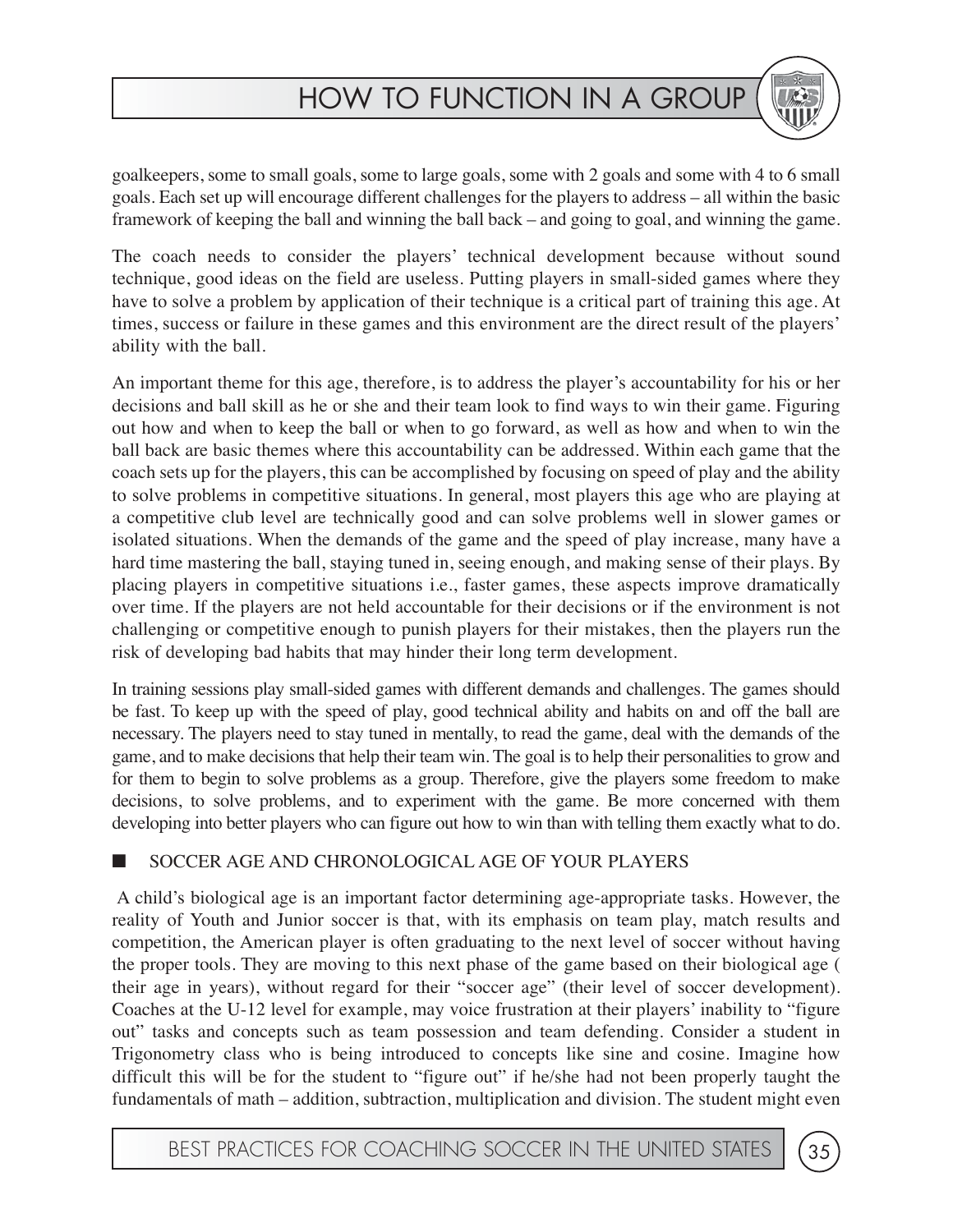

understand some trigonometric concepts, but lack the basic tools to work out a correct solution. This student should not have been promoted to this next level of math. It is the same in soccer. The success of each new skill and concept is based upon skills and concepts already learned. The more comfortable a player is with the ball, the more options he/she will have to solve each soccer challenge he/she faces.

The age-appropriate phases outlined in this are not set in stone. Each individual player develops at his or own pace, often irrespective of their age in years. The soccer ability of some of your players will match the age-appropriate phases that are outlined in this document. Some will lag behind and some will be ahead.

When evaluating your players, it is important that you don't confuse your players' biological age, with their "soccer age." Each player's "soccer age" is unique to the individual. Your player's "soccer age" depends on several factors: 1) The rate of each individual's emotional and physical growth. 2) The frequency that they are playing soccer. 3) The soccer environment they are in (encouraging or discouraging individual creativity and comfort with the ball).

As a coach, therefore, it is critical that you are constantly evaluating and re-evaluating your players' soccer ability. If your players' skills do not match the demands of the corresponding ageappropriate phase outlined in this document, it is your responsibility to adjust their soccer "diet," based on their "soccer age." In some cases, for example, this may mean that a 16 year old player spends time addressing skills, or playing in numbers that seem more appropriate for a 12 year old.

One thing is certain; the more comfortable your players become with the ball, the quicker and easier that they and you can expand their game to include new skills and tactical concepts.

#### GENERAL DESCRIPTION OF WHAT SHOULD BE HAPPENING IN MATCHES:

Although the 13 and 14 year old begin to resemble adults, they are still far from a complete player. Players must continue to focus on individual and small group ideas. This can be accomplished by focusing on "the game within the game." Find themes on which to focus that – when taken together and accomplished with skill – add up to successful soccer. There should be some attention to organization, but the focus should be more on the smaller group relationships on the field, i.e., how the backs work together or how the backs work with the mid fielders, or how players can pressure the ball in 3's and 4's. The match continues to be the place for these players to develop their instincts for the game. Mistakes on the field should be errors of commission rather than errors of omission. It should not be the place for them to "play scared" or "safe." Coaches should encourage big picture themes such as staying connected with the rest of the team, as well as more focused idea like encouraging players to find ways to get past opponents – either individually or in groups. For example, on a given match day, the coach can encourage counting passes, or counting how often a dangerous ball is served into the box. The coach can even reward the team after the game based on how many of these plays they pulled off. At some point, as the players get better at these smaller pieces of the game, winning becomes the more consistent by-product.

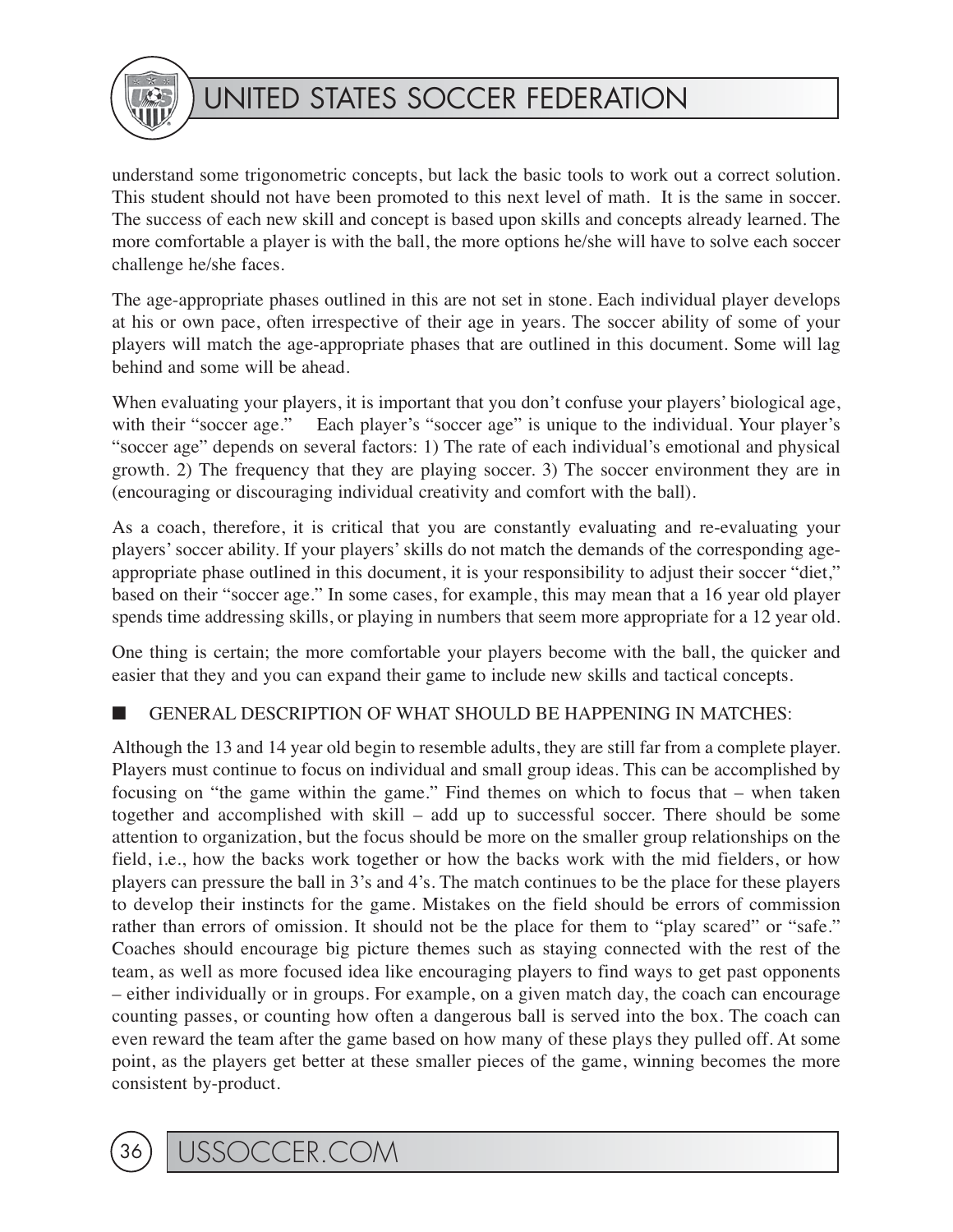## HOW TO FUNCTION IN A GROUP

**CONSIDER THIS:** Matches are important as a means to player development (enjoyment, ball skill, insight, and fitness), not as the aim. In this respect, the usefulness of the game can occur in many different forms, from the 4 v 4 to the full-sided match model. Even at the senior level, the game still offers opportunities for growth, however the weight of balance between factors such as enjoyment, ball skill, insight, fitness and results shift more toward the latter.

## **A Discussion About the Team Meeting**

The team meeting, especially at the U-14 level and older, can be a very effective tool for helping players take more responsibility and ownership for the process and their own development

Often, the team meeting at the youth level takes the form of a lecture. Coaches should be careful not to turn these learning opportunities into one-way discussions. Players will only remain engaged and focused as long as they are interested in the topic. A great way to keep them listening and learning is to get them involved in the conversation.

With this approach, the meetings become open discussions where the coaches throw out questions about the day, the game or the training session, and see what ideas or thoughts the players have. Sometimes the coach's questions address principles of defending, principles of attacking, how goals are scored, or what competing means.

Some questions to start the discussion could include: What makes a good player? What we would do differently if we had the game all over again? The coach could ask the players to talk about who played well, for both teams. Why or how well did we execute our game plan? How well were we able to play "our game"? What influenced our ability to get our game going? And so on.

The point of these meetings is to encourage players to think and reflect, not to just show up and be told what to do or how to play. Rather it is an opportunity to start to see the game in a different light by talking about it, expressing how you feel on the field at different times and so on. The goal for the coaches, in all aspects of our interactions with our players, is to prepare them to be competent soccer players. One important aspect of this objective is to help the players become independent thinkers on the field. Allowing them and helping them to think critically about the game is a vital step in the process. The team meeting, when it actually involves the team, can help to move this process along.

## ■ BEST QUALITIES OF A COACH FOR THIS AGE PLAYER

The U-14 coach should have a firm grasp of both the youth game and the junior game. He or she should have an appreciation for creativity and independent thinking. At the same time, he or she should be able to communicate group and team themes to the players in a clear and simple manner.

#### **RECOMMENDED LICENSE: 'B' LICENSE OR HIGHER.**

BEST PRACTICES FOR COACHING SOCCER IN THE UNITED STATES | (37

**INST**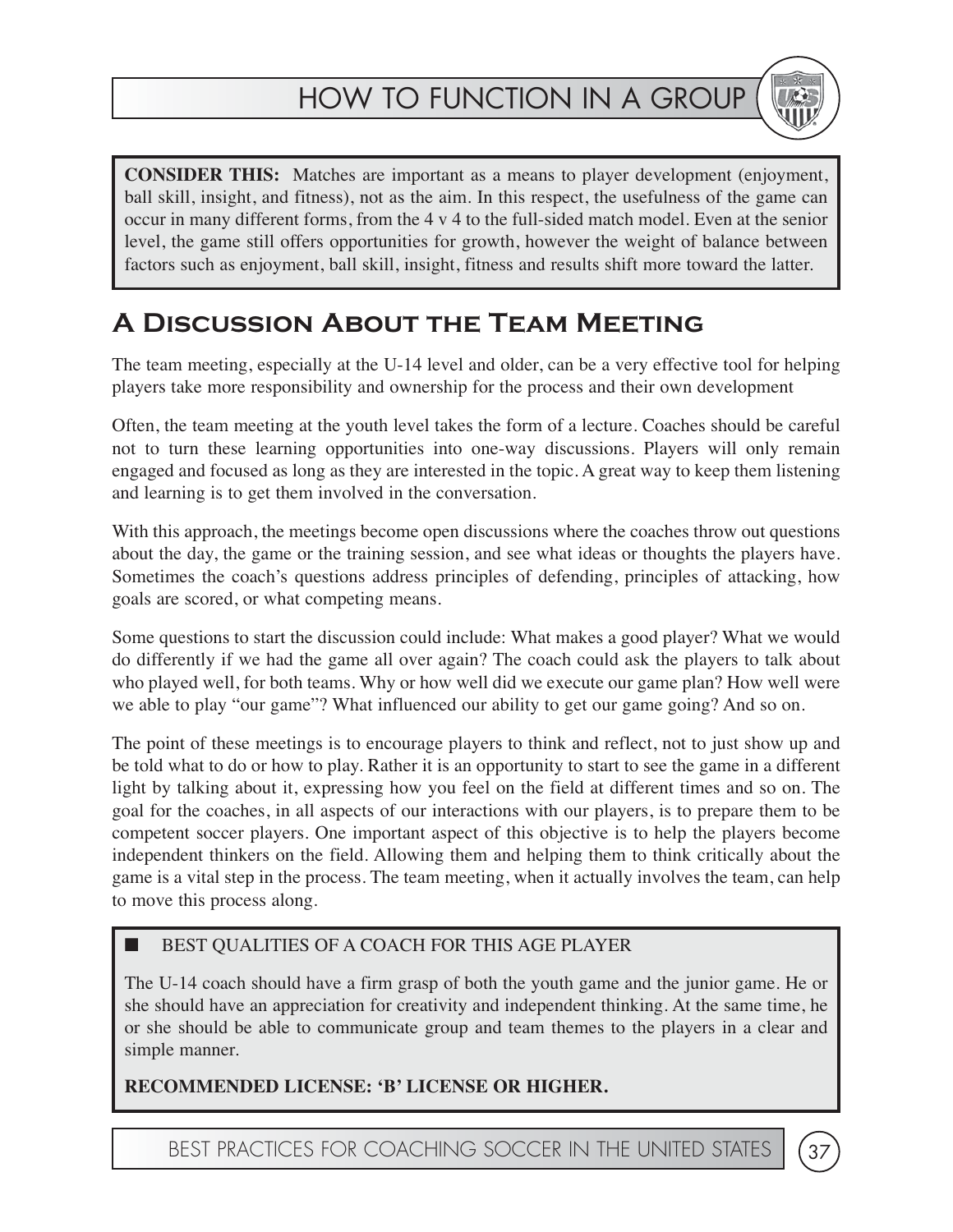



## **U-16: 9th & 10th graders**

## **GAME APPLICATION**

**Game Form:** 11 v 11 **Game Duration:** 2 X 40 / 2 X 45 **Substitution:** No re-entry **GK Status:** GK chosen based on ability **Field Size:** 115 yards x 70 yards / 120 yards x 70 yards (minimum) **Ball Size:** 5



## **General Thoughts about this age**

By 15 and 16 years old, the players should be comfortable dealing with the ball in a variety of situations. With this in mind, the coach should look to address several issues over the course of the two year cycle that address how basic tactical issues can influence the game:



<sup>38</sup> USSOCCER.COM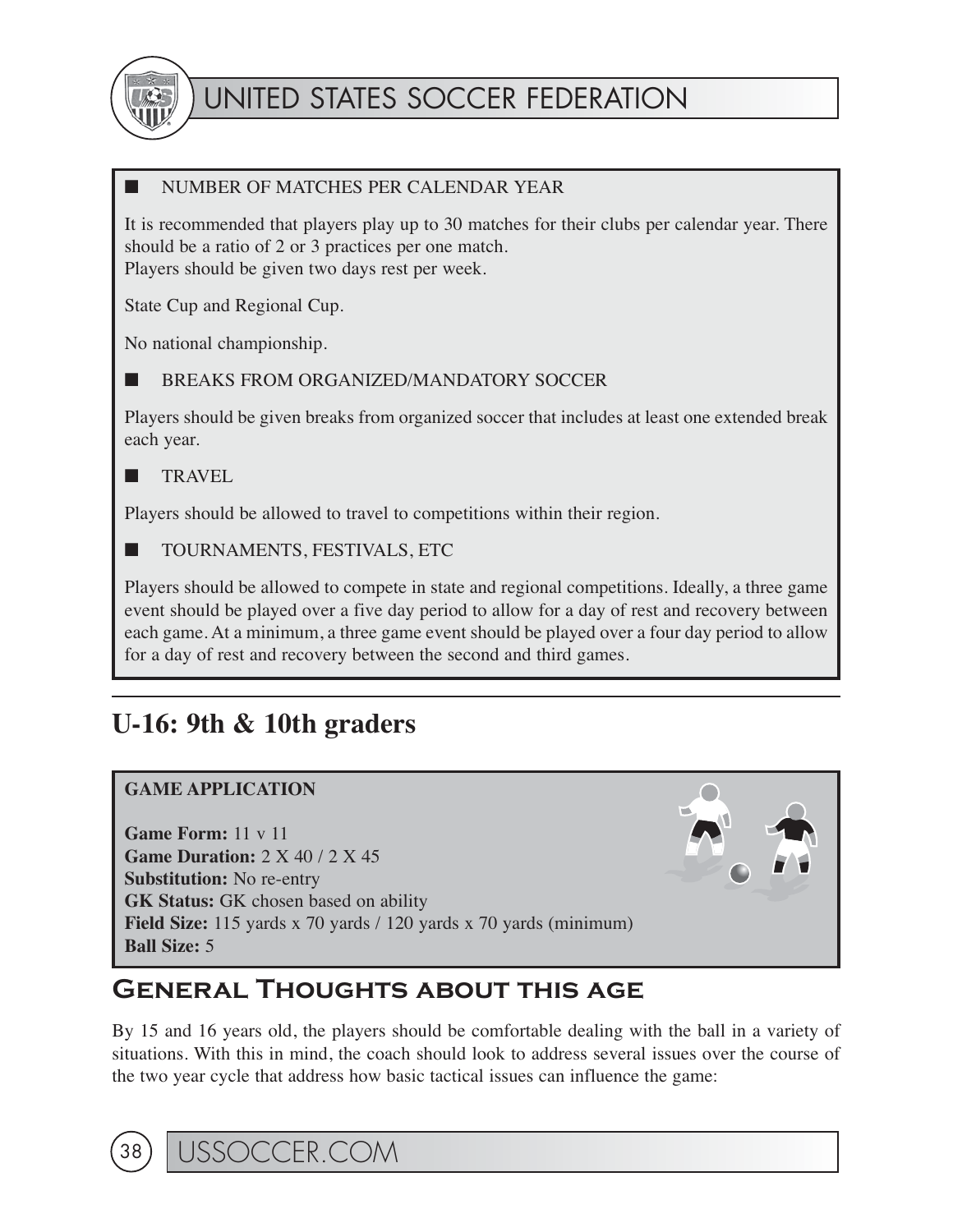## HOW TO FUNCTION IN A GROUP

- (1) Small group ideas on both sides of the ball (Moving forward together on the attack, realistic pressure, and how to help your team win the ball back).
- (2) How the small group ideas tie into larger team concepts. Such as the similarities and differences between high and low pressure, keeping your back line connected with your attacking players during possession in your attacking half of the field, or rhythm of play issues (when to speed up and when to slow down).
- (3) Some basic positional responsibilities and how, as a team, these responsibilities are interconnected. For example, how the backs share defensive responsibilities, how decisions that the defending line makes are related to the decisions of the players in front of them, or the role of the holding midfielder in your team's possession.
- (4) Accountability for their execution and decisions with the ball. Players at this age must aspire to have technical precision. Players need to be made aware of how their ability to collect and pass the ball has a direct impact on all aspects of the game.

*Note: These concepts and goals are all based on the assumption that the players are good enough with the ball to be able to begin dealing this next level of soccer. If they do not posses the requisite skills to begin taking on these new challenges, it is the responsibility of the coach to make sure they continue to work on the tools that they lack.*

GOALS FOR PRACTICE, GAMES AND SEASON

At the U-16 age coaches should continue to address principles and themes of the game in generic situations i.e., not position-based, as well as in functional (positional) scenarios. Coaches can set up small-sided games to multiple goals where players and teams (of 6's or 7's) are dealing with pretty tight spaces, but with several goals. Defensively the players and teams are focusing on getting pressure to the ball so that they limit the number of goals that they need to actively defend. As these principles are being addressed, it should begin to make some sense to the players how to translate these concepts into team issues, such as how the backs work together in different parts of the field or the relationship between the different lines of the team (defenders and midfielders, midfielders and forwards, etc.). Creating games where these larger team issues are introduced, experienced and discussed is also important at this age.

*"Ball control is the most important skill a young player could learn. Controlling the ball will simply make the game easier to play and open up more options instantly. The great thing about practicing ball control is that there are many different body parts and ways to control the ball that could prove beneficial in a game. It's the single skill I find myself doing to this day on the practice field. I look for two things when I am controlling the ball: I find the easiest way to control the ball and I control the ball in the direction that will make my next pass as simple as possible."*

> *Claudio Reyna Manchester City and Captain of the US Men's National Team*

**IKG**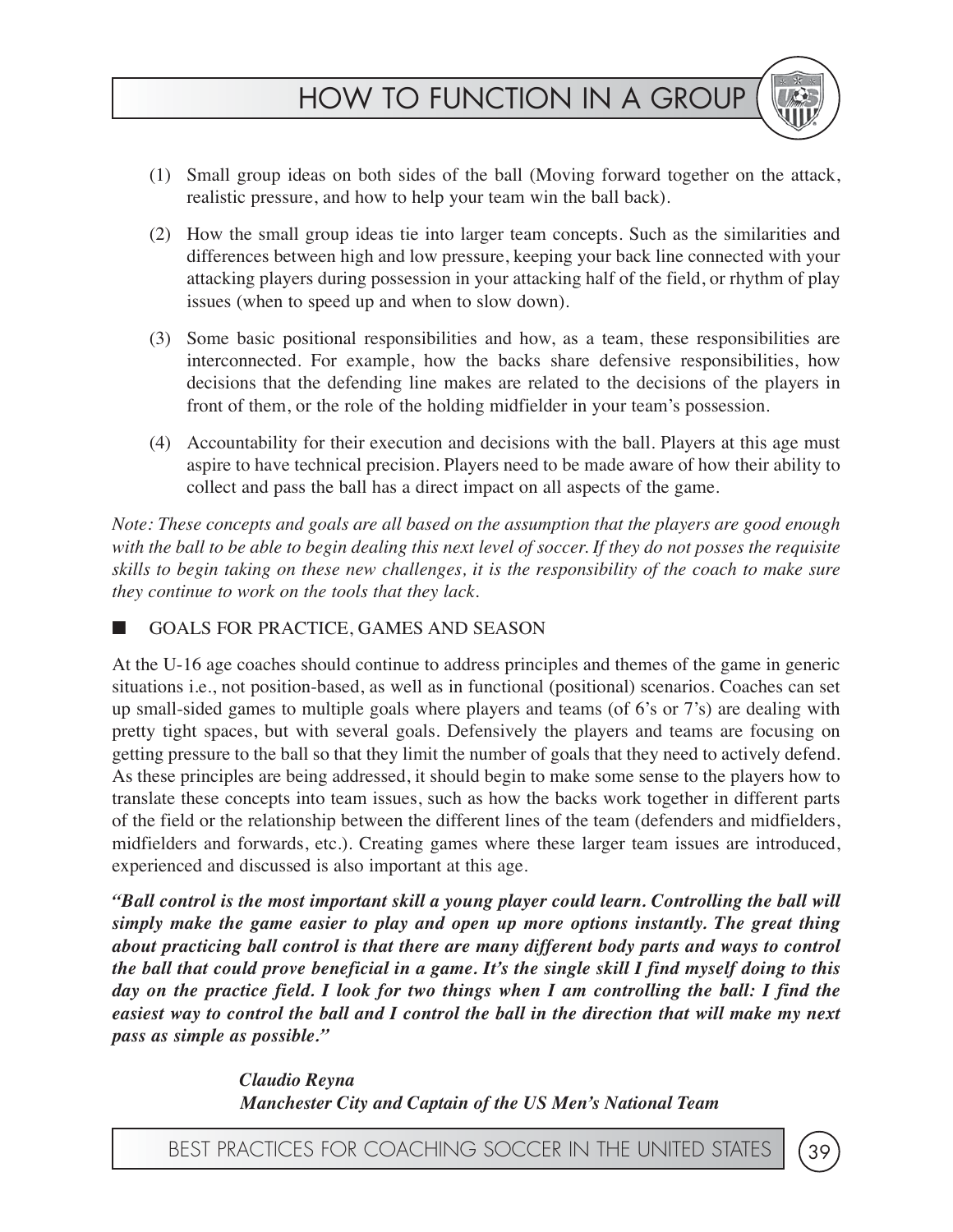**IRSA** 

#### GENERAL DESCRIPTION OF WHAT SHOULD BE HAPPENING DURING PRACTICE

Players at these ages still need to learn by experiencing the game. The majority of the game should still be taught by putting the players in realistic soccer environments and allowing them to feel their way through the challenges that the game presents to them. As much as possible, these concepts and themes should be taught in competitions where the games or exercises end with a winning and a losing team.

#### GENERAL DESCRIPTION OF WHAT SHOULD BE HAPPENING IN MATCHES

The matches should be an extension of the themes that are being addressed on a daily and weekly basis. There should be an awareness by the players and a discussion prompted by the coach about performance based on the players' ability to recognize themes during the game, and the players' technical ability to act on what they see.

#### GENERAL DESCRIPTION OF INFORMATION THAT IS COMMUNICATED TO THE PLAYERS BY THE COACH

Charismatic. Experienced. Knowledgeable. Articulate. Disciplinarian. Managerial know how. Thoughtful persuader. An understanding of the 3 lines of the team and how each works as a separate unit as well as part of the team as a whole

#### **RECOMMENDED LICENSE: 'B' LICENSE OR HIGHER.**

#### NUMBER OF MATCHES PER CALENDAR YEAR

It is recommended that players play up to 30 matches per calendar year for their clubs. There should be a ratio of 2 or 3 practices per one match. Players should be given two days rest per week.

#### ■ BREAKS FROM ORGANIZED/MANDATORY SOCCER

Breaks from organized soccer should be encouraged throughout year to avoid burnout.

#### TOURNAMENTS, FESTIVALS, ETC

Players should not be asked to play more than 160 minutes of soccer in any 72-hour period. Ideally, a three game event should be played over a five day period to allow for a day of rest and recovery between each game. At a minimum, a three game event should be played over a four day period to allow for a day of rest and recovery between the second and third games.

#### STATE, REGIONAL AND NATIONAL CHAMPIONSHIPS

Players should be allowed to compete in state and regional competitions.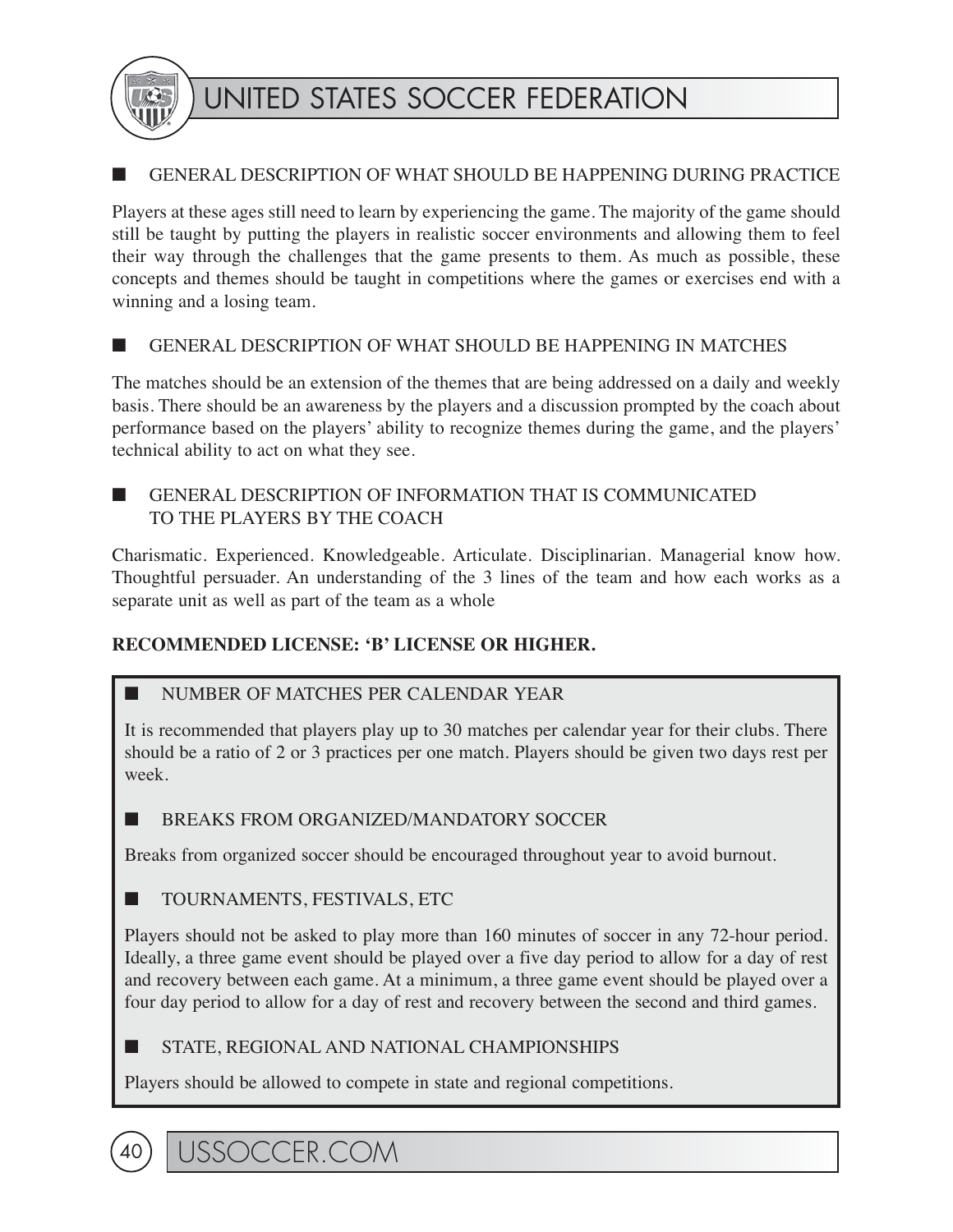# **Competition and Outcome: 17 years and older**

## **SENIOR LEVEL: U-18 and ABOVE**

## **GAME APPLICATION**

**Game Form:** 11 v 11 **Game Duration:** 2 X 40 / 2 X 45 **Substitution:** No re-entry **GK Status:** GK chosen based on ability **Field Size:** 115 yards x 70 yards / 120 yards x 70 yards (minimum) **Ball Size:** 5



**IKG** 

## **U-18: 11th and 12th graders General Thoughts for this age:**

At this age, the technical blueprint of who the player will be as an adult soccer player is almost complete. From here on, any growth is largely determined by how well the player has developed up to this point. Most of the growth is fine-tuning the qualities that already exist. Areas that can still be influenced greatly are game insight, physical conditioning and attitude.

In the rest of the world, this is the age where players are signing their first professional contracts with their clubs. Their technical abilities and their "soccer sense" have placed them in a position to begin making a living as a player. In this environment, however, they need to work everyday to improve their game in order to keep their place on the team and to continue to advance up the line to the senior team. Unfortunately, in the United States players are not consistently exposed to this type of environment. As a result, American players, even at the regional and national level, generally do not have the technical proficiency, game insight or disciplined approach that is expected at this age, and/or for players who have been involved in playing soccer for the past ten to twelve years of their lives.

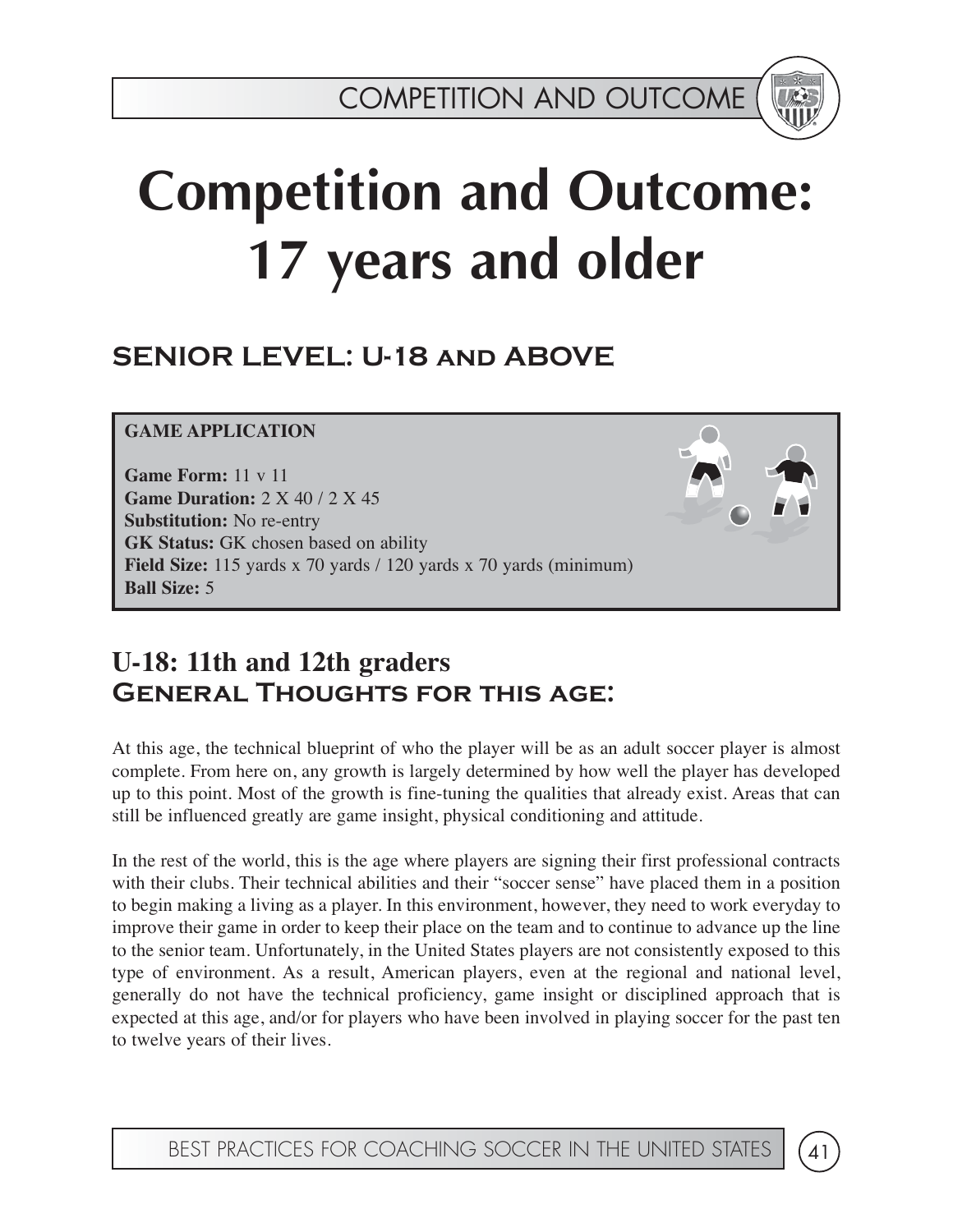

With that said, coaches should continue to place consistent focus on these three areas of the player's game: technical proficiency and precision, game insight and the individual's responsibility for improving his or her game. There are also several match related tactical issues on which the coach can now begin to place more focus. For example, playing different systems, preparing for matches and employing tactics based on the strength of your opponent. Within each of these match related tactical issues, comes a focus on general positional responsibilities as well as specific positional roles, and how and when to pressure as a team, all of which are determined by your system of play or the tactics used for your matches. Additionally, game management issues, such as how to keep a lead in the final 15 minutes of a match or how to push for a draw or a win in the 2nd half or in the final 15 minutes of a match become important themes to address.

## **Game Management**

At these ages, players should be able to recognize the needs of a particular game and how to make the appropriate adjustments. There are several recurring themes during the course of a game that the coach can use to help the players focus their energies. For example, within each 45 minute half, there are three often distinct 15 minute segments. The first 15 minutes is often a "feeling out" period for both teams that is played at a fast pace, with neither team looking to take any chances with the ball in their own end. In the second 15 minutes, the pace often lessens and the "style" of the teams begins to take shape. In the final 15 minutes, fatigue is often a factor. With this in mind, it is helpful for the players to have some specific themes to look for during the game. These themes include, but are not limited to 1) the level of pressure by both teams, 2) the effect that pressure is having on both teams, 3) our style and how well we are able to play "our" game, 4) the style of the opponent, 5) which team is able to dominate the game, and in what manner is either team finding success, 6) adjustments our team might need to make based on events in the game, and 7) the effect that fatigue has on both teams in the final 15 minutes of both halves.

Regardless of the issues that the coach chooses to emphasize, it is important that they are consistently addressed during practices and then reinforced during the games. In the end, it is all about getting the players to think critically on the field so that they will be able to recognize for themselves when they are at an advantage and when they are at a disadvantage, and then make decisions based on what's happening in the game."

#### GOALS FOR PRACTICE, GAMES AND SEASON

Practices should always contain the following elements: competition, critical thinking and technical repetition.

At this age, the physical (fitness) side of the game begins to play a larger role than before. Practices and matches should continue to focus on improving the players' understanding of the tactical issues, such as how to control the rhythm of the game, as well as getting the group working not only functionally within the group but also as 11 players moving together on both sides of the

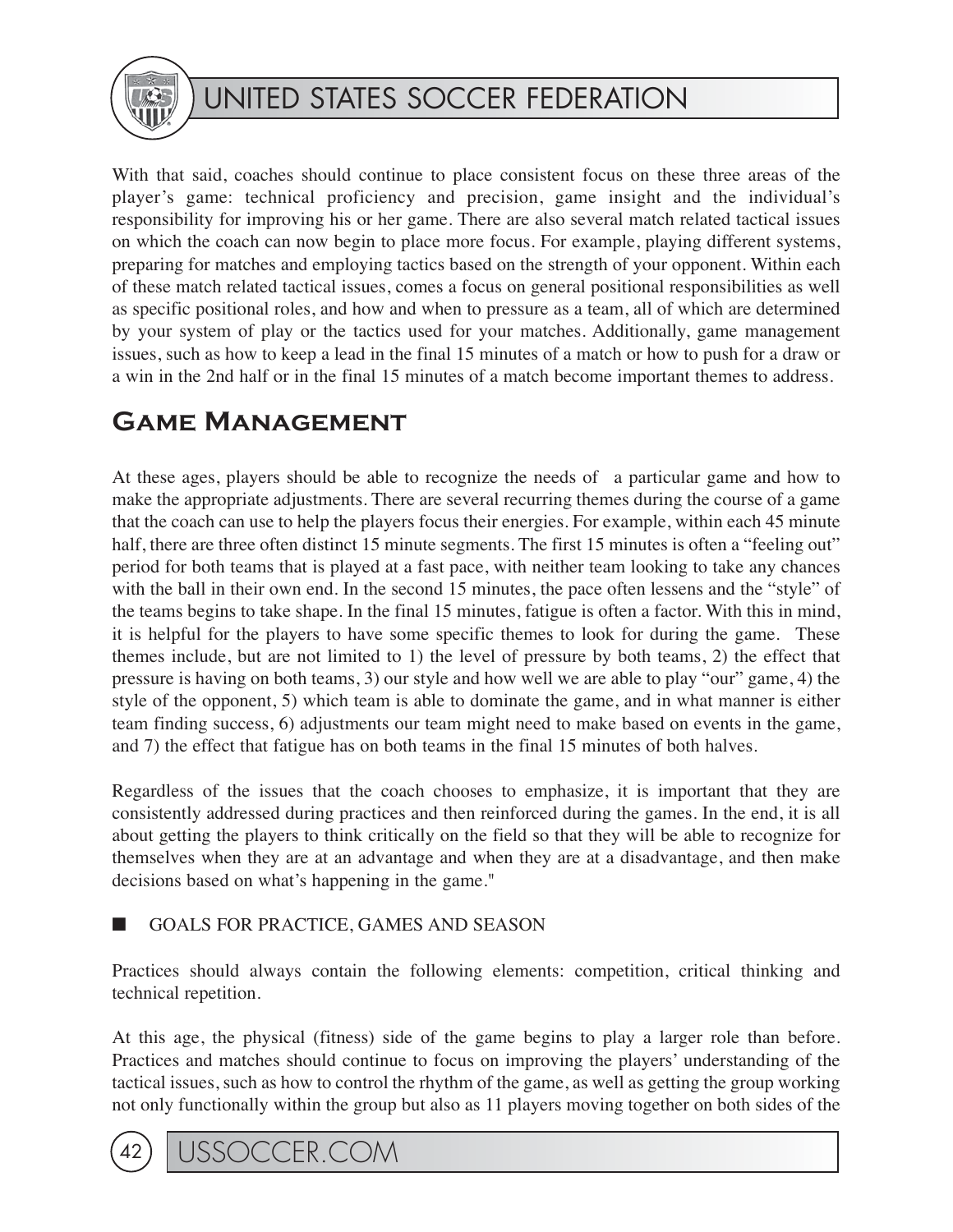## COMPETITION AND OUTCOME

ball. Some time should also be spent addressing how players and the team manage the game. Not only in terms of executing the game plan, but how to address different scenarios such as playing in the final 15 or 20 minutes of a game with a lead, when the game is tied, or when your team is losing.

Players must be challenged everyday to solve soccer problems. They must be held accountable for their decisions and their performance. These players are ready for an increased level of problem solving that focuses on using their soccer mind and not just their physical attributes. 17- and 18 year-old players playing against more skillful teams or older teams on a regular basis will help their development. Keep in mind that these older players should be better soccer players and not just better athletes. There should be a continued emphasis on professional attitude including game preparation, on and off field behavior, work ethic, individual fitness, dealing with health and preventative issues of health, and spending time on technical issues to keep sharp.

#### GENERAL DESCRIPTION OF WHAT SHOULD BE HAPPENING DURING PRACTICE

All aspects of practice should involve player accountability. As mentioned earlier, U-18 players will benefit from: 1) generic, non-functional exercises that emphasize principles of the game. 2) More specific, functional exercises that address working together within a "line" of the team or between "lines" of the team toward some soccer objective.

Non-functional, principle-based games address themes of the game through a variety of smallsided games that challenge the players to recognize these themes in less "structured" environments. An example of a generic, "principle-based" exercise is the 6 v 6 game with bumper players on the side and end lines of the field which can be used to address group defending, possession, speed of play, etc. The emphasis of the exercise can be manipulated by the conditions and the rules. This one game can be played with no goals as a keep away game, with end line targets to address rhythm of play as well as group and team defending and with big goals to focus on attacking and defending issues that are created with big goals and goal keepers. All the while, the bumper players offer outlet options while allowing the field space to remain relatively tight. In this example, most of the coach's teaching can be done as the ball is rolling or when the ball has gone out of bounds. Another way for the coach to influence these exercises is to play several games with a certain time limit for each game and discuss and make adjustments between games or play a longer game with a 5-minute half time. This model is beneficial because it is closer to how we coach in matches and it allows the players an uninterrupted amount of time to sort out the game for themselves.

The most common example of a functional exercise at this level is some type of half field or threequarter sized field game that has one full sized goal and two "counter" goals. These exercises are beneficial because the coach can address specific scenarios as they would occur in specific parts of the field during a match. They also provide the coach and players with repeated opportunities



**IKG**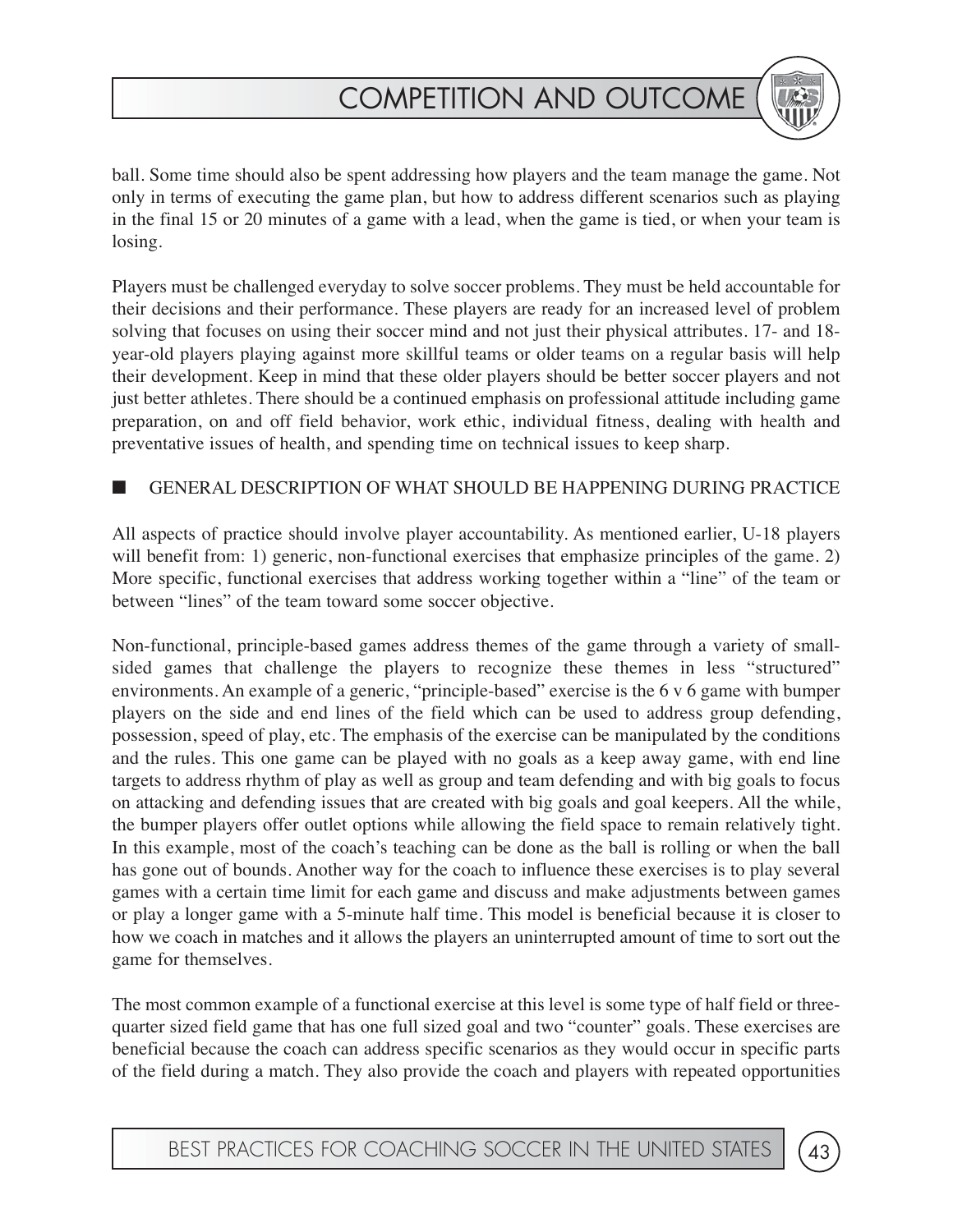

to practice a particular issue. Finally, these exercises are a good way to address team issues when the size of your roster doesn't allow you to play 11 v 11. For example, attacking and defending themes can be addressed beginning with 6 v 5 (4 defenders and a goalkeeper) and continuing to the full game.

There are several points to consider that may impact the effectiveness of these exercises. 1) Even though there are typically uneven numbers and a partial field with one full goal, try to make the soccer as realistic and competitive as possible. Make sure that the amount of information that you give is balanced by uninterrupted opportunities for the players to play. This means that, occasionally, you need to allow the game to play for a certain amount of time, allowing for some change of possession as well as restarts, etc. 2) Try to work with both groups somewhat equally. If you are designing this exercise to work with your attacking group going to a big goal, have your assistant coach address issues with the defending group such as establishing a point in their defending half to "recover" to when they are able to get the ball out of their end. Likewise, they can work on when to step and pressure and when to drop off and how to keep their back line active, and within the back line – what is the position of their bodies and how can this influence their ability to defend? These can all be addressed while the attacking team is also focusing on their own issues.

#### GENERAL DESCRIPTION OF WHAT SHOULD BE HAPPENING IN MATCHES

The matches are the time for the players to apply the lessons from their week of practices, from their most recent match and as well as from the season thus far. Most of the coach's role in the match occurred during the prior week. By game time, the coach's role is to give the players some organizational focus during the pre game period and then make the appropriate adjustments during the match through substitutions and during the halftime break.

## BEST QUALITIES OF A COACH FOR THIS AGE PLAYER

Charismatic; well informed; up to date; experienced; knowledgeable; articulate; disciplinarian; no doubts about his/her authority and managerial know-how. Recommended license: 'A' License

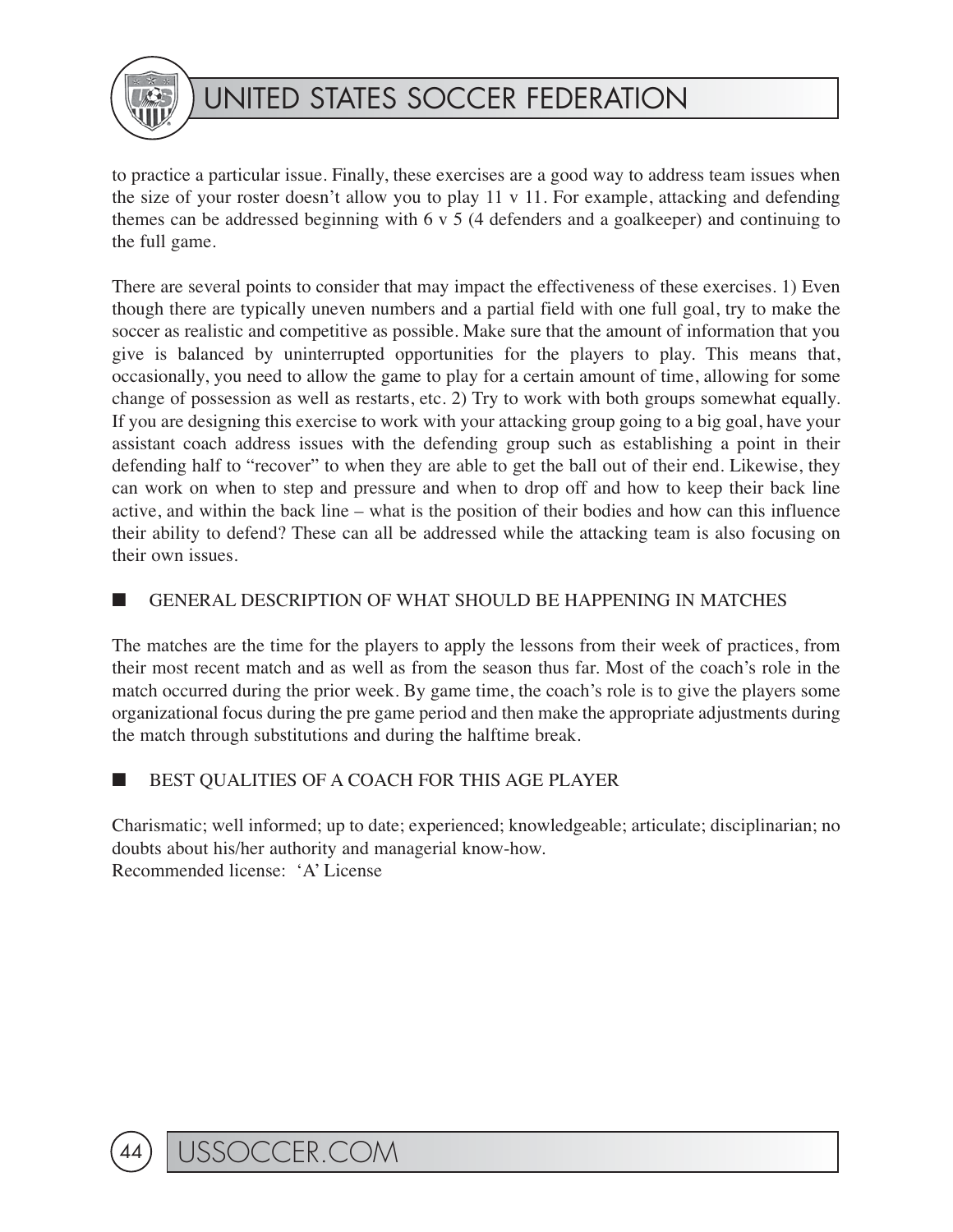## COMPETITION AND OUTCOME

#### NUMBER OF MATCHES PER CALENDAR YEAR

It is recommended that players play up to 30 matches per calendar year for their clubs. There should be a ratio of 2 or 3 practices per one match. Players should be given two days rest per week.

#### ■ BREAKS FROM ORGANIZED/MANDATORY SOCCER

Breaks from organized soccer should be encouraged throughout the year to avoid burnout.

#### ■ TRAVEL

The decision to travel i.e., how far, for how long, and how often, should always be made with the quality of the competition, as well as the over all well-being of the players in mind.

TOURNAMENTS, FESTIVALS, ETC

Players should not be asked to play more than 180 minutes of soccer in any 72-hour period. Ideally, a three game event should be played over a five day period to allow for a day of rest and recovery between each game. At a minimum, a three game event should be played over a four day period to allow for a day of rest and recovery between the second and third games.

■ STATE, REGIONAL AND NATIONAL CHAMPIONSHIPS

Players at this age should compete in state, regional and national championships.

*"The quality of youth player development is directly related to the future success of our Women's National Team. For the US to stay at the top of the international game, we must develop players who are not only athletic, but exceptional technically. We must develop players who are creative and instinctive. We need players who not only think the game, but feel the game."*

> *Greg Ryan U.S. Soccer Women's National Team Head Coach*

#### **A FINAL THOUGHT:**

We should measure success in coaching by how long it takes the player to no longer need his coach.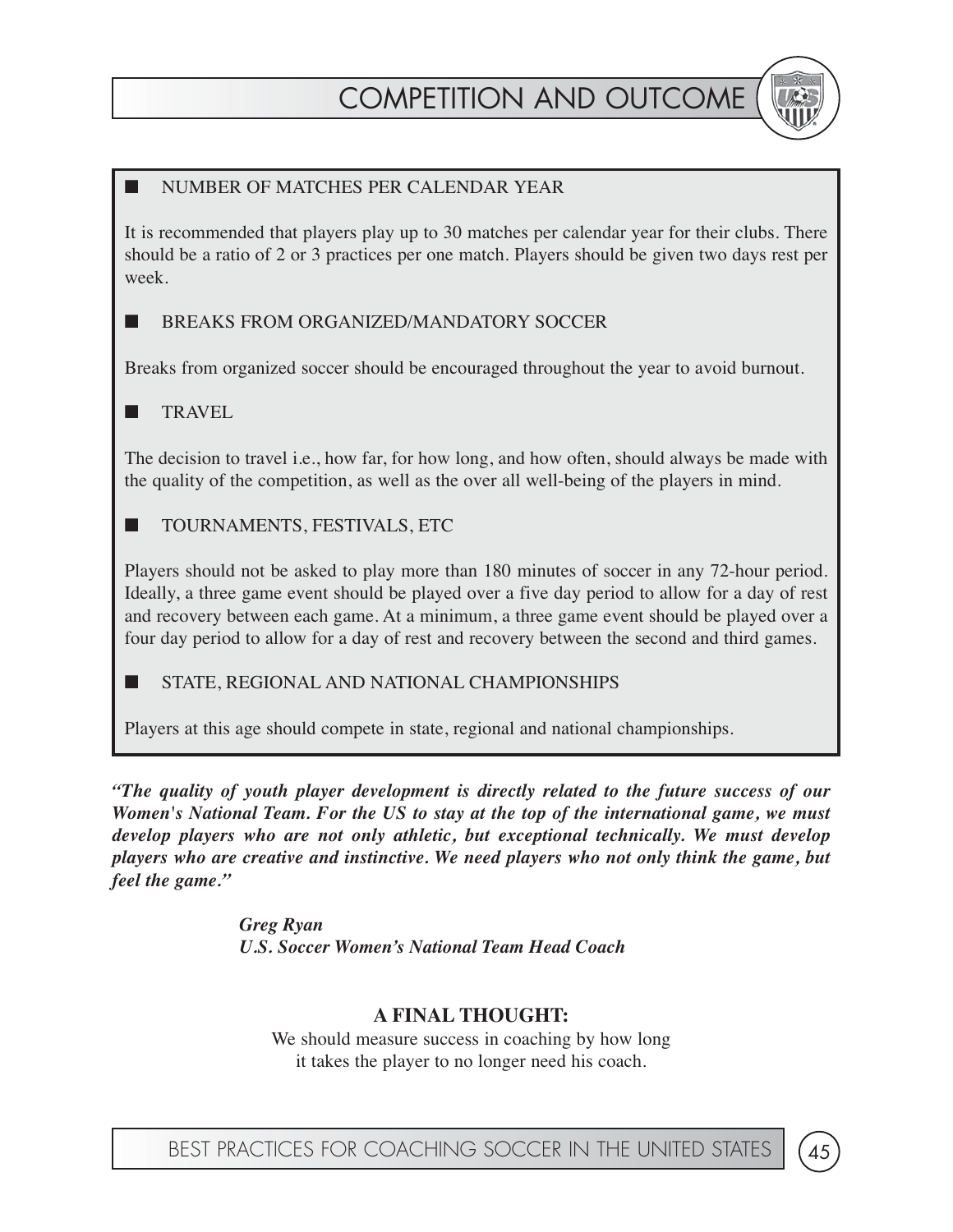

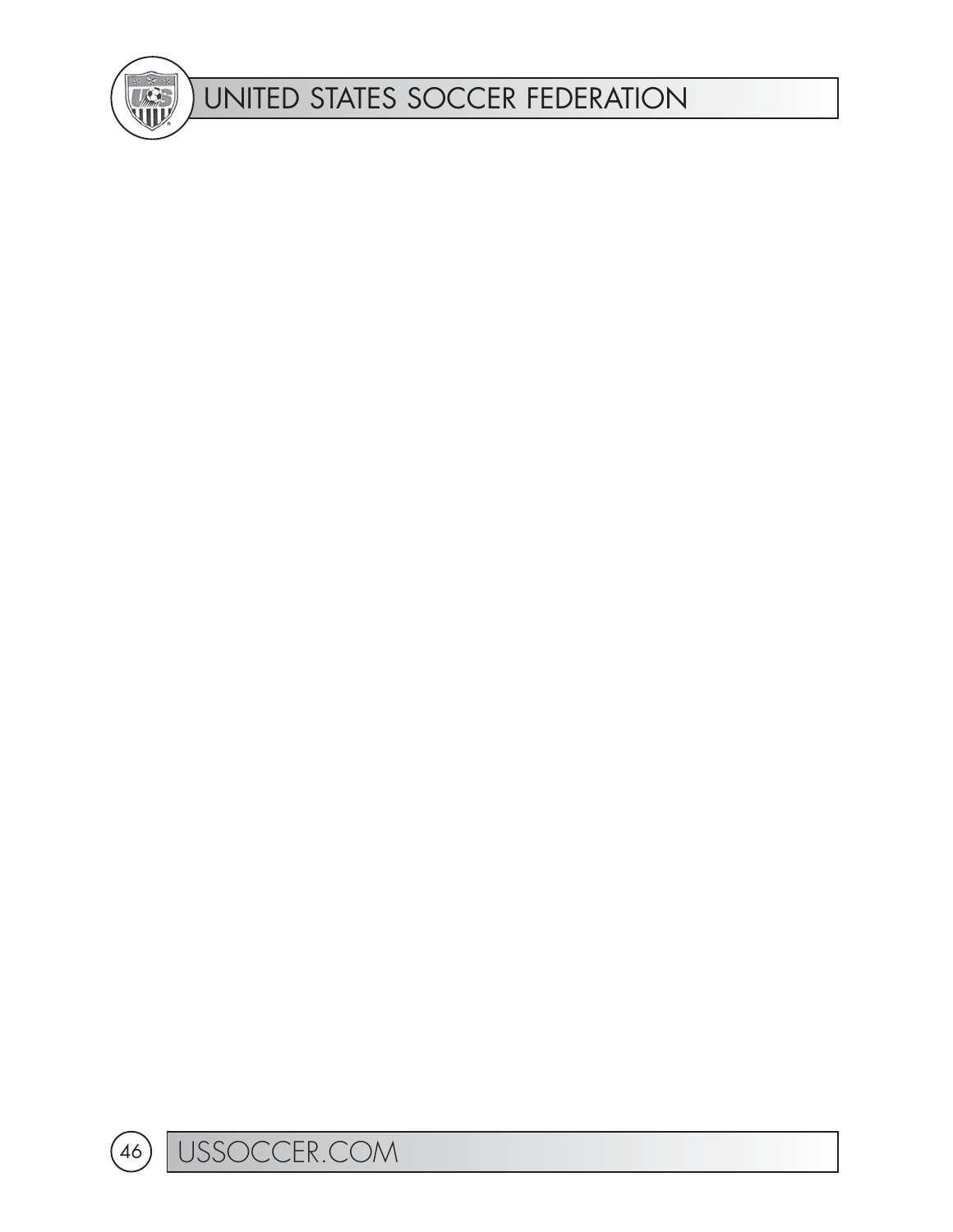

# **Appendix A**

## **DEVELOPMENT OF GOALKEEPERS**

- The implementation of goalkeepers within youth soccer is an issue that creates considerable discussion among coaches. Restricting a player to the position of goalkeeper at too early of an age may have a negative effect and eliminate them from future participation in soccer
- Children grow at different rates and times. It is impossible to predict who will develop into the best goalkeeper when they are ten. Early selection as a goalkeeper may not be in the player's best long-term interest.
- Development of a goalkeeper must be carefully monitored and conducted. The progressive teaching of technical skills is important given the concerns for safety within the position.

#### **RECOMMENDATIONS:**

- U-6: No GK required for 3 v 3 games. No GK required for 4 v 4 games.
- U-8: No GK required for 4 v 4 games.
- U-10: GK is included within team rotate players as GK.
- U-12: GKs identified within team GKs share time but in order of priority, which is determined by the coach.
- U-14: GK chosen on ability and contribution to the team.

## **MAXIMUM COMPETITION PER DAY**

- Multiple games being played on one day or one weekend and its effect on the quality of the experience and development of the individual player.
- Playing schedules that include so many tournaments and games that there is never an "off season" for players.

## **RECOMMENDATIONS:**

- For tournament managers and schedulers:
- 1. Players should not be asked to play more than the equivalent of one full-length game plus overtime per day.
- 2. Where multiple games are a necessity:
	- a. Schedule full-length games with a day of rest between games
	- b. Play shortened halves for games played on back-to-back days

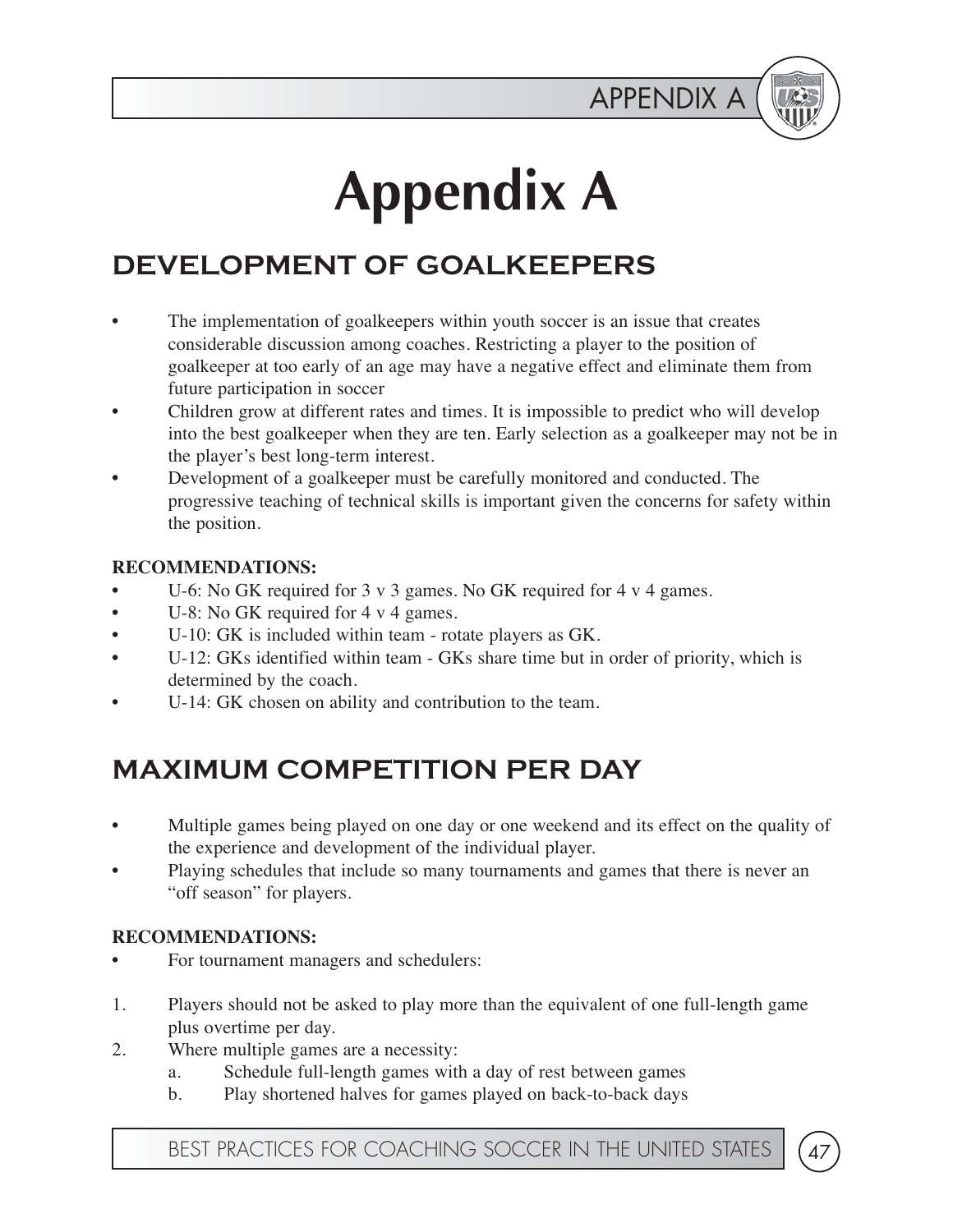

- c. U-14 players should not be asked to play more than 140 minutes of soccer in any 72-hour period.
- d. U-16 and older players should not be asked to play more than 160 minutes of soccer in any 72-hour period.

**NOTE:** Kick-off times for games should allow players a reasonable opportunity to prepare properly for competition. This encompasses rest and recovery, nutrition and adequate time to warm-up.

- Coaches prioritizing events:
- 1. Objectives are identified and a seasonal plan is developed that balances practice, competition, rest and recovery.
- 2. The best interests of the player must be considered when scheduling competition. The quality and the choice of the events must be carefully considered when developing a seasonal plan.

## **ABILITY TO PLAY UP**

- The majority of clubs, leagues and district, state or regional Olympic Development Programs in the United States allow talented, younger players to compete on teams with and against older players. This occurs as a natural part of the development process and is consistent throughout the world. Currently, there are isolated instances where rules or policies have been imposed that restrict the exceptional player from "playing up." These rules regarding this issue vary. Some absolutely will not allow it. Others establish team or age-group quotas while the most lenient review the issue on a case-by-case basis.
- Associations that create rules restricting an individual player's option to play at the appropriate competitive level are in effect impeding that player's opportunity for growth. For development to occur, all players must be exposed to levels of competition commensurate with their skills and must be challenged constantly in training and games in order to aspire to higher levels of play and thus maintain their interest and passion for the game.

#### **RECOMMENDATION:**

When it is appropriate for soccer development, the opportunity for the exceptional player to play with older players must be available. If there is a concern regarding the individual situation, the decision must be carefully evaluated by coaches and administrators familiar with the particular player. When faced with making the decision whether the player ought to play up, adult leadership must be prepared with sound rationale to support their decision. Under no circumstance should coaches exploit the

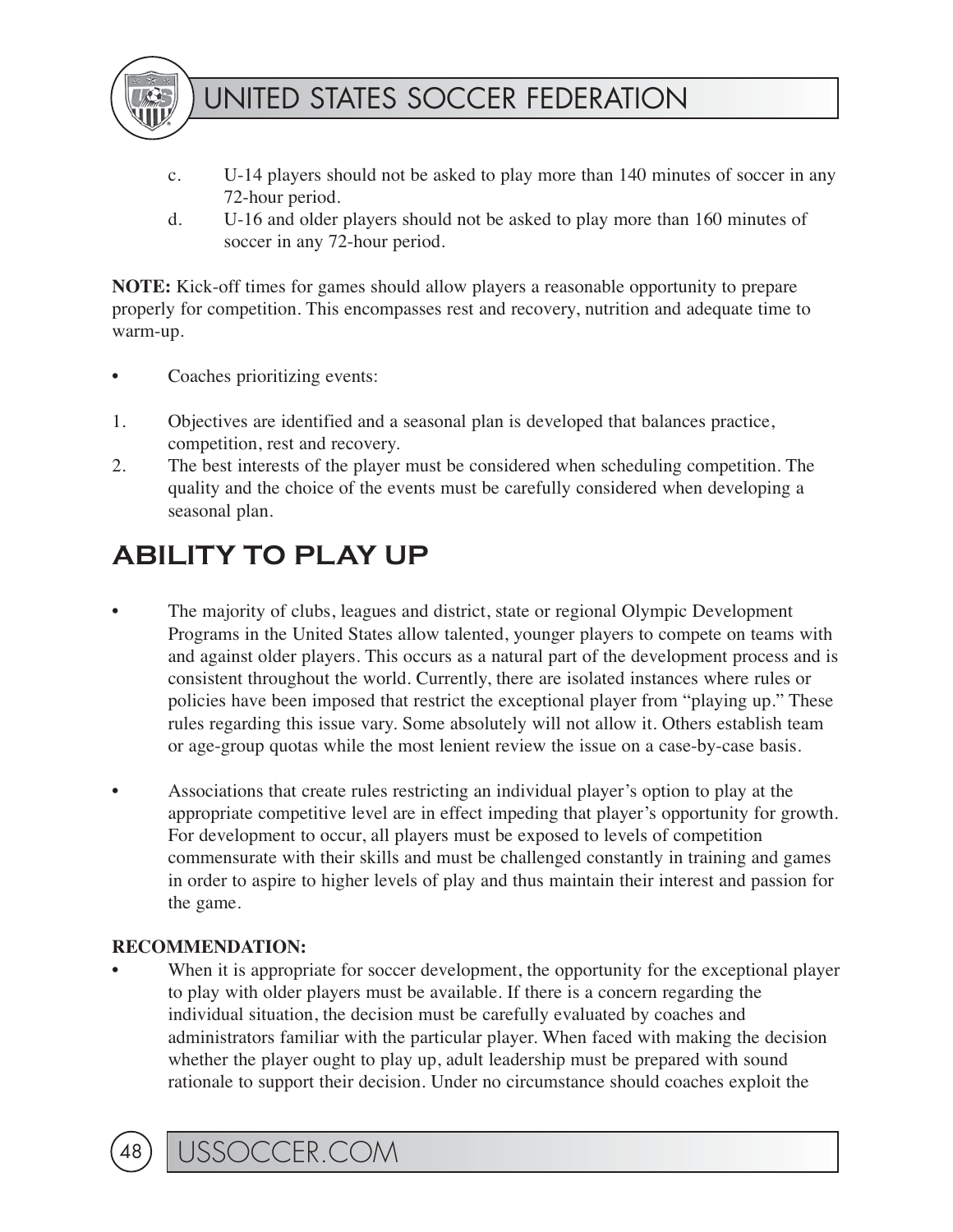situation by holding players back in their quest for winning team championships, nor should parents push their child in an attempt to accelerate their ascension to the top of the soccer pyramid. In addition, playing up under the appropriate circumstances should not preclude a player from playing in his or her own age group when it is evaluated to be in the best interest of the player's development.

APPENDIX A

## **CLUB REGISTRATION vs. TEAM REGISTRATION**

- Registering players to a club rather than team provides for fluid movement between teams and levels based upon the needs and abilities of the player.
- Registering players to a club rather than a team increases the opportunities for players to gain experience and playing time as determined by the Club's Director of Coaching.
- Club registration embraces the concept of "playing up" and positively influences the player by providing easy access to an increased level of competition.

#### **RECOMMENDATION:**

- Players should be allowed to register directly to a club. Club player passes rather than team player passes would be issued. Players would be restricted from playing down in competitions that are below their own age.
- Tournaments or cup competitions may freeze rosters prior to the start of the competition in order to prevent changes in the roster during the actual competition period.
- Players would be limited to playing only one game per day regardless of the age grouping.
- Club Director's of Coaching would oversee technical decisions relative to player development to ensure they are being made in the best long-term interest of the player's growth and development. Team coaches would not be able to hold players back when it is in their best interest to play up.

## **FESTIVALS vs. TOURNAMENTS**

- Teams are participating in a vast number of tournaments each season. The participation in these tournaments by youth teams often creates a "win-at-all cost" attitude and has a negative influence on player development.
- This high level of participation in tournaments effects the development of the player in the following way:
	- a. time is reduced for development, i.e., practice
	- b. excessive play at competitive tournaments can be detrimental to individual growth and development
	- c. winning becomes the main issue for the coach rather than the long term development of the player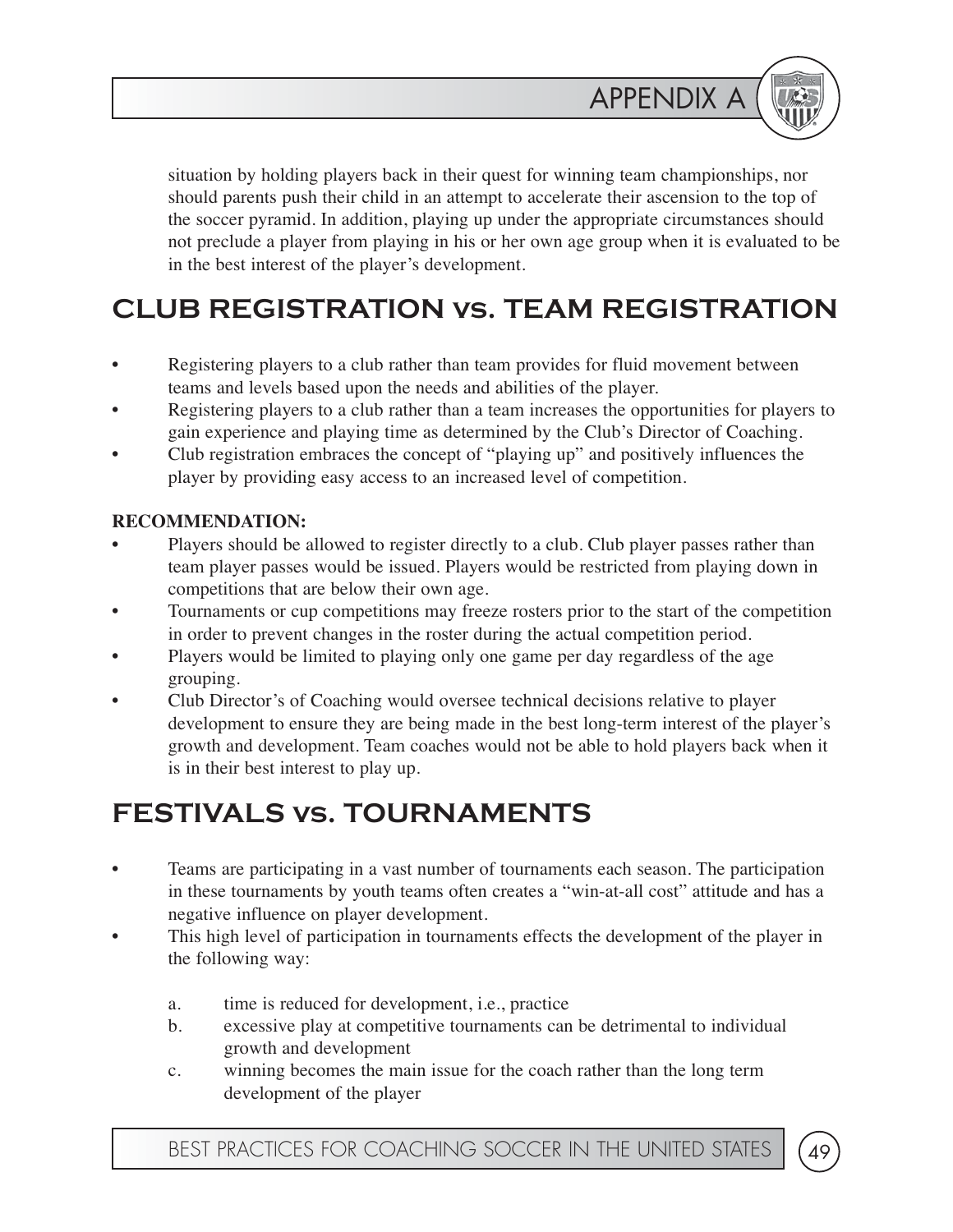

#### **RECOMMENDATION:**

• For players below the age of 12, a festival format should replace a tournament structure whenever possible. Festivals feature a set number of games with no elimination or ultimate winner.

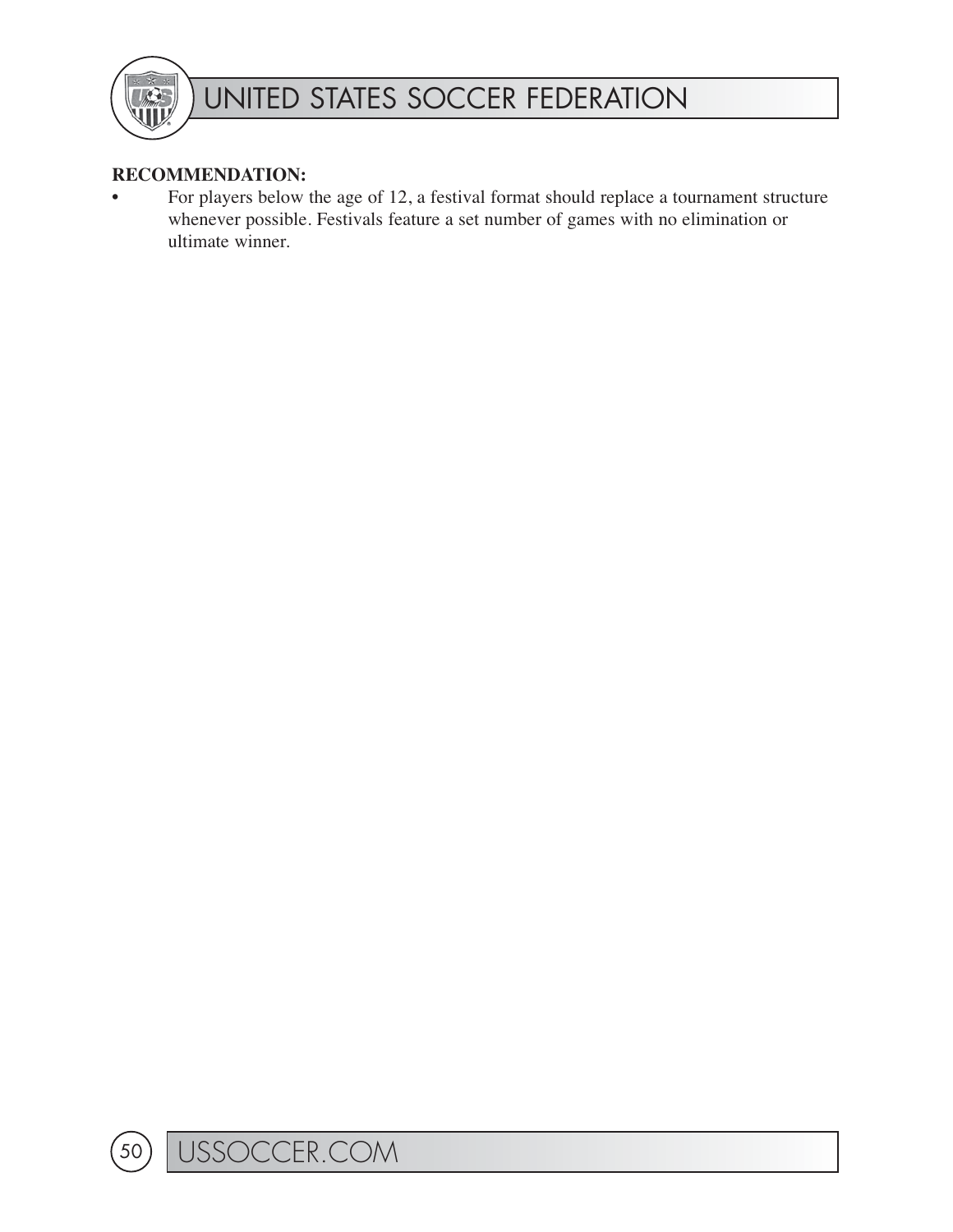

# **Appendix B**

## **PLAYER DEVELOPMENT IN THE UNITED STATES: MAINTAINING A PERSPECTIVE**

U.S. Soccer believes that first and foremost youth soccer is a sport that players should experience and enjoy as a game with a focus on individual experimentation and development. U.S. Soccer encourages creating soccer environments that will help promote the players' lifelong love of the sport. These environments should allow for the creativity, spontaneity and experimentation that the game of soccer naturally encourages. Too often, children are put into situations where development is secondary to winning, which leads to burnout and stifles individual skill development.

We believe that a player's development is enhanced when the short-term goals of a coach are pursued within the perspective of the player's long-term needs. The following is a two-part commentary on the importance of: (1) Having continuity and perspective in player development; and (2) Allowing children to experience soccer in ways appropriate for their age and level of soccer maturity. Part one addresses the theoretical stages of player development and how each successive step is built upon the foundations established in the previous stage. In the second part, the current Men's National Team coaching staff comment on the charge of their specific age group, and how it fits into the overall United States Men's National Team program of development and success.

The development of a player spans three general stages:

- (1) Youth level (ages 6-12)
- (2) Junior level (ages 13-17)
- (3) Senior level (ages 18 and older)

A player's chances of success at the Senior level are greatly enhanced by mastering the building blocks of soccer that are best addressed at the Youth and Junior levels.

At the Youth level, ball skills, enjoyment of and experimentation within the game are key for a player's development.

At the Junior level those keys can be seen in ball skills, enjoyment and insight into the game, with a gradual introduction to fitness, mental toughness and results. At this point, any success in winning matches should begin to be the product of a consistent and systematic approach to the game that focuses more on player development than on team-building. (The theory being that individually competent soccer players that are placed together on a team are more prepared to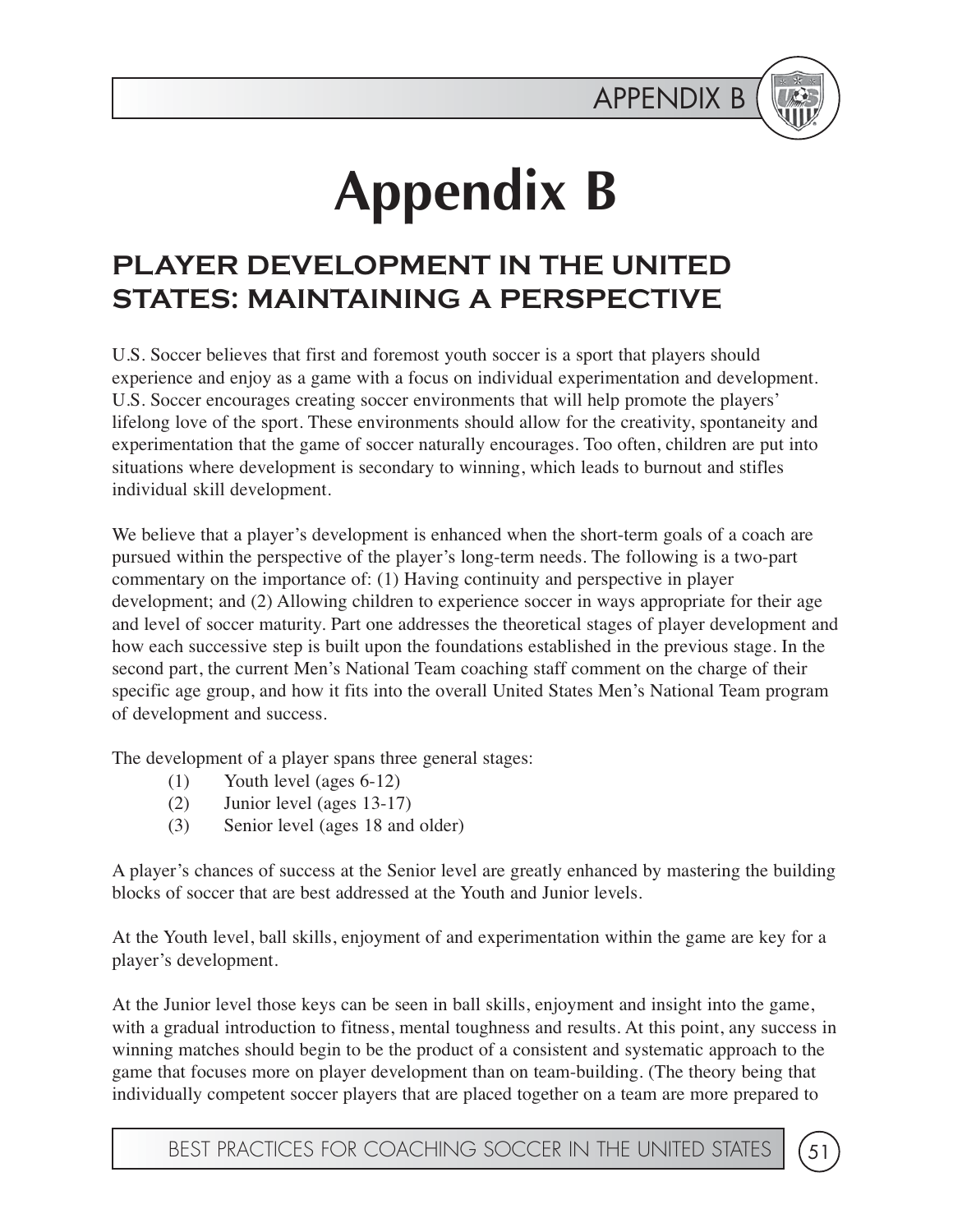win than well-organized players who are unable to stand alone on their soccer abilities).

At the Senior level, players need to use all these qualities together, along with a commitment to excellence, in order to figure out how to *win*. If a player skips a step at the Youth or Junior levels, he will find success and enjoyment more difficult as he moves toward the senior level.

At the Youth and Junior levels, there are several points to address when discussing how to achieve these goals:

- (1) The game is the best teacher let the kids learn from it by setting up opportunities for them to play
- (2) Allow kids to learn in environments that are sensitive to age and abilities (emotional and athletic) and that offer a variety of experiences.
- (3) Age and ability competition is a central element in a player's development.
- (4) At the youth level, a competitive environment is not a result-oriented environment. The differences must be clear. A competitive environment at the youth level encourages decisions from player and coach alike that focus on performance rather than results. (Favoring ball skill and inventiveness as the means to find success within the rules and spirit of the game)
- (5) At the junior level, technical skill and attacking soccer continue to be important themes, but now there is a greater focus on developing players' insight into the game by emphasizing the role of the game itself as a forum for learning. (Still focusing on the performance, rather than the result)
- (6) At the youth and junior levels, matches are important as a means to player development (enjoyment, ball skill, insight, fitness), not as the aim. The usefulness of the game, in this respect, can occur in many different forms, from the 4 v 4 to the full-sided match model. Even at the Senior level, the game still offers opportunities for growth – only the weight of balance between factors such as enjoyment, ball skill, insight, fitness and results shift more toward the latter.

## **A GENERAL DESCRIPTION OF THE DEVELOPMENTAL STAGES OF A YOUTH SOCCER PLAYER IN THE UNITED STATES**

## **YOUTH LEVEL**

At the early levels of youth soccer …

*Kids are just getting to know the game; they're exploring, checking things out, feeling their way into the game. They may wave to you in the middle of the game or spin around, with their arms out, at midfield because of some sudden, mysterious inspiration. They want to run, to chase, to kick, to be with their friends – and to follow the ball wherever it goes (and who can blame*



**IRGE**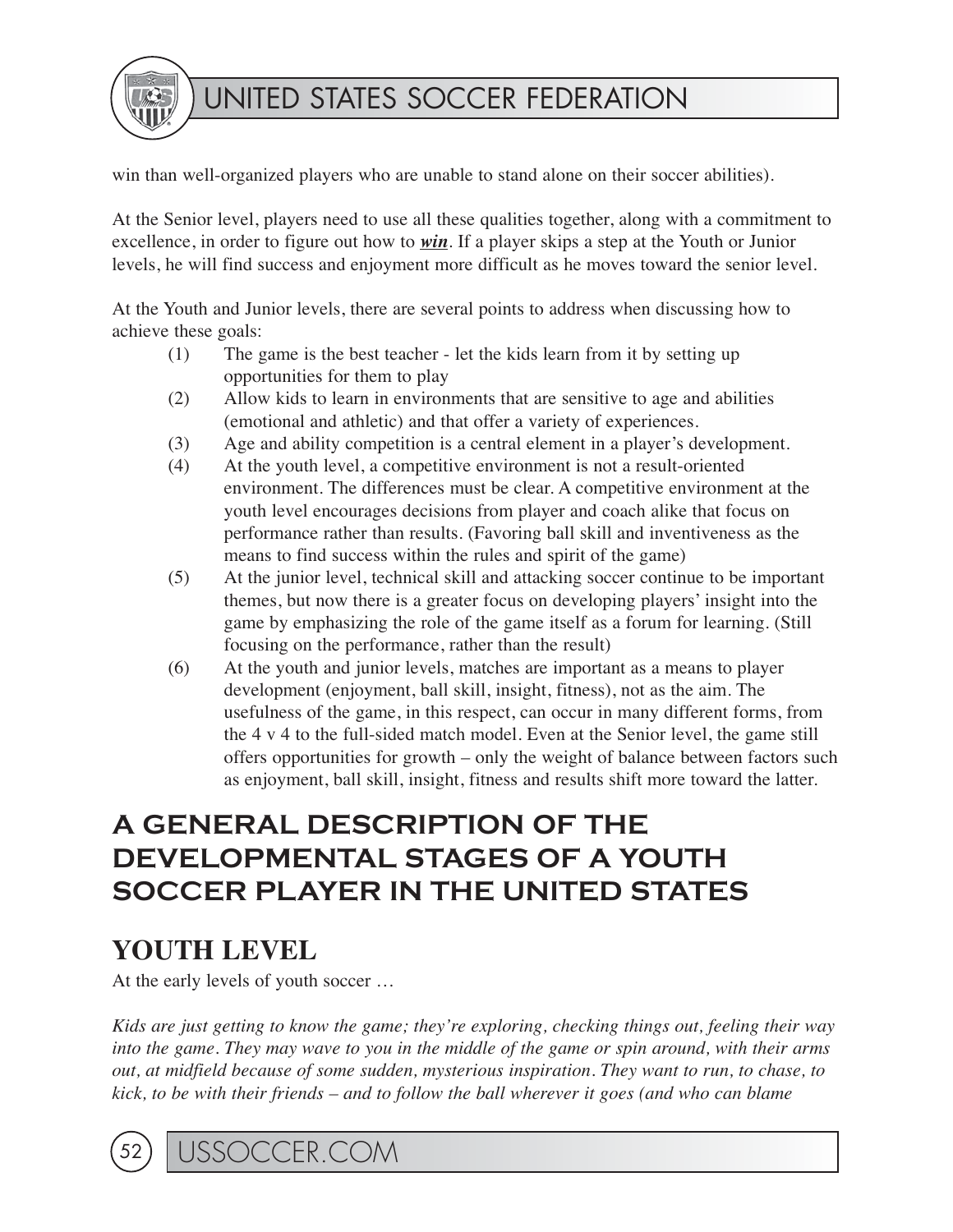

*them!) During these years the kids should touch the ball as much as possible, learn physical balance, learn to guide the ball with both feet, and start kicking with some accuracy. When they play games, they should absolutely be left alone: the field should be their world, on the child's terms. These years should be about FREE PLAY with the world's favorite toy (the ball) and about falling in love with the game.*

*– Mass. Youth Soccer Association*

At the later stages of the Youth level (ages 8 to 12) the goal is to provide training and game environments that promote the continued growth of ball skill, an increasing game awareness and an appreciation for taking calculated risks in the attack through the 3 v 3 to 8 v 8 game model. The small-sided game model is an effective method for developing ball skill and game awareness because it increases opportunities for players to have contact with the ball and to both attack and defend without the tactical regimentation that can occur in 11 v 11 soccer.

Games are a forum for players to test their ball skills and game awareness, and should be considered an additional means of development, rather than the objective. Results become important as they give the players a competitive focus in the match. Coaches are encouraged to promote soccer that:

- (1) Is free flowing,
- (2) Is coach-guided, not coach-directed,
- (3) Demands that all players on the field regardless of their specified position participate in defending and attacking.

## **JUNIOR LEVEL**

As the players graduate to the junior level, they should be comfortable with the ball and have an insight into the game that will allow them to deal with the increasing pace of the game (both in athletic speed and speed of decisions). The goal at this point in a player's development is to begin expanding his understanding of the game as much as his technical and game maturity will allow. Again, this is accomplished through the small-sided game model for practice (up through 9 v 9 games) and the full-sided game for matches. The graduation to the full-sided game model should be a logical and subtle step. The ideas and principles that apply to the smaller game models continue to apply to the bigger game. The outcome of the game is still largely determined by ball skill and game insight.

## **SENIOR LEVEL**

If a player has been exposed to a program that is able to address his or her needs and abilities over the long-term, this player should be prepared for this next stage of the game. At this point, winning is the purpose of the game. The emphasis is therefore to have players pull together all the components of their game in order to be as competitive as possible (both as an individual player and as part of a team) and get a positive result in individual matches. If their ball skills are insufficient, or they lack basic concepts of team play, they will struggle to have a positive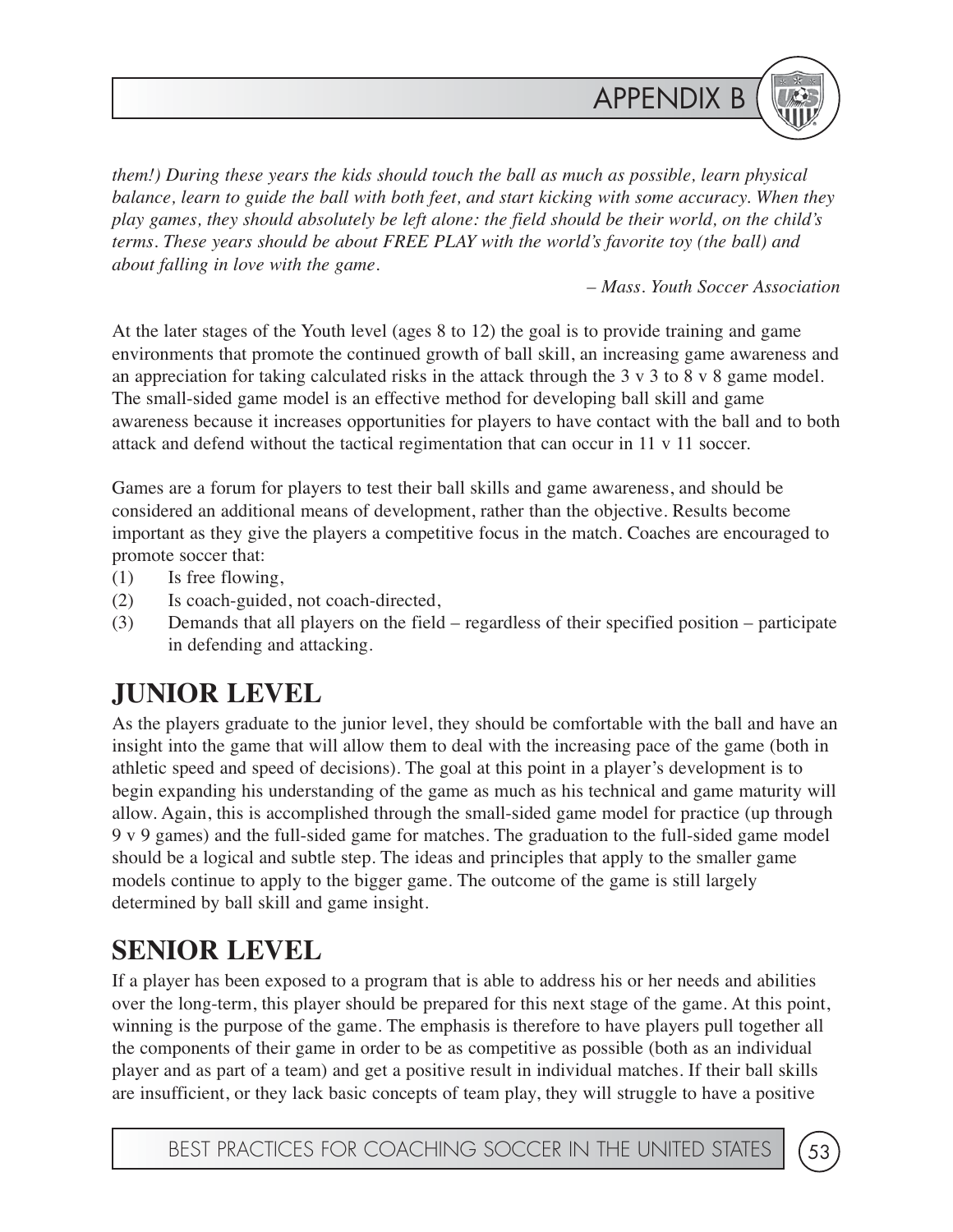

impact on the game. Ill-prepared players will have difficulty continuing their soccer careers at the higher levels. At the Senior Level, the performance should determine the result. While there is still a measurable focus on development, the emphasis is now more on insight and team concepts, rather than individual development of ball skills.

#### **The following is a commentary by the current age-group National Team coaches on:**

- **(1) The balance between developing soccer players and winning matches at their particular level within the National Teams programs, and**
- **(2) How the age-group fits into the larger National Teams schematic.**

## **Under-14 Boy's National Development Program**

The current U-14 National Program is the first contact a player will have with US Soccer. These players then graduate into the U-15 Boy's Program. The goal and emphasis with players of this age is placed on development of skills and a deeper understanding of the game in a competitive, fun environment in the company of the most talented players that we can find.

We like to strike a good balance between training and matches, in which the players learn to take their cues and clues from the game. As attack and defense are in constant battle, the game has the power to teach and reveal itself to each player. There is plenty of action in the basic units of the game (1:1, 1:2, 2:2 and other small sided games in even and odd numbers) building up to the full-sided game.

The hope is to create originals, not clones. We simply follow this simple principle: The game/competition sets the demands and the player responds (Here is the problem. Find the solution and try to execute that solution). Players are encouraged/allowed to experiment and explore the game with the help of the coaches that understand the game and work well with kids. In this environment, there is plenty of room for trial and error.

Putting children into the straitjackets of positional play too early only destroys their instincts to be involved in the game. As they mature and are capable of keeping track of more things that are occurring on the field, we can increase the number of players that compete against each other. As they move to the full-sided game, the goal is for all the players to be able to keep track of all the other players on the field, and then to deal effectively with the situations that evolve out of these relationships. Under these conditions, time and space can be created or eliminated based on how effectively players are able to cope with the conditions of the game. It is all about ideas and developing the right attitude. Great skill begins with a desire to be master of the ball, and/or the key elements of the game and we try to encourage each player to be a master of the ball.



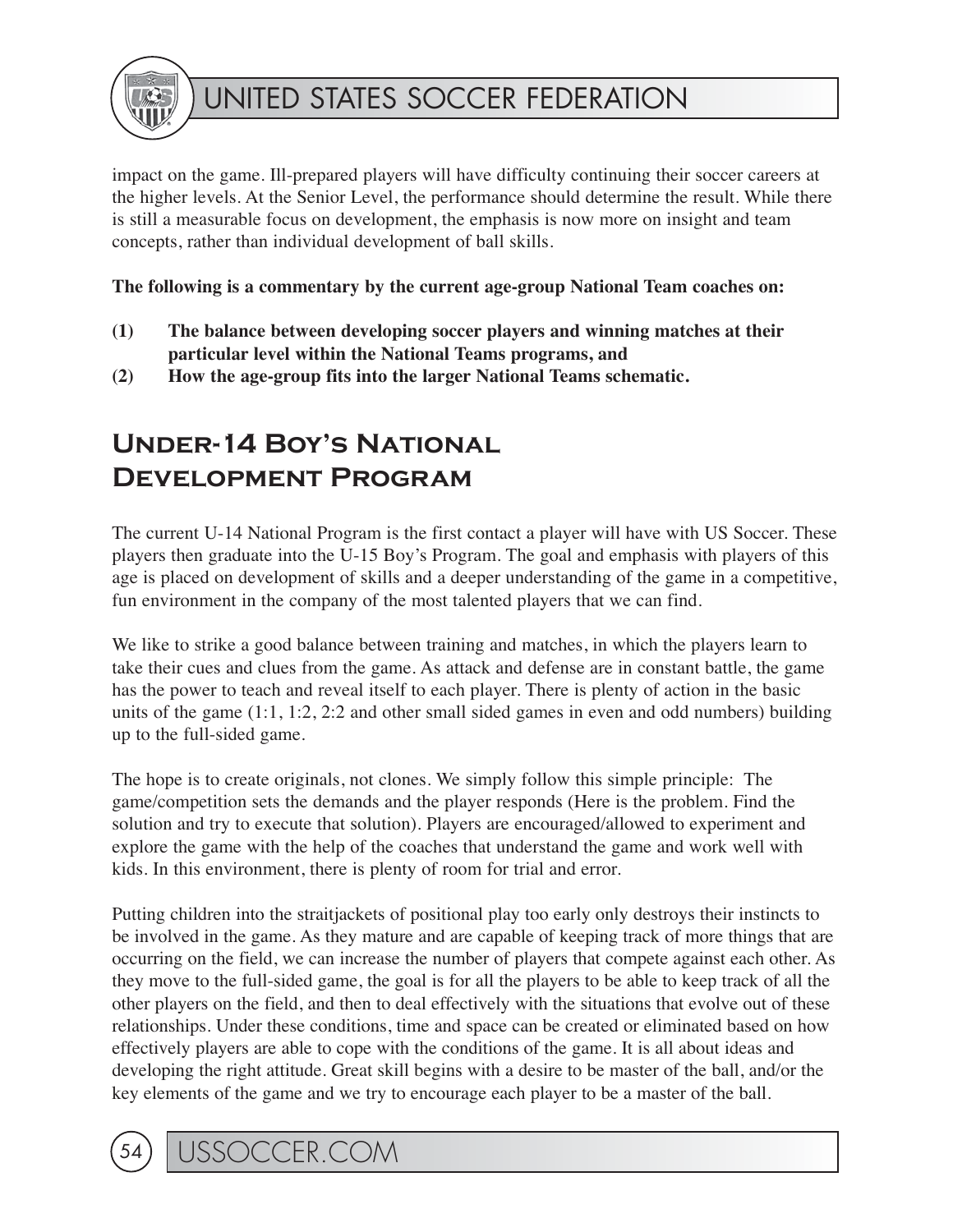

Looking back at the past U-14 camps, there is reason to believe that this approach works. There have been some highly attractive, very competitive soccer played by these 13 year-olds that was refreshing to watch. With constant care in the years to come, these young players have the potential for a bright future. The Under-14 National Camp occurs in August of each year. The past three years the camp has been held in Massachusetts.

## **Under-15 Boy's National Team**

Each year we welcome a new age group mostly of players who come from the U-14 National Camp. We work with this group for a one-year cycle with an emphasis on speed of play and the ability to solve problems in competitive situations. In general, most of our players have a good starting point athletically and many are technically sound in slower games or isolated situations. When we increase the demands of the game and the speed of play, many have a hard time mastering the ball, staying tuned in, seeing the game and making sense of their plays. By being in the company of better players and faster games, these aspects improve dramatically.

In our training sessions we play small-sided games with different demands and challenges that we ask players to confront. The games are fast and to keep up with the speed of play, good technical ability and good habits on and off the ball are necessary. We ask the players to stay tuned in mentally, to read the game and the demands of the game and to make decisions that help their team win. We want their individual personalities to grow and for them to begin to solve problems as a group. Therefore, we give the players some freedom to make decisions, to solve problems, and to experiment with the game. We are more concerned with them developing into better players who can figure out how to win than with telling them exactly what to do. In this sense, we do not put a big emphasis on the results, but rather on how they are progressing as players. At the same time, we do provide them with our tactical insights and feedback, and we give them starting points for dealing with certain situations.

Our events have varied in numbers from 4-6 per year consisting mostly of training camps and competitive domestic and international events. Over the past three player cycles, the U-15 group has traveled to compete in tournaments in Mexico, Bolivia, France and Germany. Domestically, the teams have competed against U-15 regional teams, older regional teams, the U-17 US National Team, and MLS teams.

## **Under-17 Men's National Team**

The Under-17 program is a result-oriented developmental program. Result-oriented in the sense of qualifying for the FIFA Under-17 World Championship, and developmental in the sense that players are prepared to be successful at the next levels of MNT programs and are prepared to enter college or professional soccer.

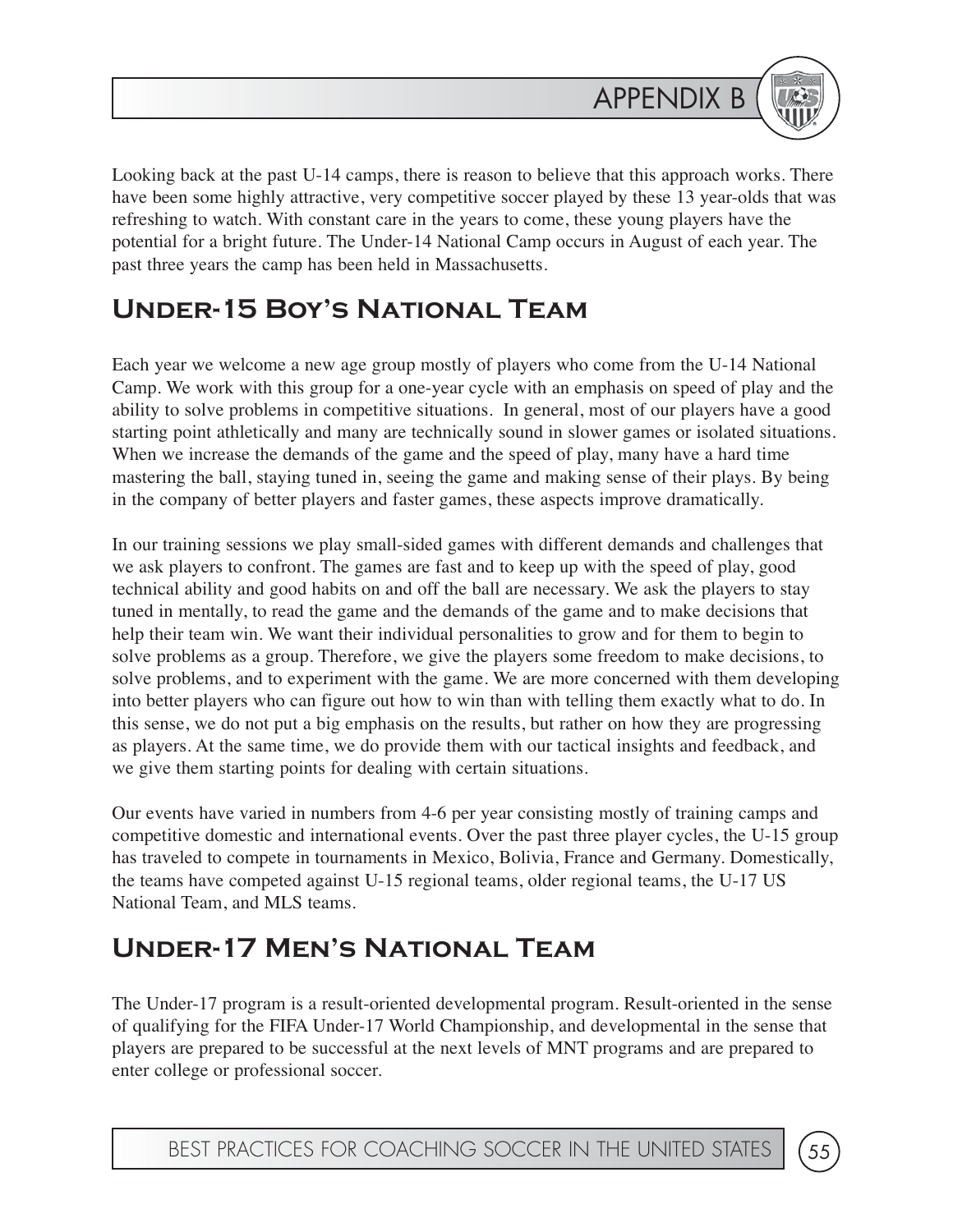

To this end, the U-17 National Team Program has entered into a new stage of player development with the increase in numbers in the residency program from 20 to 30 players. This allows us to bring in more players from the age below our main birth year (the main birth years for the U-17s are the even birth years). These players can now stay beyond the U-17 WC and work towards early high school graduation, work to prepare for development with the U-18 MNT, work to prepare to enter the pro soccer environment or work to enter the college soccer environment one year early.

Our soccer curriculum combines a variety of experiences that (1) prepare the players for the specific objective of the World Championship qualification and success at the World Championship, and (2) provide them with an environment that allows them to hone the skills needed to be successful at the next levels of elite soccer. The players must compete daily for their spots, and they are given challenging levels of match competition.

The Under-17 MNT plays matches to build toward two events: the CONCACAF Qualifying Tournament and the FIFA Under-17 World Championship. In the first year of residency (evennumbered years), the team travels to three of four international tournaments, as well as a foreign trip to the country that will host the next world championship. The team is in the full-time residency program so they train together year round, usually practicing during the week and playing games on the weekend. Domestically, the team plays a mix of matches versus international teams, pro teams, college teams, older club teams and older MNTs.

## **Under-18 Men's National Team**

The primary function of the Under-18 Men's National Team is to identify potential Under-20 caliber players from this age group and to provide soccer opportunities for our players to develop and prepare for the U-20 National Team. The U-18 age group will eventually provide more than 50% of the player pool for the next U-20 group. As a result, U.S. Soccer has recently expanded its full-time residency program to include eight 1987 birth year players. We expect this group to form the core of the next U-18 player pool.

Because this age group does not have a World Championship, the challenge is to set up environments that come close to replicating that type of environment for the players. The limited time that the team is together places constraints on what the players can realistically accomplish. Therefore, we try to put the players in as many challenging matches as possible. We consider the time in the Under-18 MNT to be a transitional phase of development between the Junior and Senior levels of development.

In the U-18 program, the players come together for four to five events per year over a two-year cycle that ends with the players moving on to the U-20 age group. Each nine-day domestic camp will have 3 or 4 matches against competition ranging from a top youth club or ODP

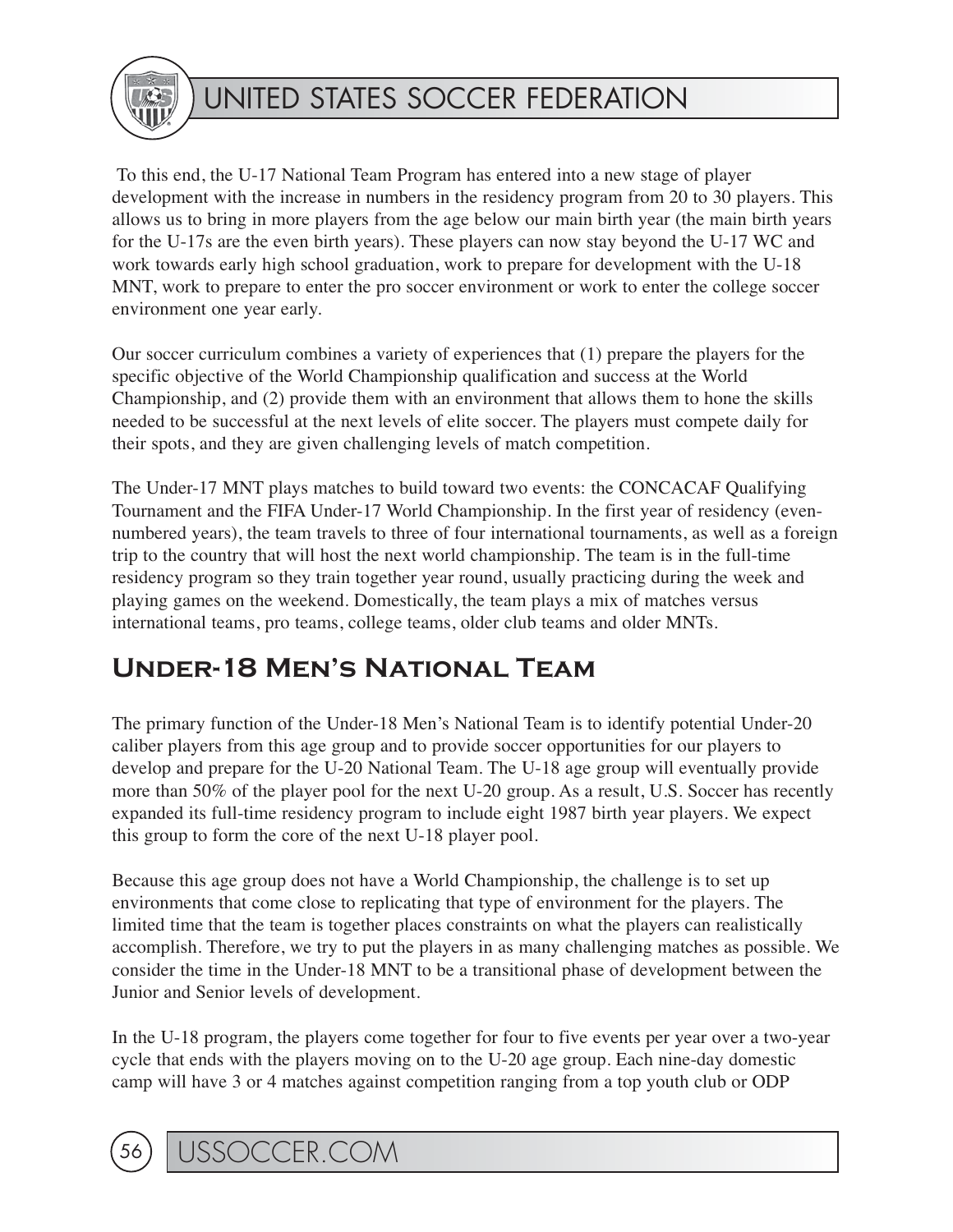

teams, to other US National Teams and MLS teams. Both the practices and the matches are used to evaluate the players and provide information to the coaching staff regarding personnel, as well as player development issues. Each year ends with a top-level club or international tournament in either Europe or South America. We approach these tournaments as our own qualifiers and world championships. Our hope is to provide enough quality events to prepare these players for their next step in international competition.

## **Under-20 Men's National Team**

The Under-20 team is similar to the Under-17 team in that it is a result-oriented developmental program. We are preparing players to be successful at a World Championship and to be successful at the next National Team level.

Much of the development at the U-20 level is about competition and "intensified preparation for the next level" (i.e., the Olympic team, National Team and/or a professional career). It is important that we find players who show the characteristics that will help them advance to play at the next level. We want to help these players mature as adults so they can handle any environment. We need to instill the belief that these players can win at an international level against the competition that they will see in the future. In this way, they learn to win in a manner that will be successful at higher levels. The more we can expose them to quality competition, training and coaching, the more we improve player development.

The challenge at this age group is blending collegiate players with young professionals. Our players are competing against international teams whose entire rosters are made up of full-time professionals in some of the world's best leagues. We must create opportunities that replicate a professional training and match environment. Currently almost 50% of this team's player pool is comprised of professional players. This is a contrast with the situation ten years ago when there were no U-20 professional players. As time goes by, we would expect more young players to be professional at this age.

Similar to the Under-17's, the Under-20's use each two-year cycle to prepare for two events: the CONCACAF Qualifying Tournament and the FIFA World Youth Championship. The Under-20's typically take two to three foreign trips a year, participating in at least one high-level European tournament. Several domestic training camps are held throughout the year, where the competition ranges from A-League teams to foreign clubs to MLS Teams to regional teams and other U.S. National Teams. Due to the make-up of this team, it is often difficult to hold training camps where the entire compliment of players are available, as the college season begins as the MLS season ends.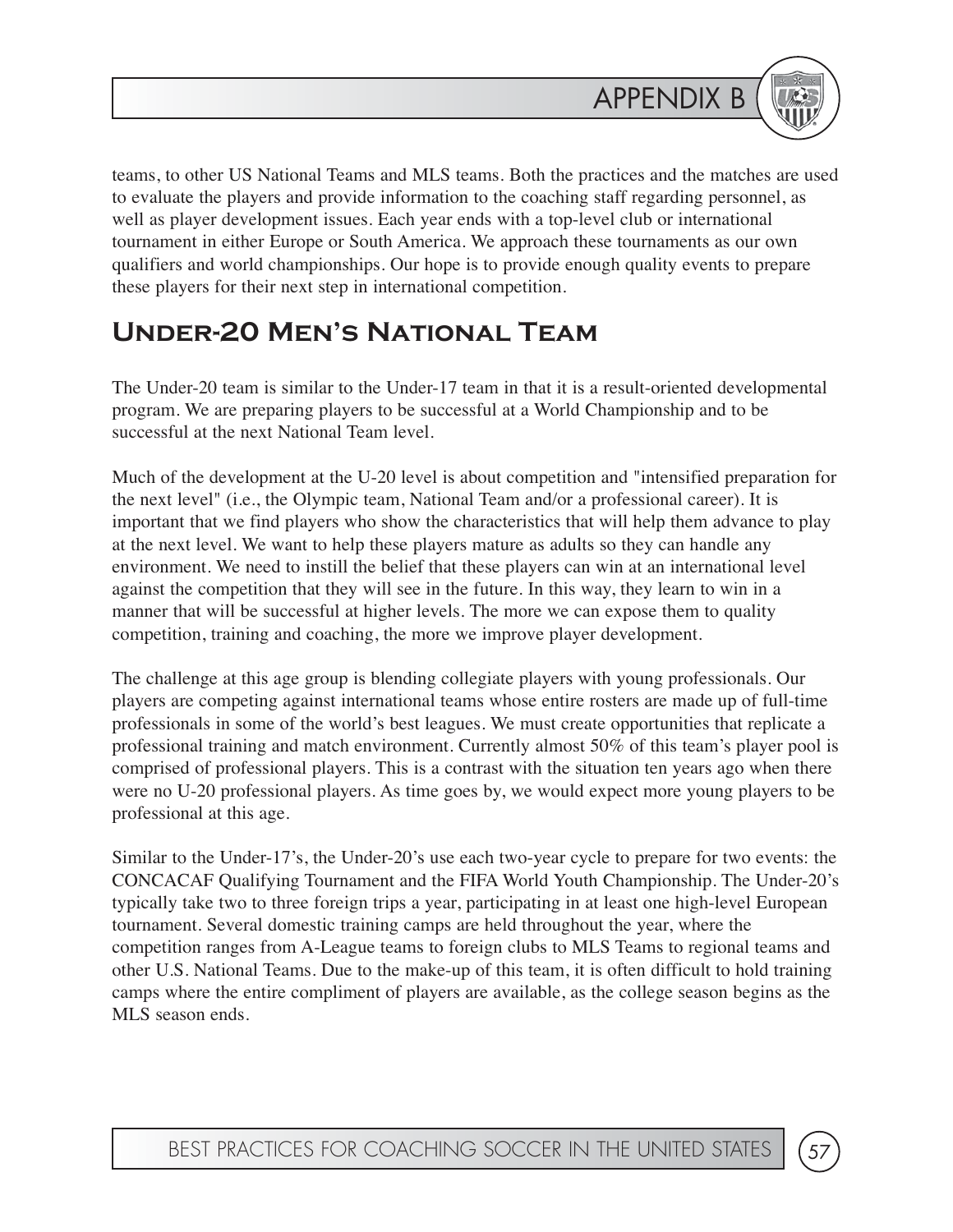

## **Under-23 Men's National Team**

The focus of the Under-23 MNT program is to develop the professional player in preparation for representing the U.S. at the Olympics and potentially playing for the full National Team. In our current system, many of the players enter this age bracket as college players and become professionals while still in this age group. As our system evolves, we would expect that more players entering this age group would be professionals – similar to the U-20 age group.

Providing a variety of international competitions and contributing to their growth as pros is a vital component of this program. For those players who have been members of our youth teams leading up to the U-23's, continuing and building on their international experience is important. For those just arriving on the National Team scene becoming comfortable and familiar with the various styles and tempos of international play is a must. The components of the game are the guidelines at every stage of development. From the U-14 program to the MNT, the incrementally increasing focus is results. Game management and adjusting tactically to achieve results becomes more important than substituting to provide experience for younger players.

The Men's Olympic Soccer Tournament has evolved into a professional competition for players under the age of 23 with the addition of three "overage" players. The focus of the Senior Team is results. Therefore the U-23 program is a significant link in the development of our players and teams.

The Under-23 MNT puts it focus on preparing the team for the Olympics and the players for the pro ranks and the Men's National Team. As the Olympics approach, the intensity of the camps and the number of the camps increase, building up to the Pan-Am Games, the Olympic Qualifying Tournament and the Olympic Tournament. As this pool of players is made up almost entirely of professionals, this team holds fewer camps than any of the other YNTs. This team typically participates in European tournaments against other similar age National Teams, as well as holding domestic training camps that usually include games against MLS teams and other National Teams.

## **Men's National Team**

Player development occurs at every level. The objective of the Men's National Team is to achieve results in international competition, and to develop players for the international arena. For this reason, there is a close relationship between the Men's National Team and the U-23 team, and at times, the U-20 team. Players at the Men's National Team possess the technical, tactical, physical and mental tools to be successful, but some players simply lack the international game experience. Development at the level of the MNT is achieved through competition – players playing in games and gaining experience at the various levels from

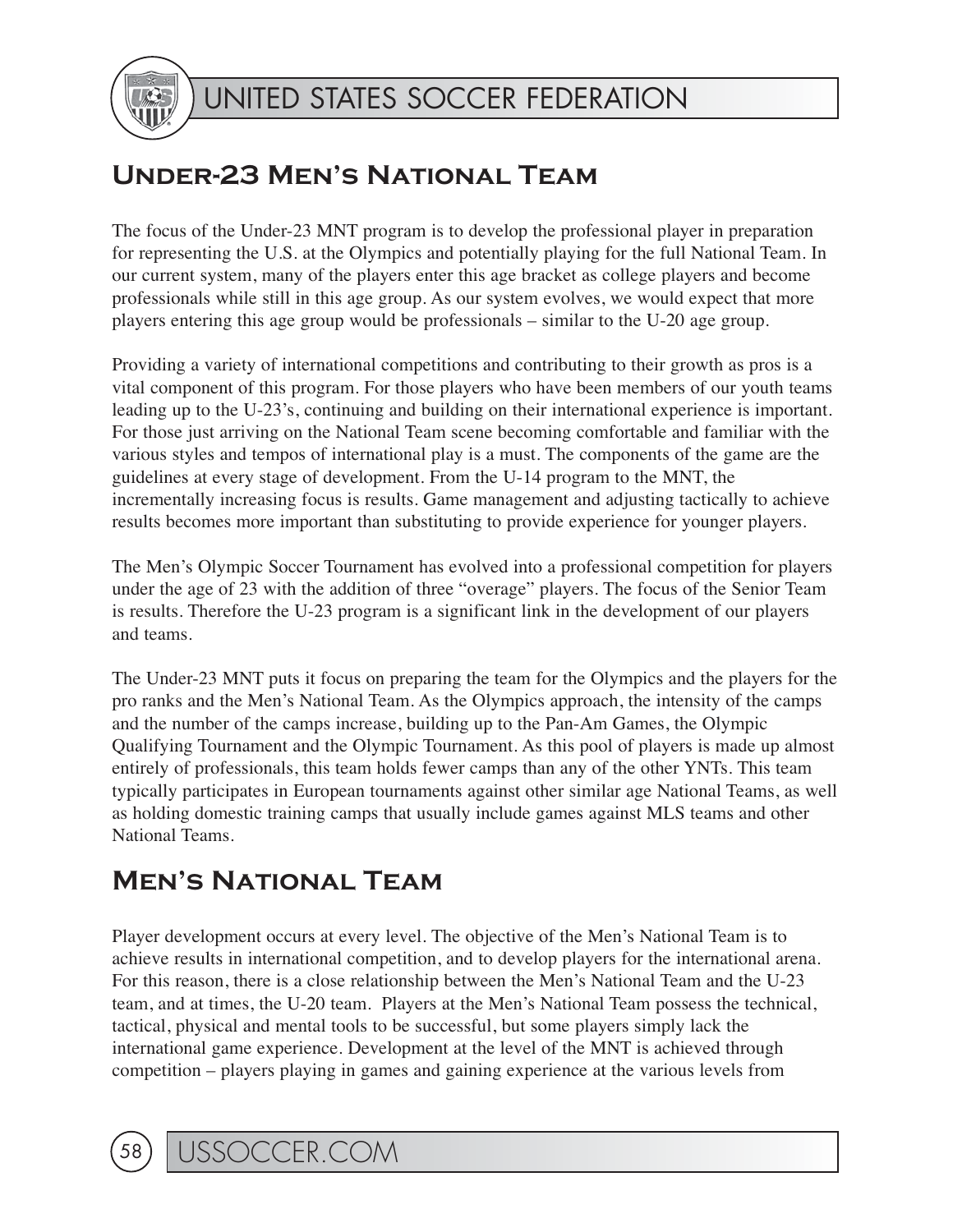

international friendlies and competitions to World Cup Qualifiers to the World Cup itself.

The four-year World Cup cycle builds toward World Cup qualifying and the World Cup, and the team's schedule follows that pattern. The first 18 months after the World Cup are used to identify players. As qualifying nears, the player pool is pared down and focus moves from player identification to qualification. A large training camp is held in January of each year, and once the MLS season begins, the MNT activity slows down in non-World Cup, non-Gold Cup years. In addition to friendlies, the MNT also participate in the CONCACAF Gold Cup, World Cup Qualifying, and the FIFA Confederations Cup. The U.S. usually plays 10-20 friendlies a year; typically the majority come against teams from CONCACAF, CONMEBOL and UEFA.

BEST PRACTICES FOR COACHING SOCCER IN THE UNITED STATES | (59)

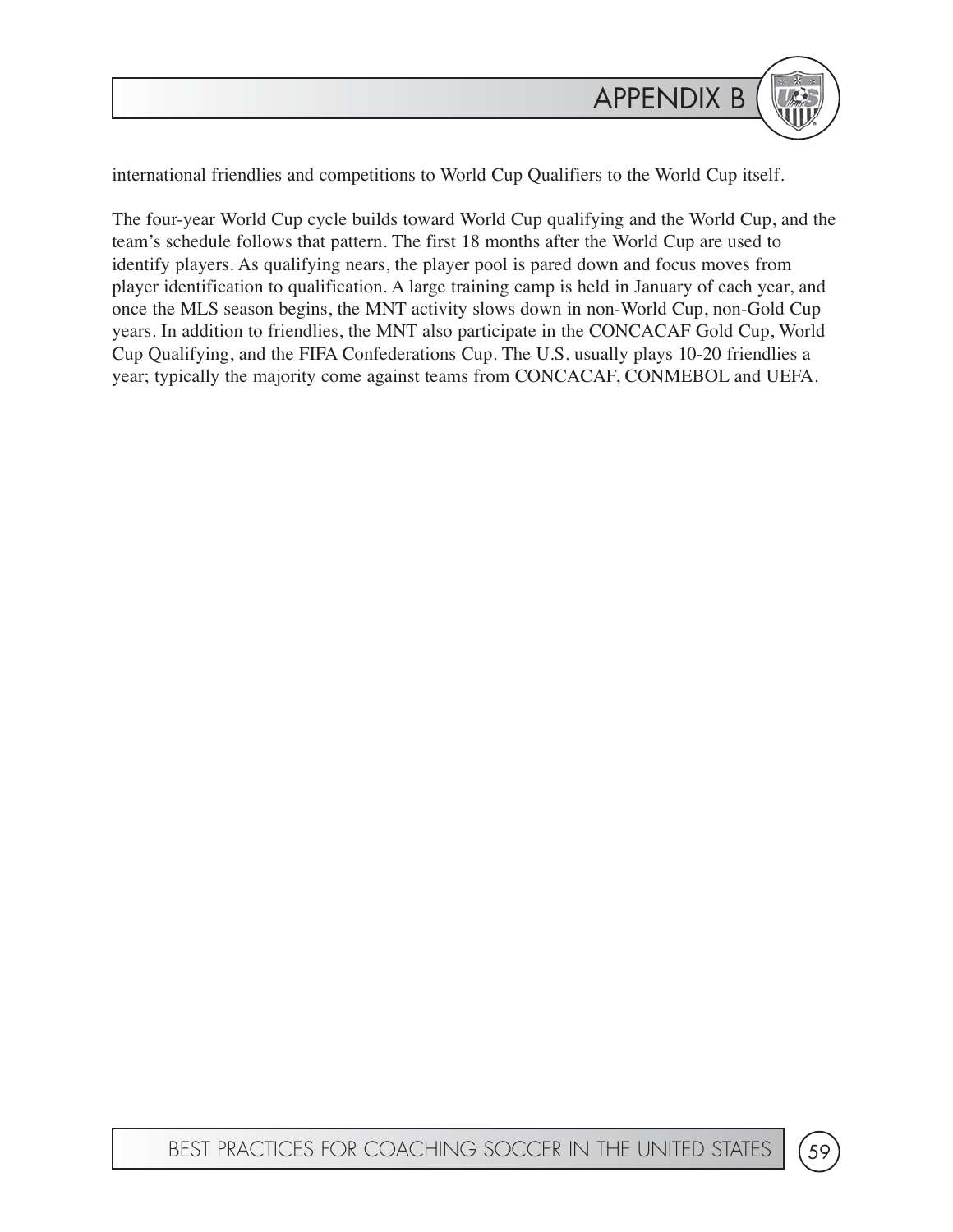

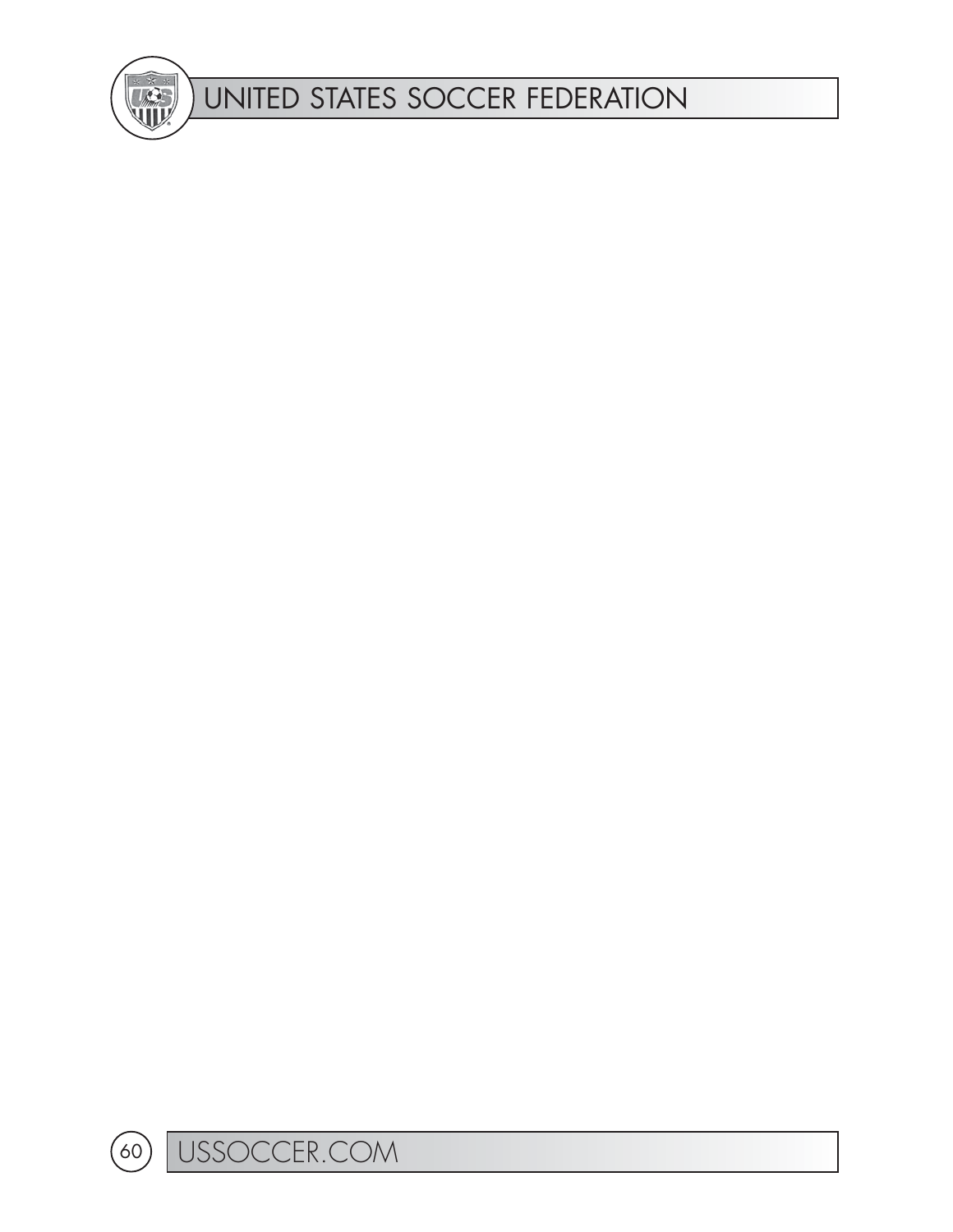

# **Appendix C**

## **2005 WOMEN'S NATIONAL TEAM PROGRAMS COMPLETING THE AMERICAN SOCCER PLAYER THE MODERN INTERNATIONAL GAME**

#### **USA STRENGTHS**

The U.S. National Team has distinguished itself and achieved victory on the international stage in recent years. Since 1991, the team has become known for having a unique blend of soccer savvy individuals who were also superior athletes, and dominated in the area of mental toughness. These traits have been consistent since winning the FIFA Women's World Cup in 1991.

Recently, however, the rest of the world has caught up, and some have surpassed the U.S. in these categories. In particular, Brazil's 2004 Olympic Team was characterized by superior athleticism and skill. In 2003, Germany set a new standard for skillful execution of attacking tactics on their way to winning their first Women's World Cup.

#### **USA FUTURE SUCCESS**

In order to achieve continued success in the international arena, the United States needs to focus on developing skillful, "soccer savvy" players. These two areas are falling behind in comparison with the other top soccer nations. This must be accomplished while maintaining the athleticism and mental toughness of the players.

#### **AMERICAN PLAYER PROFILE**

The following chart represents where we stand in our development as a soccer nation. As can be seen, there is a huge variance among the current and developing players in the tactical and technical areas.

| <b>Strengths</b> | <b>Potential</b>        | <b>World Ranking</b>   |
|------------------|-------------------------|------------------------|
| Physical         | $80 \rightarrow 95 \%$  | Top 3                  |
| Mental           | $60 \rightarrow 80\%$   | Top 3                  |
| Technical        | $20\% \Rightarrow 75\%$ | $5th \rightarrow 10th$ |
| Tactical         | $20\% \Rightarrow 75\%$ | $5th \rightarrow 10th$ |

BEST PRACTICES FOR COACHING SOCCER IN THE UNITED STATES | (61)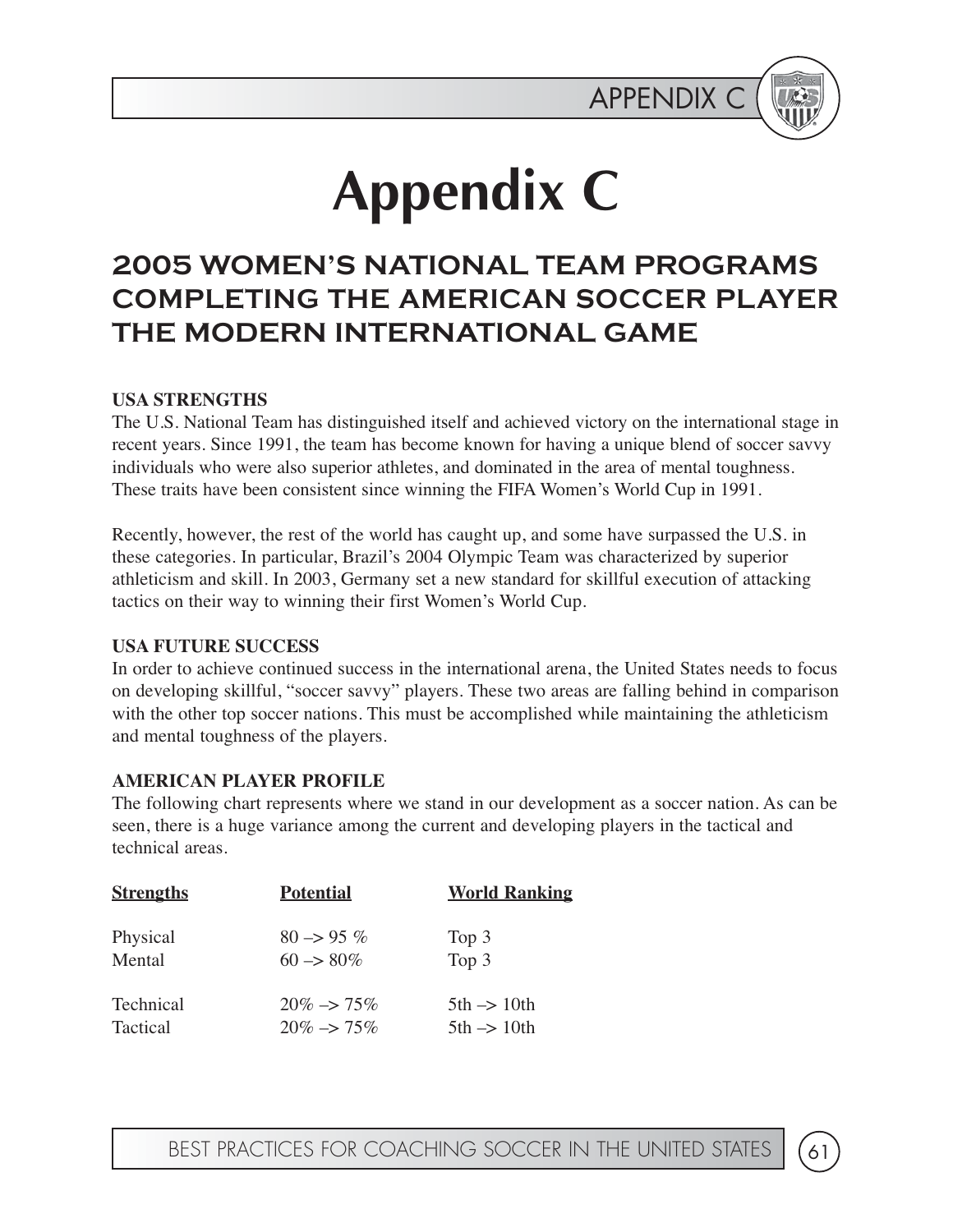

Our challenge is to develop players that are:

- Technically Gifted
- Tactically Sound
- Composed
- Creative
- Risk Takers
- "Own the Game" and are focused on solving the problems that the game presents, instead of primarily thinking about coach imposed solutions to the game

#### **EVOLVING COACHES –> EVOLVING PLAYERS**

In order to affect change on the players a shift in coaching methodology may need to take place. The development of creative, intuitive players is greatly impacted by coaching style and demands.

When conducting training sessions, there needs to be a greater reliance on game oriented training that is player centered and enables players to explore and arrive at solutions while they play. This is in contrast to the "coach centered" training that has been the mainstay of coaching methodology over the years.

#### **GAME CENTERED TRAINING DEFINED**

"Game centered training" implies that the primary training environment is the game as opposed to training players in "drill" type environments. This is not to say that there is not a time for a more "direct" approach to coaching. At times, players need more guidance and direction as they are developing. However, if the goal is to develop creative players who have the abilities to solve problems, and interpret game situations by themselves, a "guided discovery" approach needs to be employed.

This approach taps in to certain essentials that are always present within the team. Players want to play and enjoy playing the game first and foremost. Since the "game" is used in training, this allows for players to be comfortable with the pace, duration, and physical and mental demands that the game provides. The reason why the players play is because they enjoy the game. They have a passion for the game. This is where they find and express their joy and creativity.

#### **Games vs. Drills: a comparison**

GAME

- This is what the players actually face during competition. It is 100% realistic.
- Therefore, the players are more competent at transferring what they have learned in training to the game itself.
- Game Experience = 100% of Training Time

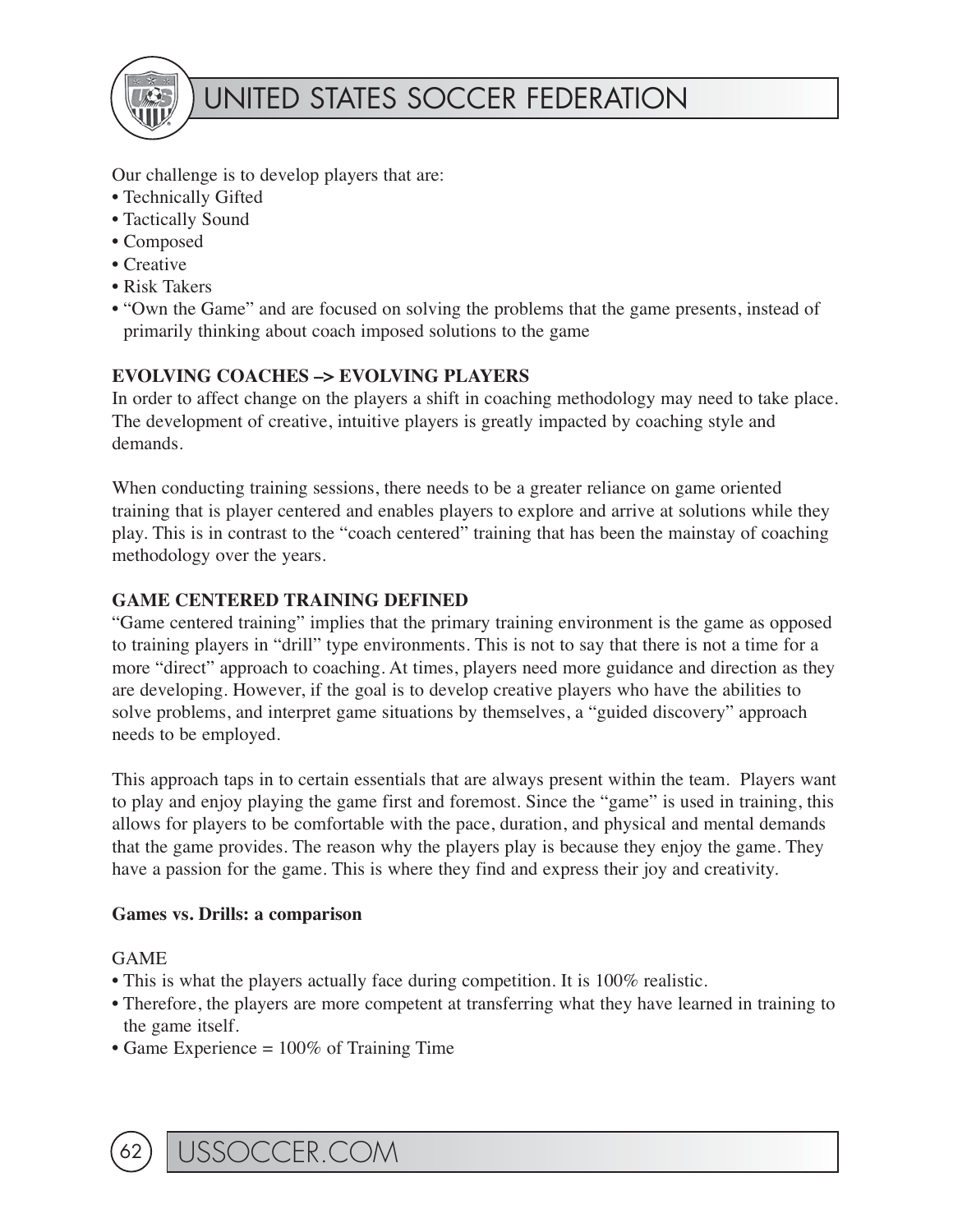

#### DRILLS

- Many "drills" are not realistic. Therefore, players find it difficult to transfer the things learned in "drill" environments to the game itself.
- Game Experience  $=$  ?% of Training Time
- This is not to say that "drills" that closely replicate one aspect of the game should not be used in training. Dynamic, demanding, "drill" environments, used at the beginning of the training times, often prepares the players to play the game as it breaks down the more complicated "picture" that the game provides in to manageable pieces. However, care must be given to making sure that the "drill" is active, and mirrors the demands found in the game.

#### CONTINUOUS PLAY IN TRAINING

- Reflects the real game.
- Demands rhythm. The players can not go "all out" for an entire 90-minute stretch. They need to know how to control the rhythm of the game so that they can last the entire time.
- Demands focus. Players must stay focused for lengths of time, just like they need to do during the game.
- In order to have continuous play during training, the coach must coach "in the flow" of the game, and not interrupt play with stoppages to make coaching points.

#### FEEDBACK ON THE FIELD

- Coaching "in the flow" provides immediate feedback for the players.
- Feedback applies to the real game and is therefore directly beneficial to the players.
- Allows continuous play.

## *Brazilians*

The Brazilians have always been noted for their touch, creativity, dynamic and instinctive play. Their individual brilliance with the ball sets them apart from the rest of the world. Allowing for uninterrupted play during training times helps to develop these characteristics in players. These characteristics are learned on the "streets" without the guidance or even presence of a coach. This opportunity must be provided for the players as the prevailing culture in our society does not find players seeking out these opportunities on their own.

#### **FITNESS IN THE GAME**

Having said that we need to develop the creative side to the players, we must be careful not to ignore the physical dimension as well. Can we do both at the same time? Yes, if we choose the correct coaching methodology. Use of the "games approach" to training can also be beneficial towards impacting the player's aerobic fitness.

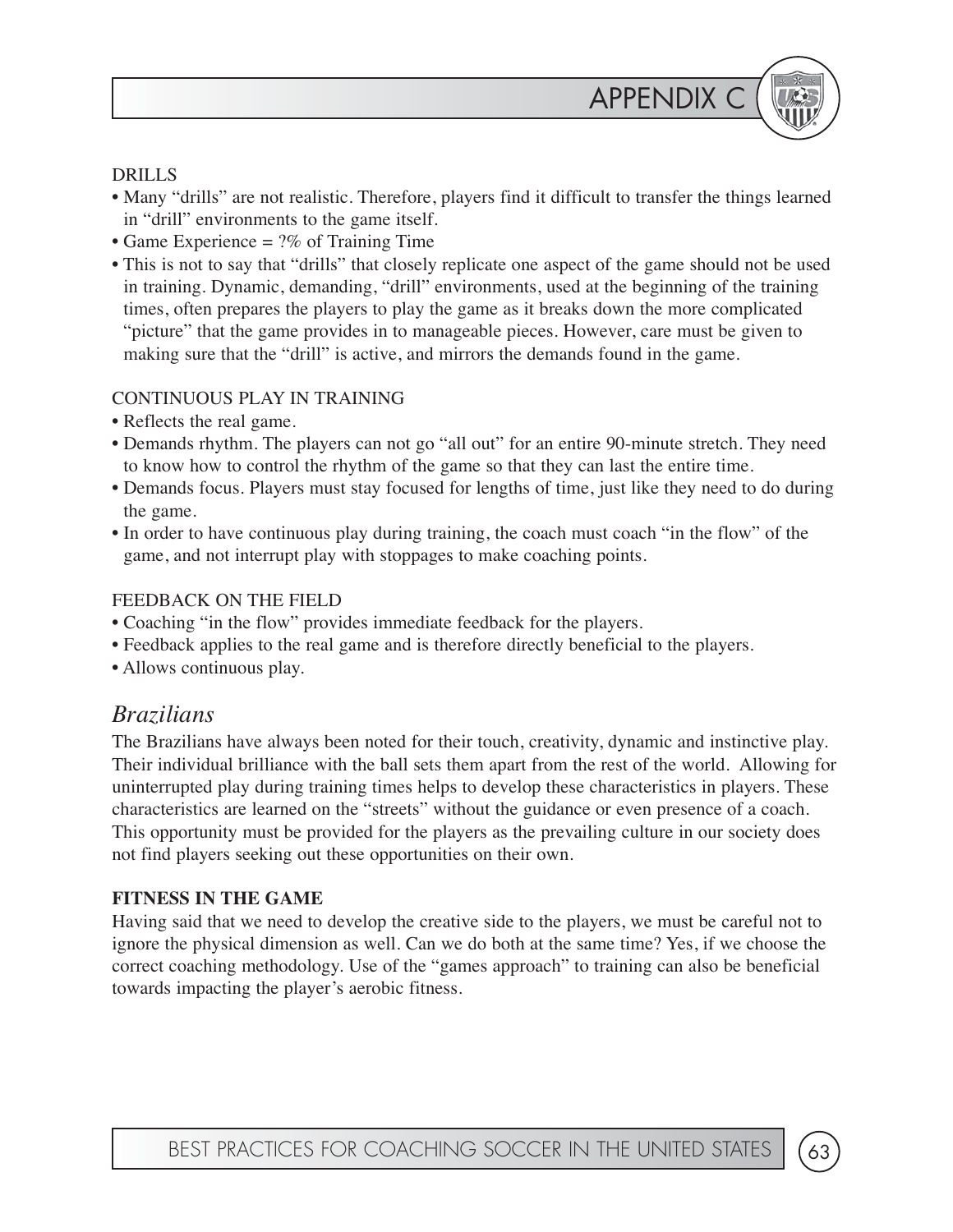

Using small sided games ( $4v4 \rightarrow 6v6$ ) can greatly improve fitness with adherence to the following parameters:

- High Intensity 90 100% Capacity
	-
- Work Intervals 4m
- Active Rest Intervals 5/m
- Repetitions:  $4 \rightarrow 10$  (Start Low)
- Measured: Heart Rate Monitors
- Benefits: Playing Soccer
- Vary the "rules" of the game in order to impact the fitness demands (e.g.: all players must be in the attacking half of the field in order for the goal to count. If a goal is scored before all defenders are in their defensive half, then the goal counts double)

#### **PLAYER CENTERED TRAINING**

Which type of player do we produce?

- Structured or Instinctive
- Coach Dependent or Independent
- Carries out Instruction or Solves Problems
- Thinks about the Coach or Thinks about the Game

## Roles Defined:

#### *Coach's Role*

#### **In the player centered approach:**

- Focus is the Player
- Creates a challenging game environment
- Provides options
- Asks players what they think
- Develops Players

#### **In the "command style:"**

- Focus is the Coach
- Creates exercises and directs session
- Provides solutions
- Tells players what to think
- Develops Clones

#### *Player's Role*

#### **In the player centered approach:**

- Primarily learn from playing the game
- Focus  $=$  Playing
- Solve Soccer Problems

USSOCCER.COM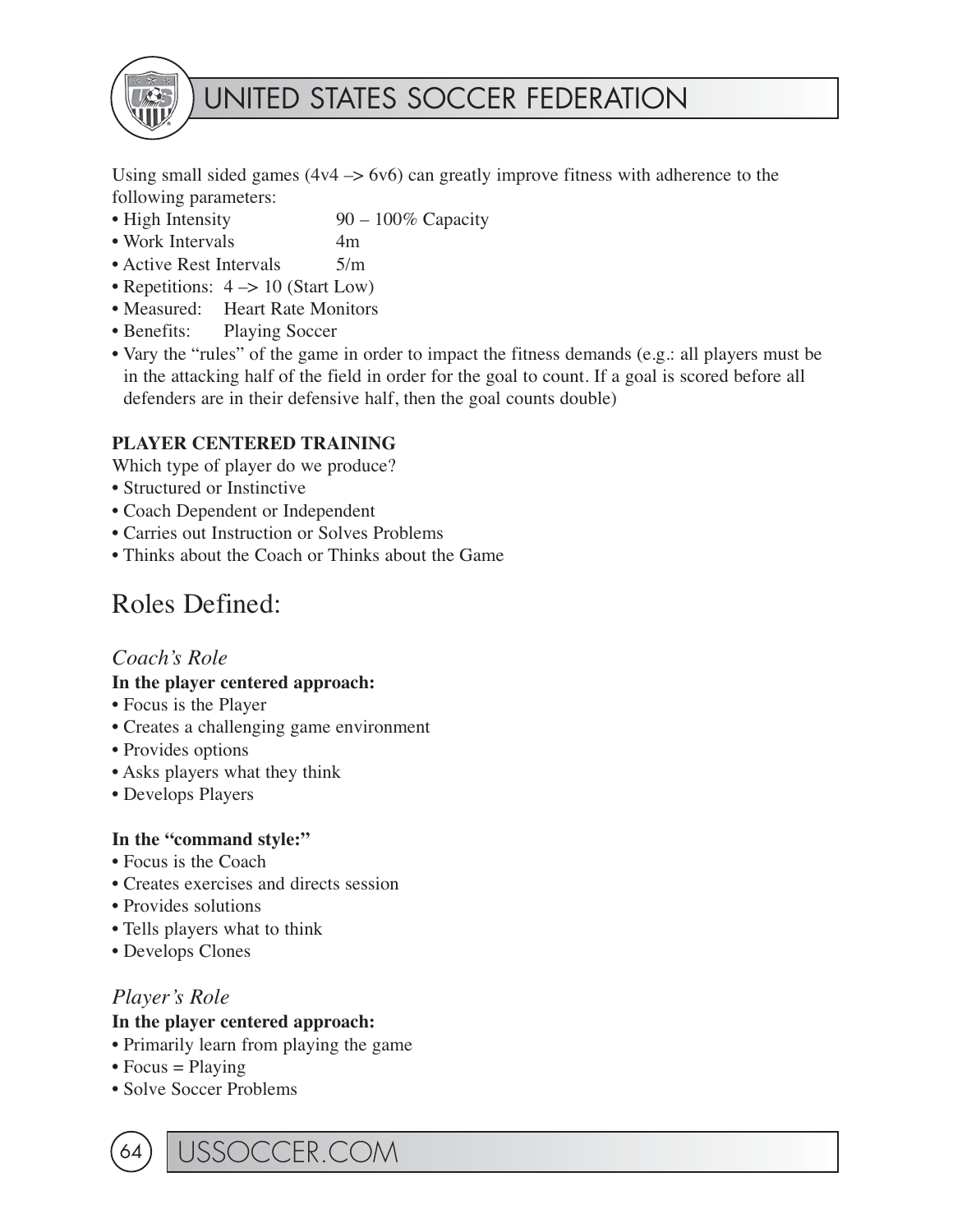

- Primarily learn from the coach
- Focus = Coach's Expectations
- Execute coach's direction

#### **THE GOAL**

The goal of all of this preparation is to produce players that:

- Are instinctive
- Are creative
- Take initiative
- Express individuality
- Think independently
- Understand options
- Solve problems
- "Own the game"

## TECHNICAL NEEDS

What follows is a list of technical needs that have been derived from observations of National Team players playing at the Senior and Youth National Team levels:

APPENDIX C

- Receiving and Solving Pressure Individually
- Passing (Full "Bag of Clubs")
- 1v1, Dynamic Attacking Players
- Flank Service
- Finishing

#### *Solving Pressure Individually: (Brazil)*

- Receiving
- 1st Touch
- Next Several Touches to Free Player from Pressure
- Training: Small Sided Games Requiring Multiple Touches in Tight Spaces

#### *Passing –> Penetration: (Germany)*

- Types of Passes:
	- Chipped
	- Bent
	- Driven
- Training: Small Sided Games with Restraining Lines  $(5 \vee 5 + 2)$
- Training: 11 v 11 with Restraining Lines 30 Yards from each Goal
- Must Penetrate Restraining Line with a Pass

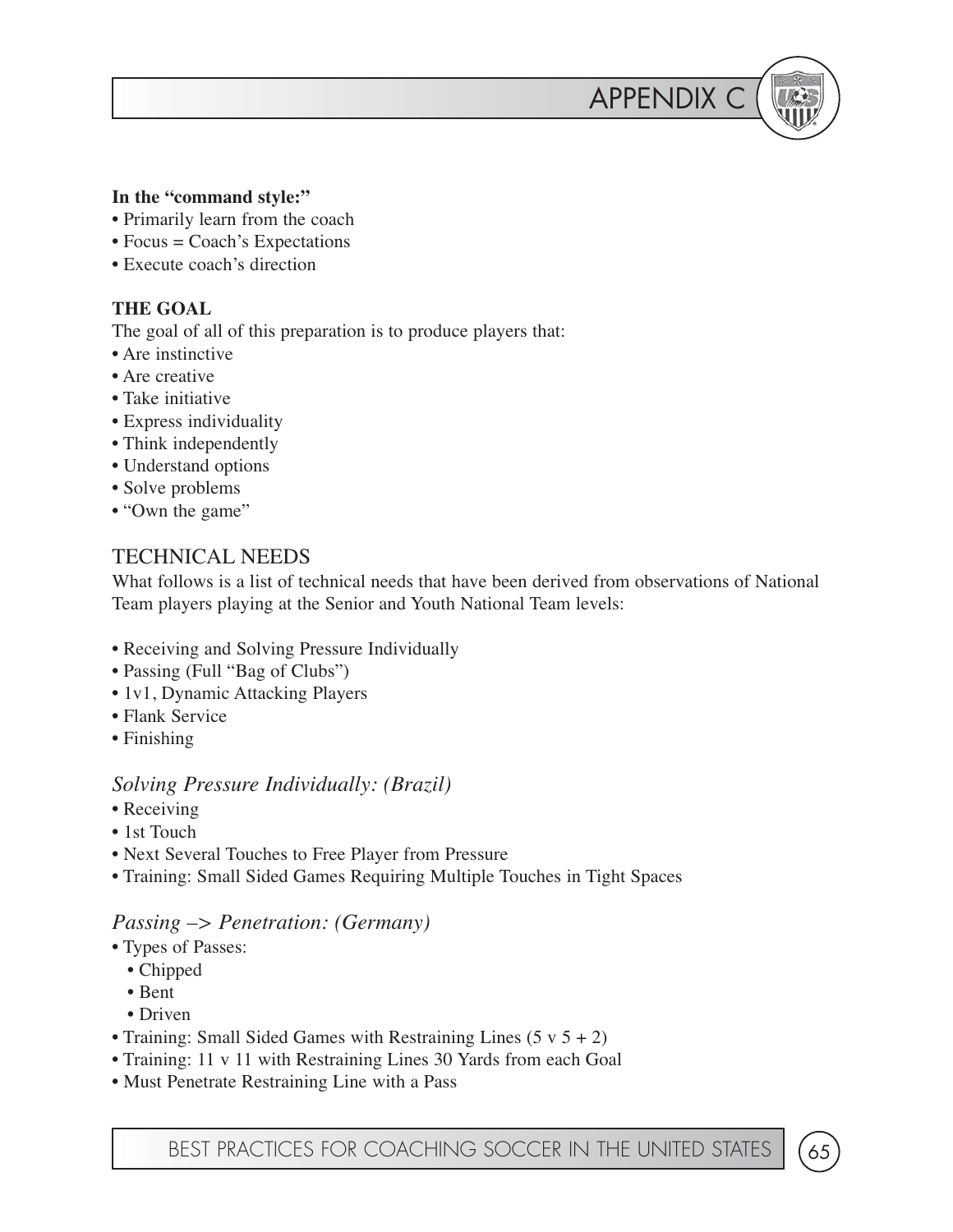

## *1v1 ? Penetration: (Brazil)*

- Developing Instinctive 1v1 Players Brazilian Street Soccer
- Small Sided Small Goals
- Even Numbers
- Tight Spaces
- Unlimited Touches

## *Flank Service: (Norway)*

- Types of Flank Service
	- Driven Low  $\rightarrow$  Near Post
	- Driven High –> Center or Back Post
	- Chipped to Back Post
	- Curled behind back four and bending away from the goalkeeper
	- Pulled Back  $\rightarrow$  12 and Near Post
- Training: Repetitions to each specific spot
- Flank Play Games

## *Finishing: (Germany, Sweden, Norway)*

- Placement Finishing: Bending, Chipping, Volleys
- Types of Finishing
	- Breakaways
	- 1 Touch from Flank Service
	- 1 Touch in a Crowded Penalty Box
	- Shots  $> 18$
- Finishing a Higher Percentage of Shots

## TACTICAL NEEDS

## *Attacking Play*

- Possession vs. Penetration
- Counter Attack
- When to Play Direct vs. Indirect
- Reading the Opponent's Numbers
- Making Decisions regarding Direction and Speed of Play

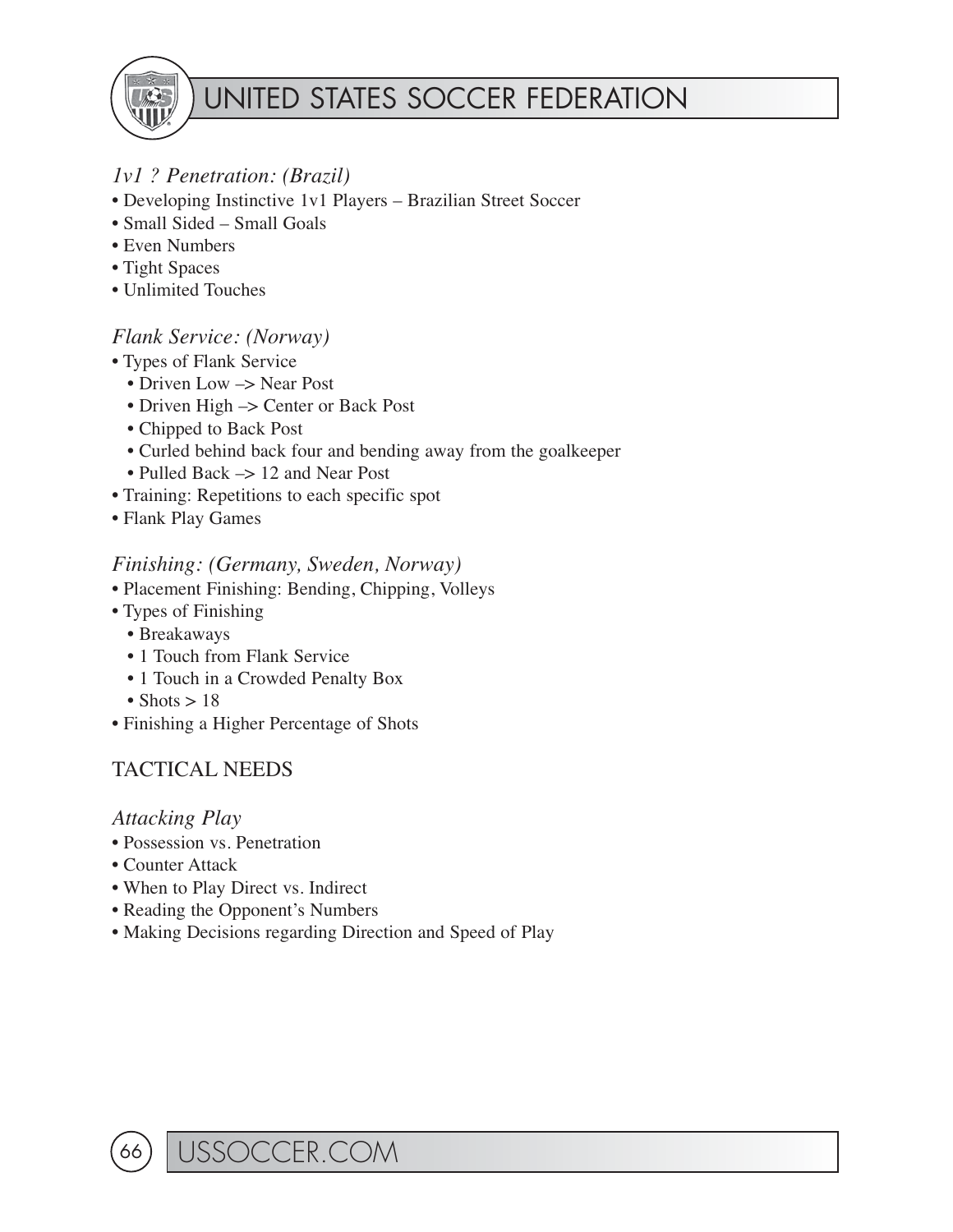## *Penetration in the Final Third*

- Attacking Diversity
	- $1v1$
	- Combination Play
	- Penetration Passing
	- Flank Play
	- Endline Service
	- Early Service
	- Shots  $> 18$
- Training: Games with Restraining Lines:18-35 yards from Goals

#### *Team Defending*

- Individual defending w/in team concept
- Zonal defending
- "Pressing"
- Variety of lines of confrontation

## FITNESS PHILOSOPHY

• The physical dimension remains a strength of this country and can not be ignored. The rest of the world is catching up with us, or in some cases, have even surpassed us.

APPENDIX C

- Critical component of the game.
- Will continue to have an impact on payer selection but no more than technique, tactics or mentality.

#### **FITNESS TESTS**

The following fitness tests will be used by the senior national team:

- Beep Endurance Test
- Correlated to Aerobic Capacity
- 20-40 Sprint
- Vertical Jump
- T Test (Agility)
- Flying 200

Tests will help us provide feedback to players regarding their development.

## PLAYER SELECTION

Breaking the characteristics of players in to the following four components remains a helpful way of evaluating players as it helps organize our thoughts and approach.

- Athletic
- Technical
- Tactical
- Mentality

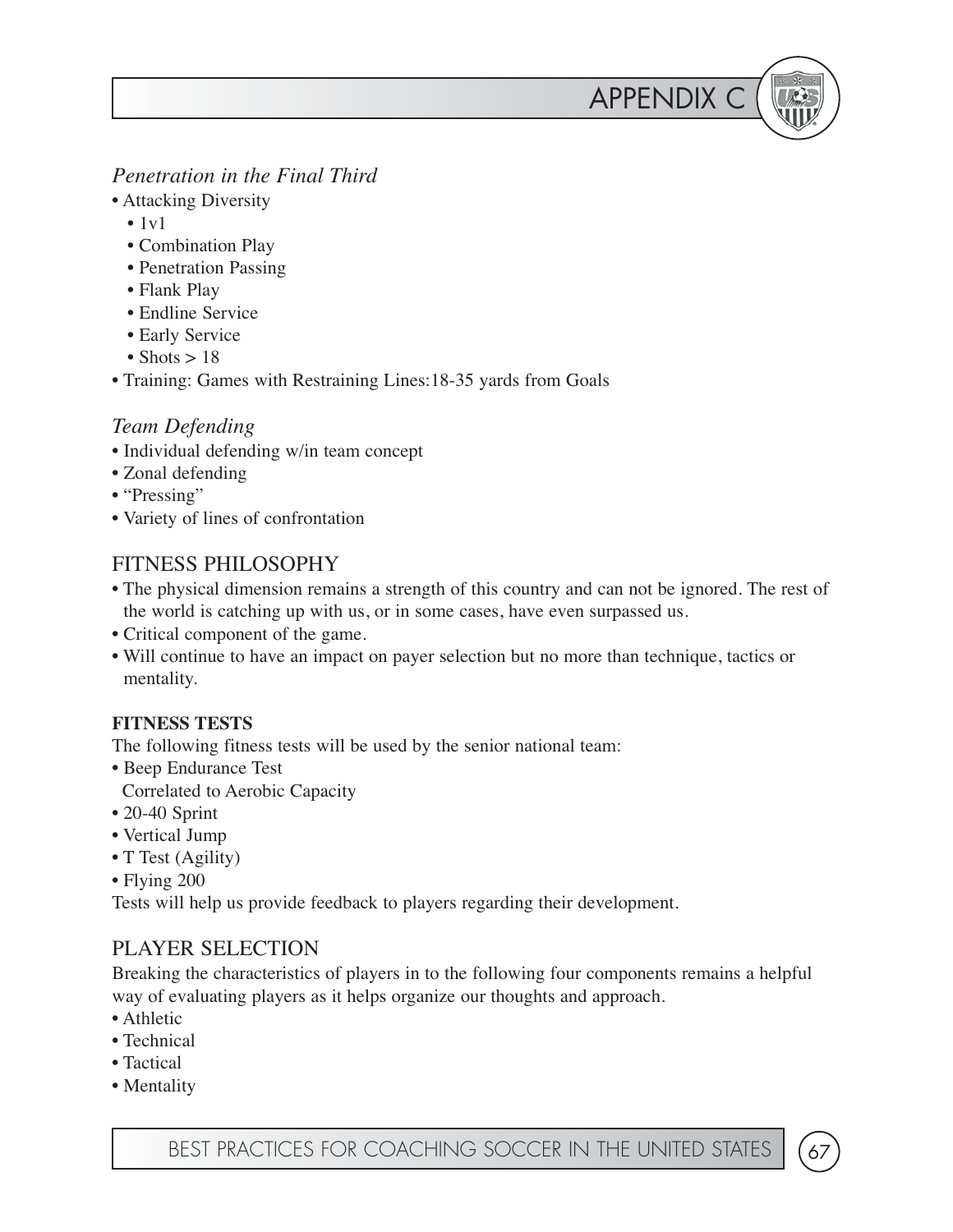

Players that embody a "special quality" in one or more of the four areas listed above are able to have an impact on the international stage. This is not to say that there can be glaring deficiencies in the other areas. Rather, the player must be competent in all areas, but able to provide a "special" quality in at least one other area in order to be able to compete at the international level.

Examples of the special qualities of players can be found below:

- 1v1 defending: Markgraf
- Heading, ball winning, possession: Boxx
- Goal scoring: Wambach
- Final passing: Wagner

#### *Summary*

As we strive to maintain our highest standing in the international game, we must keep developing as a soccer playing nation. The stakes are getting higher, and the competitive level more intense. More countries are now providing the resources necessary to advancing the women's game. In order to continue to be able to compete, we must constantly be looking for ways to improve and advance. The thoughts listed above are provided to help us to continue to achieve our goal of staying at the top of the international game.